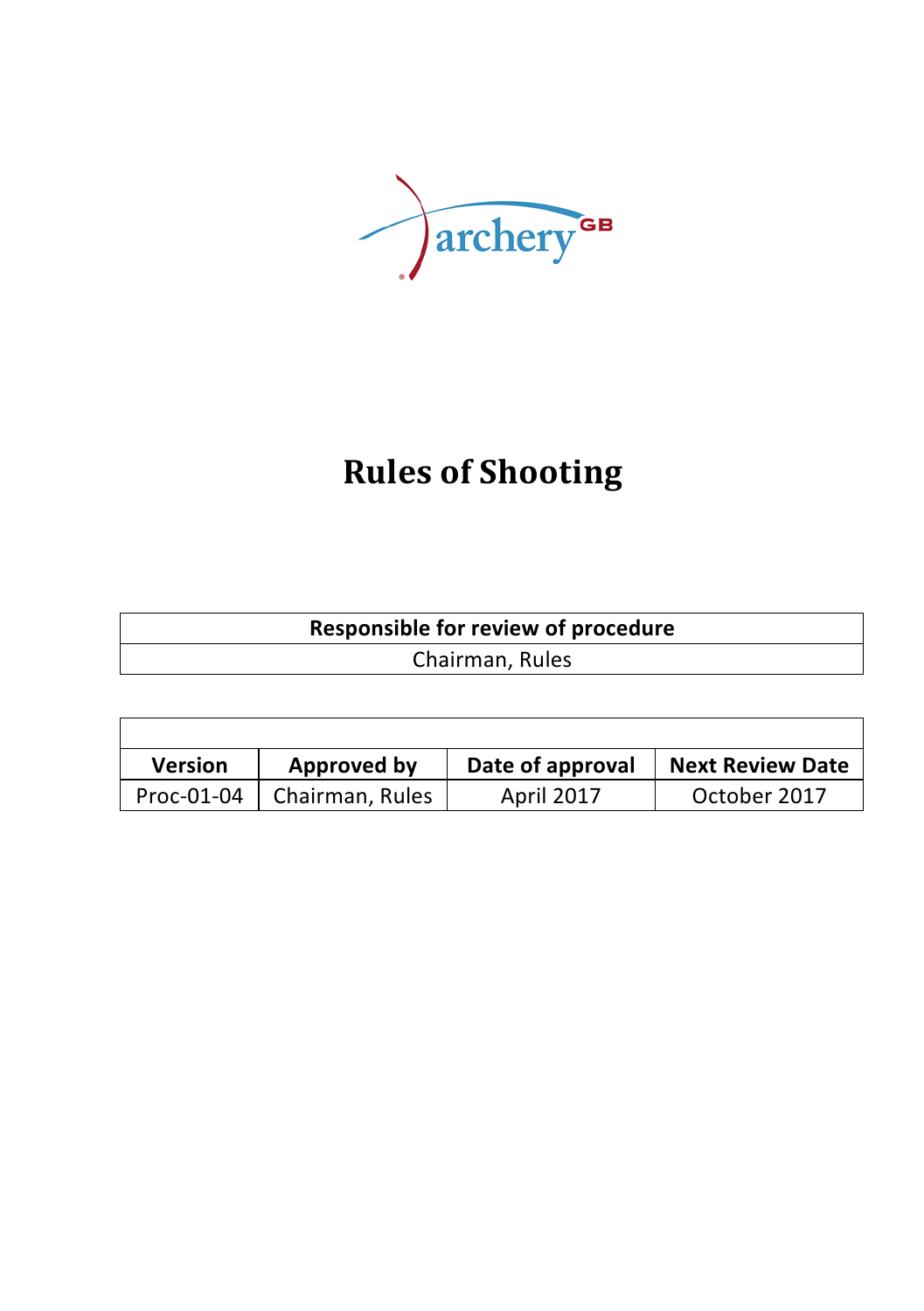INTENTIONALLY BLANK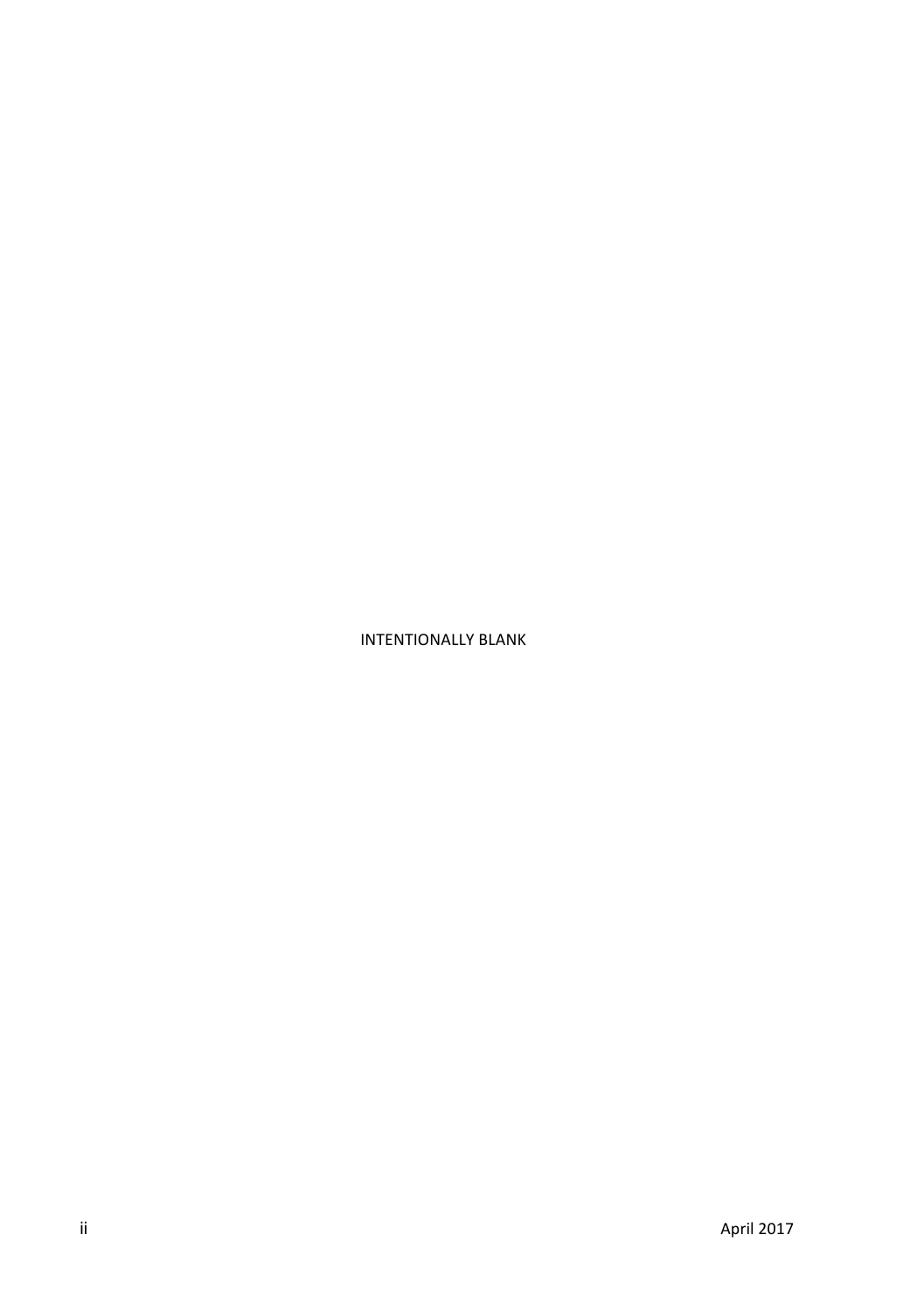# **ARCHERY GB**

# **RULES OF SHOOTING**

#### **Contents**

Part Title

|    | Preface                                                            |
|----|--------------------------------------------------------------------|
|    | Contents                                                           |
|    | Introduction                                                       |
| 1  | <b>Bow Safety</b>                                                  |
| 2  | Bowstyles                                                          |
| 3  | Target Archery - Outdoor                                           |
| 4  | Target Archery - Indoor                                            |
| 5  | Field Archery                                                      |
| 6  | <b>Flight Shooting</b>                                             |
| 7  | Clout Shooting                                                     |
| 8  | <b>Crossbow Target Rounds</b>                                      |
| 9  | <b>Traditional Longbow Target Archery</b>                          |
| 10 | Other Forms of Archery                                             |
| 11 | Approved Policy on Rules of Shooting that Concern Disabled Archers |
| 12 | Rules of Shooting for Visually Impaired Archers<br>Index           |
|    |                                                                    |

# Appendix

| A        | <b>Approved Scoring Systems</b>      |
|----------|--------------------------------------|
| <b>B</b> | Minimum Standard for Judge in Charge |

C Target Archery Outdoor – Range Layout

# **Imperial/Metric Conversions**

| 1 metre | $= 1$ yard 0 feet 3.37 inches | 1 vard | $= 0.914$ metres            |
|---------|-------------------------------|--------|-----------------------------|
|         | $1$ kilogram = 2.2 pounds     |        | $1$ pound = 0.454 kilograms |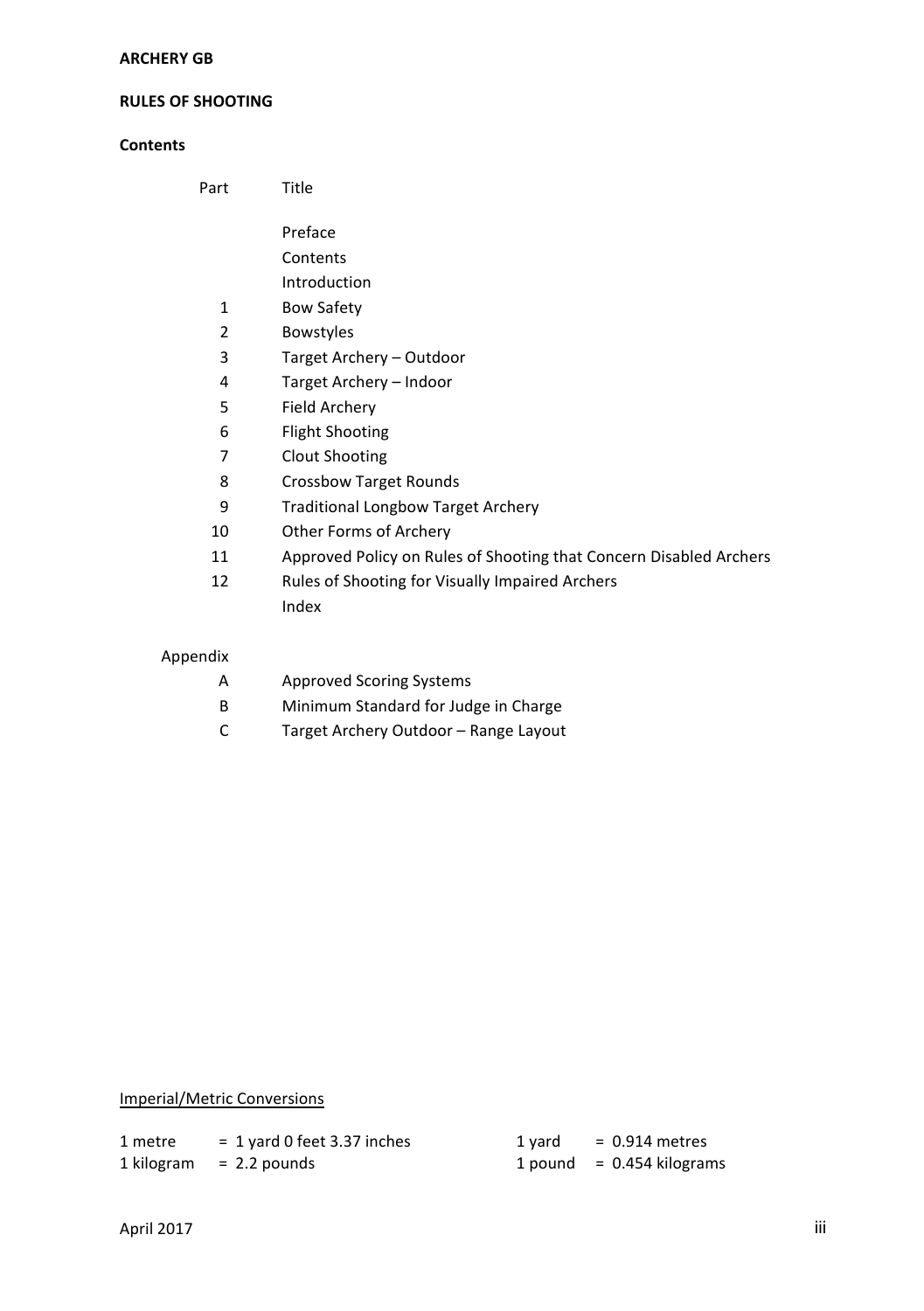#### **ARCHERY GB**

#### **RULES OF SHOOTING**

Published by Archery GB Lilleshall National Sports & Conferencing Centre Newport ShropshireTF10 9AT Telephone: 01952 677888 E-Mail: enquiries@archerygb.org

© Archery GB 2002, 2004, 2006, 2008, 2010, 2012, 2014, 2016

#### **ISSUE DATE OF PAGES**

All pages April 2017

Archery GB is the trading name of the Grand National Archery Society, a company limited by guarantee no. 1342150 Registered in England.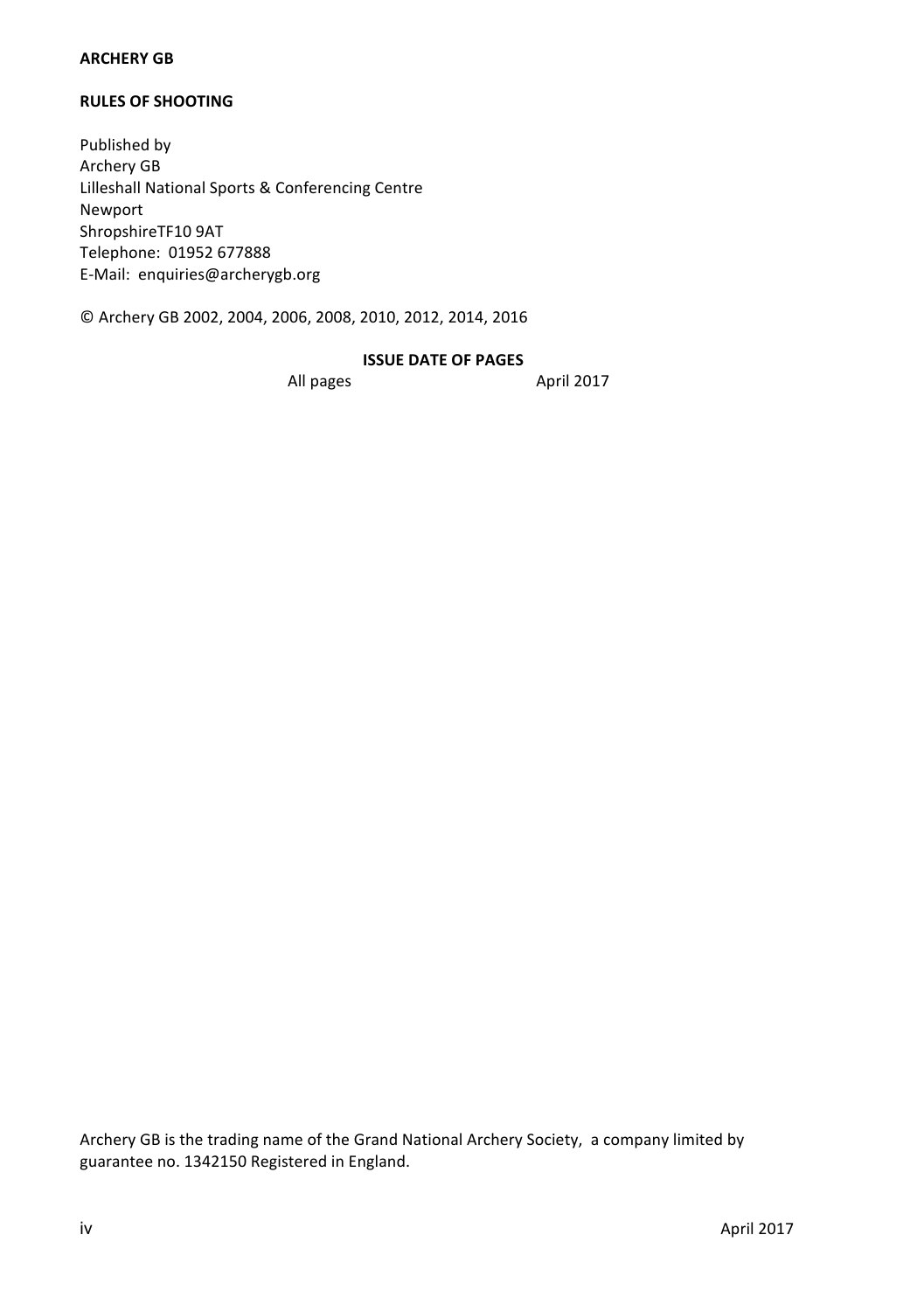#### **Preface**

These Rules of Shooting are approved by Archery GB to give guidance to archers so they may practice their sport and engage in safe, fair competition with a spirit of friendly rivalry, all in keeping with our motto of "Union, Trueheart and Courtesie". Archers, judges and others interpreting these rules are expected to do so sensibly and realistically.

Graham Potts Chairman, Rules Committee, Archery GB

#### **Amendment Procedures**

- 1. Proposals or suggestions for changes to these Rules of Shooting should initially be forwarded in writing to the Chairman of the Rules Committee via Membership Services.
- 2. The Chairman of the Rules Committee will consult any relevant Committee Chairman.
- 3. If a change is agreed in principle, a proposal will then be drafted by the Rules Committee in conjunction with the relevant Committee and put before the Operations Committee for consideration. If agreed, a proposal will be published in Archery UK and on the Archery GB website and comments invited from the membership.
- 4. Members comments must be received at Membership Services within two months from the week the Archery UK is published.
- 5. At the end of this consultation period, any comments received will be forwarded to the Rules Committee for consideration and consultation with the relevant committee. The Rules Committee will subsequently formulate a final proposal to submit to the Operations Committee.
- 6. The final proposal will be considered by the Operations Committee. If agreement is obtained from this Committee, the new rule will be published in Archery UK and on the Archery GB website.
- 7. After approval by the Operations Committee, the new rule will become effective on the following 1st April or 1st October, whichever occurs first.
- 8. Notwithstanding the procedures given above, changes to the Rules of Shooting regarding urgent safety matters may be enacted at any time by the Chairman of the Rules Committee.
- 9. Changes since the last edition are shown in blue.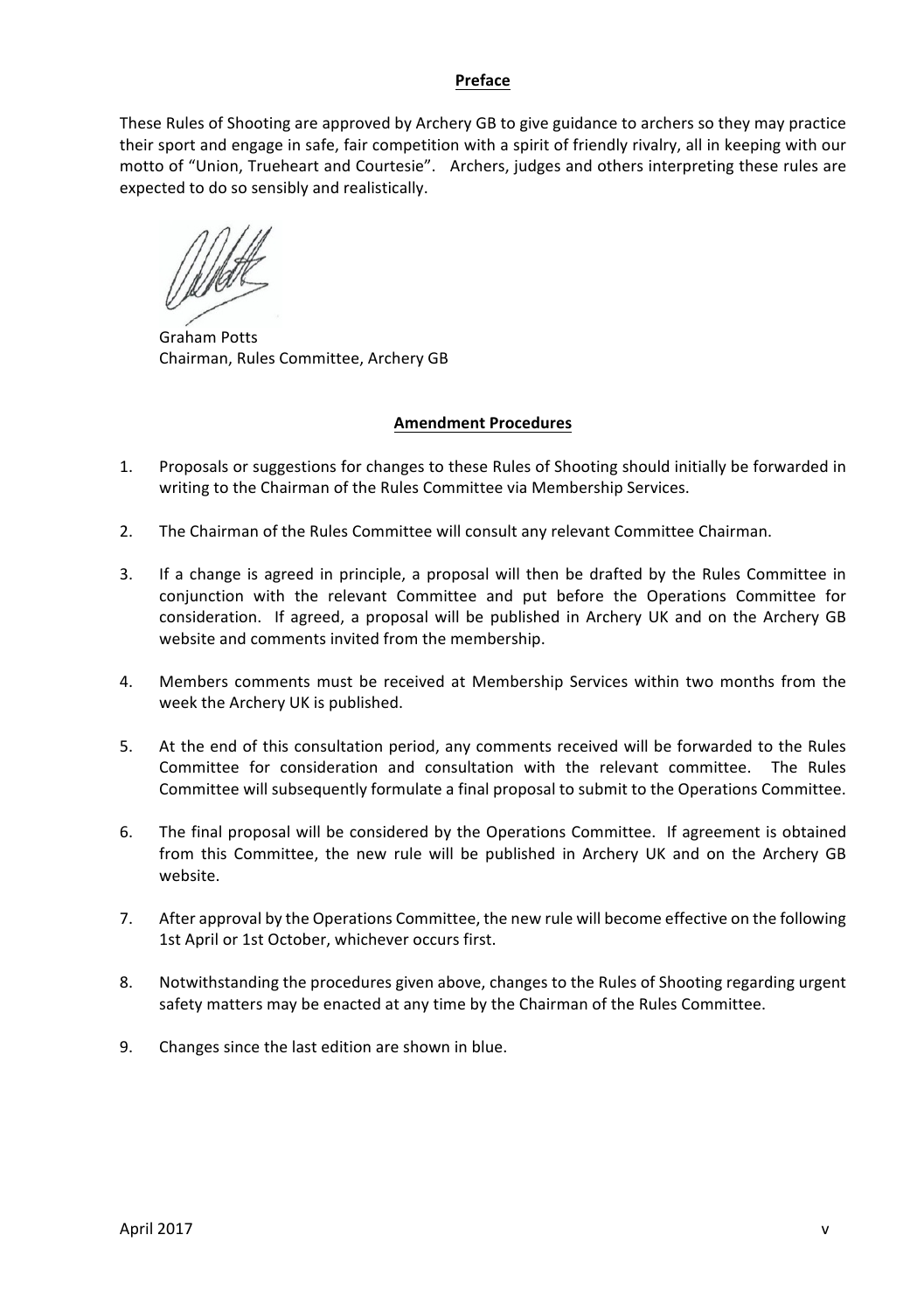# INTENTIONALLY BLANK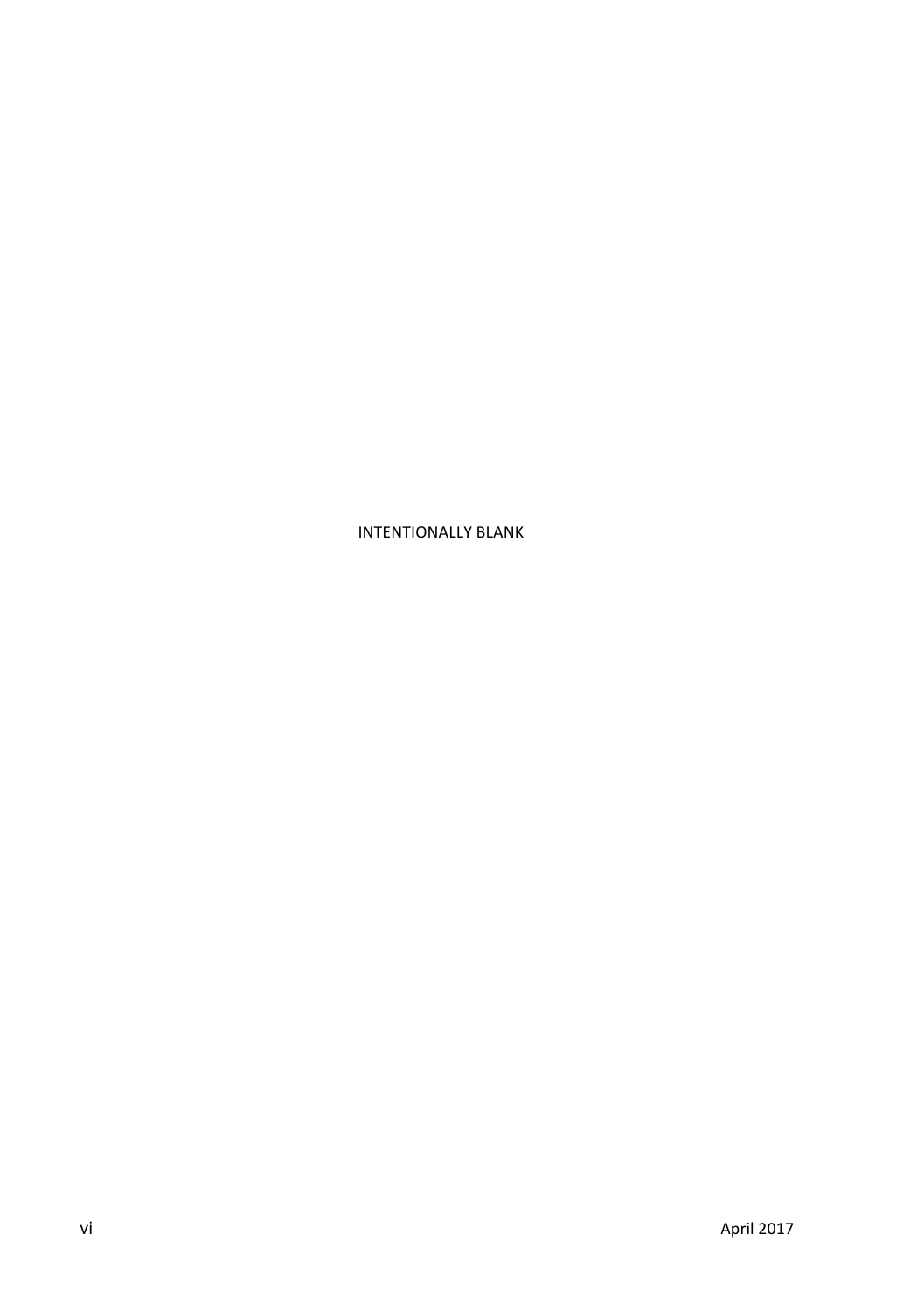#### **Introduction**

#### **1. Gender**

The Rules are written in the masculine for simplicity and avoidance of repetition. Unless the context deems otherwise, all references to males refer equally to females.

#### **2. World Archery (WA)**

- (a) Archery GB is a Member Association of World Archery (WA), the international governing body for archery recognised by the International Olympic Committee. World Archery was previously known as the Federation International de Tir à l'Arc (FITA).
- (b) There are many similarities between WA Rules and those in this book. However, many of the WA rules are geared to the staging of world championship events. Accordingly, shooting will normally be to the Archery GB Rules published herein; WA rules may apply when WA recognised rounds are shot and guidance is given on the application of WA rules when shooting at all levels of tournament.
- (c) Extracts from WA Constitution and Rules are produced with their permission.

#### **3. Etiquette.**

# **A Good Archer:**

- (a) Does not talk in a loud voice whilst others are shooting.
- (b) Does not talk to another competitor who obviously prefers to be silent.
- (c) Does not make any exclamation on the shooting line that might disconcert a neighbour in the act of shooting.
- (d) Does not go behind the target to retrieve his arrows before his score has been recorded.
- (e) Does not walk up and down the shooting line comparing scores.
- (f) Does not touch anyone else's equipment without permission.
- (g) Does not leave litter.
- (h) When calling scores does so in groups of three, for example  $7 7 5'$  pause  $5 5 3'$ .
- $(i)$  If he breaks another's arrow through his own carelessness, pays for it in cash on the spot.
- (k) Thanks the Target Captain at the end of each round for work on his behalf.

#### **4. Challenge Trophies**

- (a) Most Challenge Trophies are valuable and irreplaceable. The holder is responsible for them whilst in his possession and for their return at the appropriate time in a clean and fit condition for presentation, and with any necessary engraving correctly executed.
- (b) The cost of engraving of National Trophies can be reimbursed on application to the Archery GB Chief Executive.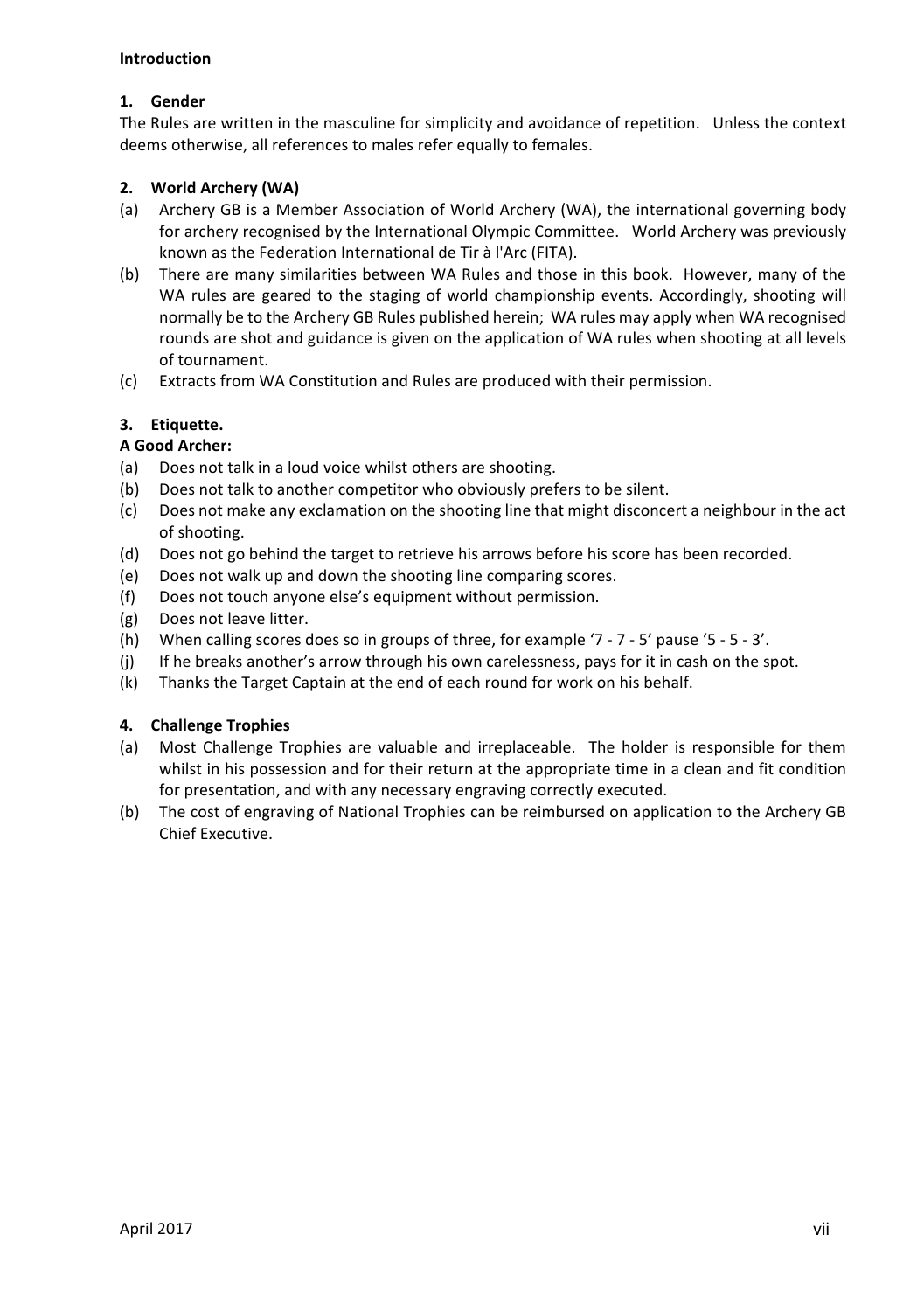# INTENTIONALLY BLANK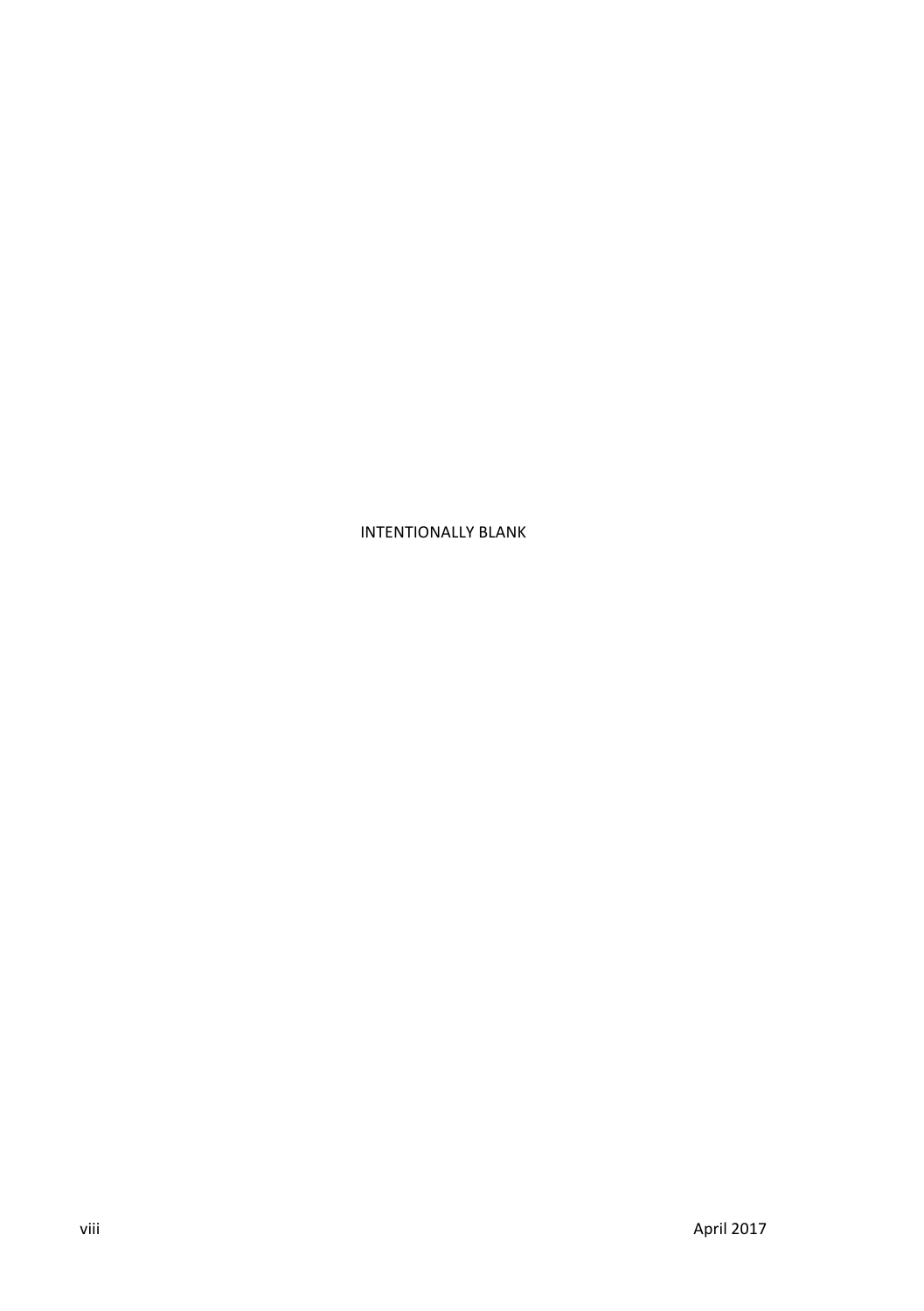# **BOW SAFETY**

#### **101. Introduction**

- (a) These bow safety rules apply to all archery disciplines. Other safety rules are given in the separate Parts of these Rules.
- (b) Each member of Archery GB has a duty of care to ensure that his actions do not compromise the safety of himself or others.

#### **102. General**

- (a) No archer may draw his bow, with or without an arrow, except when standing at the shooting line or peg. If an arrow is used, the archer shall aim toward the targets but only after being satisfied that the field is clear both in front of and behind the targets.
- (b) When drawing back the string of the bow an archer shall not use any technique which, in the opinion of the judges, could, if accidentally loosed, allow the arrow to fly beyond a safety zone or safety arrangements (overshoot area, net, wall, etc). If an archer persists in using such a technique, he will, in the interest of safety, be immediately asked by the Judge to stop shooting and to leave the area.
- (c) If anyone present where archery is taking place becomes aware that shooting should be halted for safety reasons, that person must call "FAST". On hearing this call, all archers must immediately stop shooting, returning all unshot arrows to the quiver. If necessary, the call of "FAST" should be repeated by other archers to ensure that everyone has heard and stopped shooting. Shooting will recommence only on the instruction of the Judge.
- (d) The Judge, in consultation with the appointed tournament organiser is empowered to require any individual who is considered to be jeopardising the safety of the tournament to immediately leave the shooting ground.

#### **103. Numbers Present**

- (a) When any shooting is in progress there must be a minimum of two people present each being a minimum of 18 years of age, one of whom may be a non-archer to act as a lookout. The archer is responsible to inform the lookout of all safety aspects applicable. Where two adult archers are present and shooting together they will alternate on the shooting line so that the non-shooting archer can act as the lookout.
- (b) Juniors. When junior archers (ie archers under 18) are shooting individually or in groups they must be supervised by an adult member (excluding honorary members) of Archery GB and a second adult must be present.
- (c) On private land which is fenced all round, where the public has no legal right of access and with a warning notice displayed at all entrances and points of access, the following concessions may apply notwithstanding the provisions of  $103(a)$  and (b) above:
	- (i) Solo shooting by senior archers (ie archers 18 and over) is permitted. Any member shooting on their own is doing so at their own risk in respect of personal injuries.
	- (ii) Provided that they are an adult member (excluding honorary members) of Archery GB, one parent/guardian alone may supervise his/her own child(ren).

#### **104. Crossbow Safety**

- (a) A crossbow may NOT be drawn or cocked except on the shooting line and in the direction of the targets, after the arbalist has ensured that the field is clear both in front of and behind the targets.
- (b) If shooting is interrupted for any reason, crossbows shall be lowered immediately so that they are directed at the ground immediately in front of the shooting line and the bolt removed.
- (c) No person less than 12 years of age may shoot or manipulate a crossbow.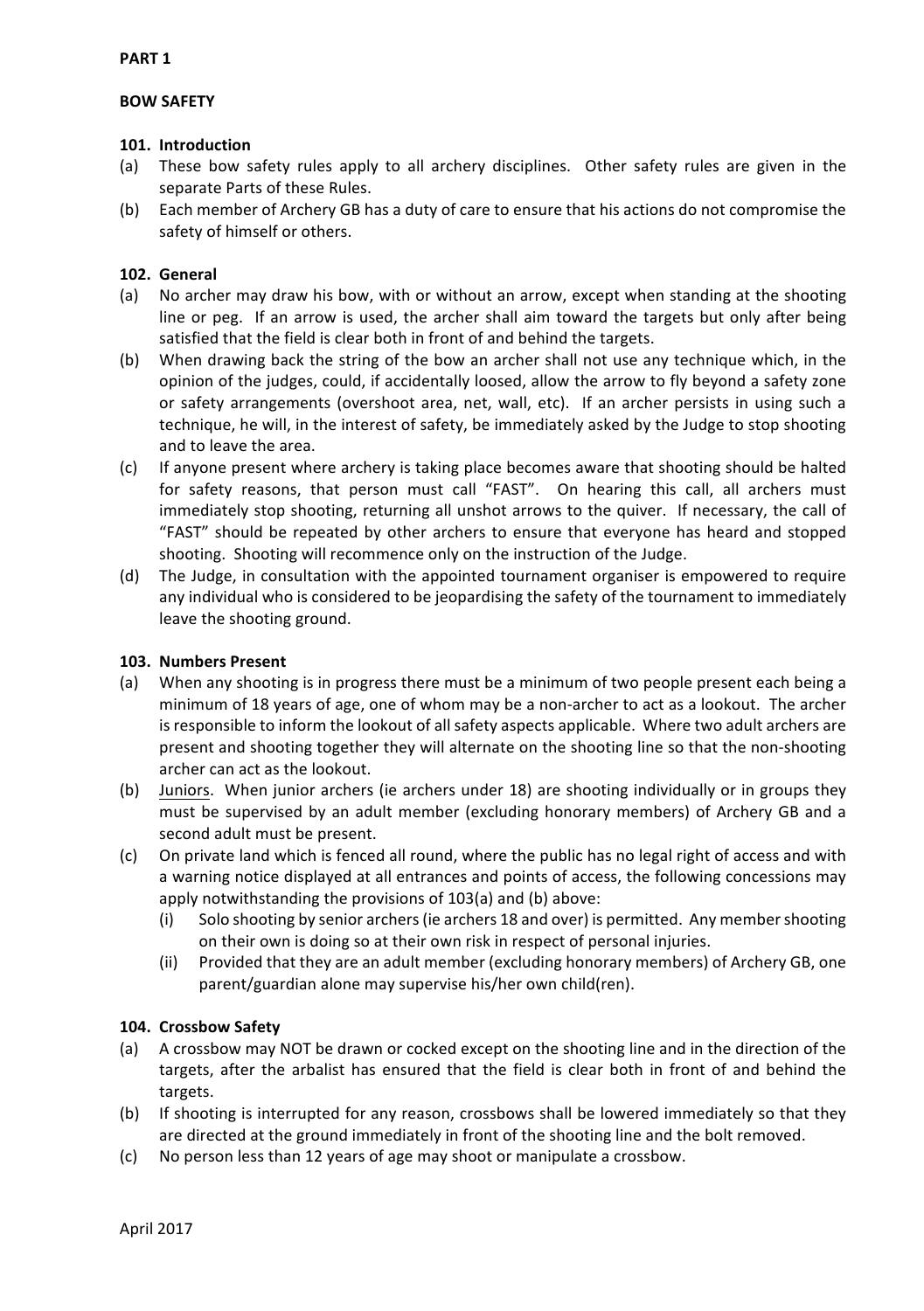INTENTIONALLY BLANK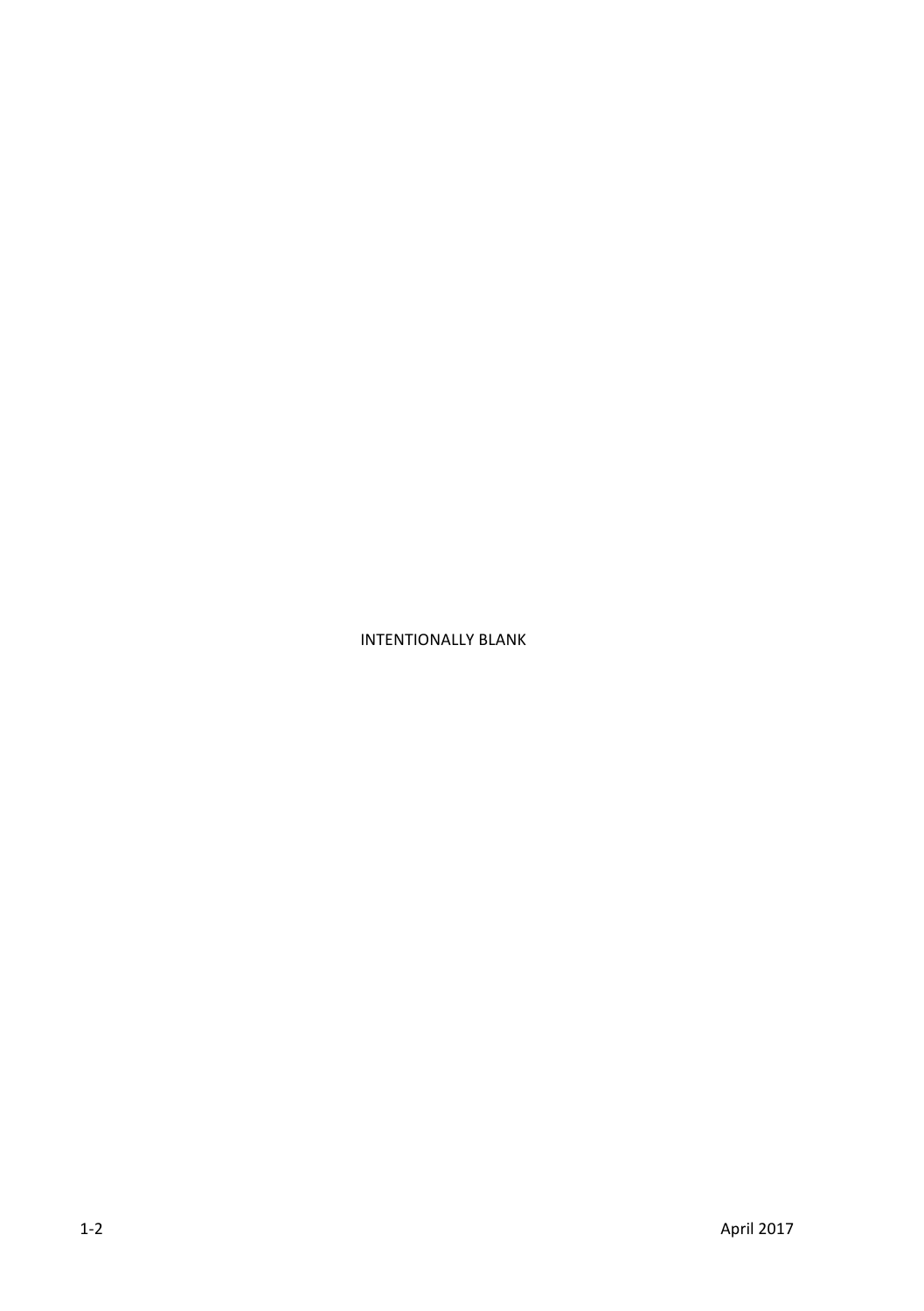#### **PART 2**

## **BOWSTYLES**

**201. Introduction and General Rules** The recognised bowstyles are given below. Additional information is also provided where necessary within the Rules for each separate archery discipline. The following general rules apply to all bowstyles:

- (a) Visual Aids.
	- $(i)$  Field glasses, telescopes and other visual aids may be used for spotting arrows.
	- (ii) Prescription spectacles or shooting spectacles, provided they are fitted with the same lenses normally worn by the archer, and sun glasses may be used. The glass of the nonsighting eve may be fully covered or taped, or an eve patch may be used.
	- (iii) No visual aid may be fitted with microhole lenses, or similar devices, nor marked in any way which can assist in aiming.
- (b) Accessories. Accessories are permitted such as limb savers, bracer, dress shield, bowsling, belt or ground quiver, and tassel. Foot markers are also permitted but must not protrude above the ground more than one centimetre.
- (c) Broad-head, edged, bodkin, silver spoon and any other large diameter arrow piles are not permitted.
- (d) An archer's equipment must not represent an undue obstacle to other archers on the shooting line.
- (e) It is the archer's responsibility to use equipment which complies with the rules. Any archer found to be using equipment contravening these Rules may have his scores disqualified.
- **202. Recurve (Freestyle)** The following items are permitted:
- (a) Bow
	- (i) A bow of any type provided it subscribes to the accepted principle and meaning of the word bow as used in archery, e.g., an instrument consisting of a handle(grip), riser (no shoot through type) and two flexible limbs each ending in a tip with a string nock.
	- (ii) The bow is braced for use by a single string attached directly between the two string nocks only, and in operation is held in one hand by its handle (grip) while the fingers of the other hand draw, hold back and release the string.
	- (iii) Multi coloured bow risers and trademarks located on the inside of the upper limb are permitted.
- (b) Bowstring
	- $(i)$  A bowstring of any number of strands that may be of different colours and of the material chosen for the purpose with a centre serving to accommodate the drawing fingers, a nocking point to which may be added serving(s) to fit the arrow nock as necessary, and to locate this point, one or two nock locators may be positioned, and at each end of the bowstring a loop to be placed in the string nocks of the bow when braced.
	- (ii) In addition one attachment is permitted on the string to serve as a lip or nose mark. The serving on the string must not end within the archer's vision at full draw. The bowstring must in no way offer aid in aiming through a peephole, marking or any other means.
- (c) Arrowrest
	- (i) An arrowrest, which can be adjustable, any moveable pressure button, pressure point or arrowplate may all be used on the bow provided they are not electric or electronic and do not offer any additional aid in aiming.
	- (ii) The pressure point shall be placed no further than 4cm back (inside) from the throat of the handle (pivot point) of the bow.
- (d) Draw Check Indicator A draw check indicator, audible and/or visual, other than electric or electronic, may be used.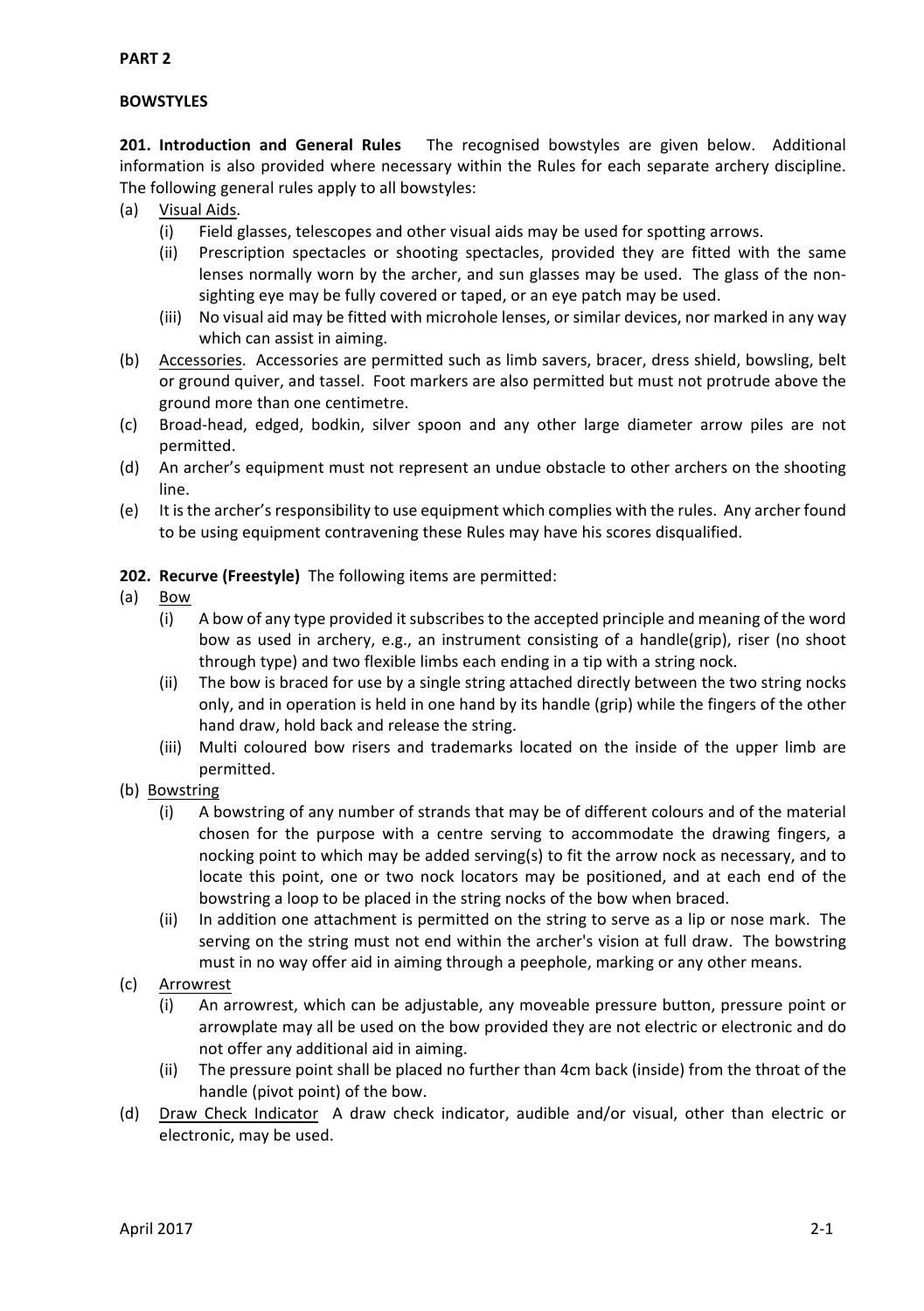- (e) Bowsight A bow sight is permitted, but at no time may more than one such device be used. It shall not incorporate a prism, lens, or any other magnifying device, levelling, electric or electronic devices nor shall it provide for more than one sighting point.
	- (i) The overall length of the sighting circle or point (tunnel, tube, sighting pin or other corresponding extended component) shall not exceed 2cm in the line of vision of the athlete.
	- (ii) A sight may be attached to the bow for the purpose of aiming and which may allow for windage adjustment as well as an elevation setting. It is subject to the following provisions:
		- a. A bow sight extension is permitted;
		- b. A plate or tape with distance marking may be mounted on the sight as a guide for marking, but shall not in any way offer any additional aid:
		- c. The sight point may be a fibre optic sight pin. The total length of the fibre optic pin may exceed 2cm, provided that one end is attached outside the athlete's line of vision at full draw, while the part within the athlete's line of vision does not exceed 2cm in a straight line before bending. It can only provide one illuminated aiming spot at full draw. The fibre optic pin is measured independently of the tunnel.
- (f) Stabilizers and Torque Flight Compensators. Stabilizers and torque flight compensators on the bow are permitted provided they do not:
	- $(i)$  Serve as a string guide;
	- (ii) Touch anything but the bow;
- (g) Arrows.
	- (i) Arrows of any type may be used provided they comply with the accepted principle and meaning of the word arrow as used in archery, and that such arrows do not cause undue damage to target faces or buttresses. The maximum diameter of the arrow shaft shall not exceed 9.3mm.
	- (ii) An arrow consists of a shaft with a tip (point), nocks, fletching and, if desired, cresting. The maximum diameter of arrow shafts shall not exceed 9.3mm (arrow wraps shall not be considered as part of this limitation as long they do not extend further than 22cm toward the point of the arrow when measured from the throat - nock hole where the string sits of the nock to the end of the wrap); the tips (points) for these arrows may have a maximum diameter of 9.4mm.
	- (iii) All arrows of every archer shall be marked with the archer's name or initials on the shaft. All arrows used in any end shall be identical and shall carry the same pattern and colour(s) of fletching, nocks and cresting, if any. Tracer nocks (electrically/electronically lighted arrow nocks) are not allowed.
- (h) Hand Protection.
	- (i) Finger protection in the form of finger stalls or tips, gloves, or shooting tab or tape (plaster) to draw, hold back and release the string is permitted, provided that such protection does not incorporate any device to hold, draw and release the string.
	- (ii) A separator between the fingers to prevent pinching the arrow and/or a platform tab may be used.
	- (iii) On the bow hand an ordinary glove, mitten or similar item may be worn but shall not be attached to the grip.

**203. WA Standard Bow** The WA Standard Bow is a simplified form of the recurve bow and is fully described in WA Constitution & Rules.

**204. Recurve Barebow** Recurve Barebow is generally as described for Recurve (Freestyle) in Rule 202 with the following variations: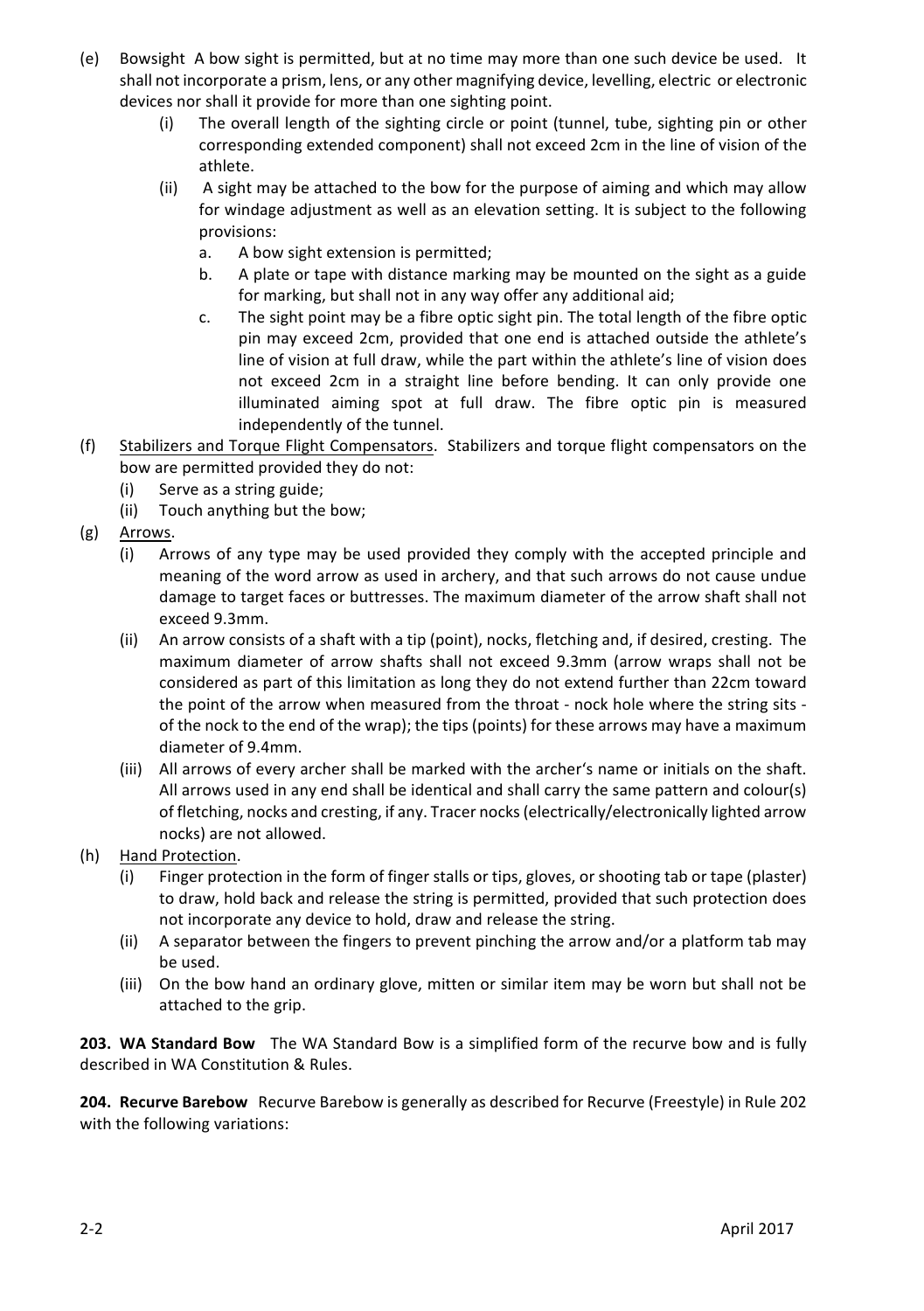- (a) Bow
	- (i) The bow must be bare, except for items mentioned below, and free from protrusions, marks, blemishes or laminated pieces which could be of use in aiming. Multi-coloured risers are permitted.
	- (ii) Integrally fitted torque flight compensators are permitted provided that they are not fitted with stabilizers. Weights may be added to the lower part of the riser. All weights, regardless of shape, must mount directly to the riser without rods, extensions, angular mounting connections or shock absorbing devices.
- (b) Bowstring. There shall be no attachment on the string to serve as a lip or nose mark.
- (c) Arrowrest. The pressure point shall be placed no further than 2cm back (inside) from the throat of the handle (pivot point) of the bow
- (d) Exclusions. Recurve barebow archers may not use:
	- (i) Sights.
	- (ii) Draw check indicator.
	- (iii) Stabilizers.

**205. Recurve Traditional** The Recurve Traditional is generally as described for Recurve Barebow in Rule 204 but with the following variations:

- (a) Arrows. Arrow shafts shall be made of wood but with no limit as to maximum diameter. Fletchings shall be of natural feather; metallic piles and plastic nocks may be used.
- (b) Arrowrest. The arrowrest must not be adjustable. A pressure button is not permitted.
- (c) Shooting Style. Archers must adhere to one anchor point and one finger position on thestring throughout a tournament.

#### **206. Longbow**

- (a) Bow. The bow shall be the traditional longbow made from wood, either "self", "backed", or "laminated" with cambered (stacked) belly and horn nocks. With the exception of the "self" bow, each limb of the bow shall form a single simple curve from the handle to the nock when at full draw. The bow shall be not less than five feet in length for an arrow of less than 27 inches and; not less than five feet six inches in length for a 27" or longer arrow, this being measured along the back between the string nocks. At no point shall the depth of the bow, measured from back to belly, be less than 5/8 (five eighths) of the width of the bow at the same section. The bow may carry no support for the arrow. Bows of bamboo, constructed in conformity with the above, shall be permitted.
- (b) String. The string may be of either natural or man-made substance, and may, if desired, embody a "kisser" at any point as required to facilitate a consistent draw position, but for no other purpose.
- (c) Sights and Ground Markers. A sight, as such, is not permitted but one of the following may be used:
	- (i) A mark on the bow limb.
	- (ii) A rubber band of no more than  $1/8$ " in depth and thickness.
	- (iii) Aground marker of any design provided it does not exceed a height from the ground of 6 inches or a diameter of 3 inches or impede any other archer.
- (d) Arrows. Arrows shall have wooden steles (shafts), shall be fitted with feather fletchings, and may have either horn-reinforced, self or applied nocks. There is no limit to the maximum shaft diameter. The pile shall not exceed the diameter of the shaft at the point of fitment. Shouldered piles, whilst not disallowed, should be avoided because of excess damage to targets. Arrows shall be properly marked, so that there shall be no difficulty in claiming them.
- (e) Hand Protection
	- (i) Finger protection in the form of finger stalls or tips, gloves, or shooting tab or tape (plaster) to draw, hold back and release the string is permitted, provided that such protection does not incorporate any device to hold, draw and release the string.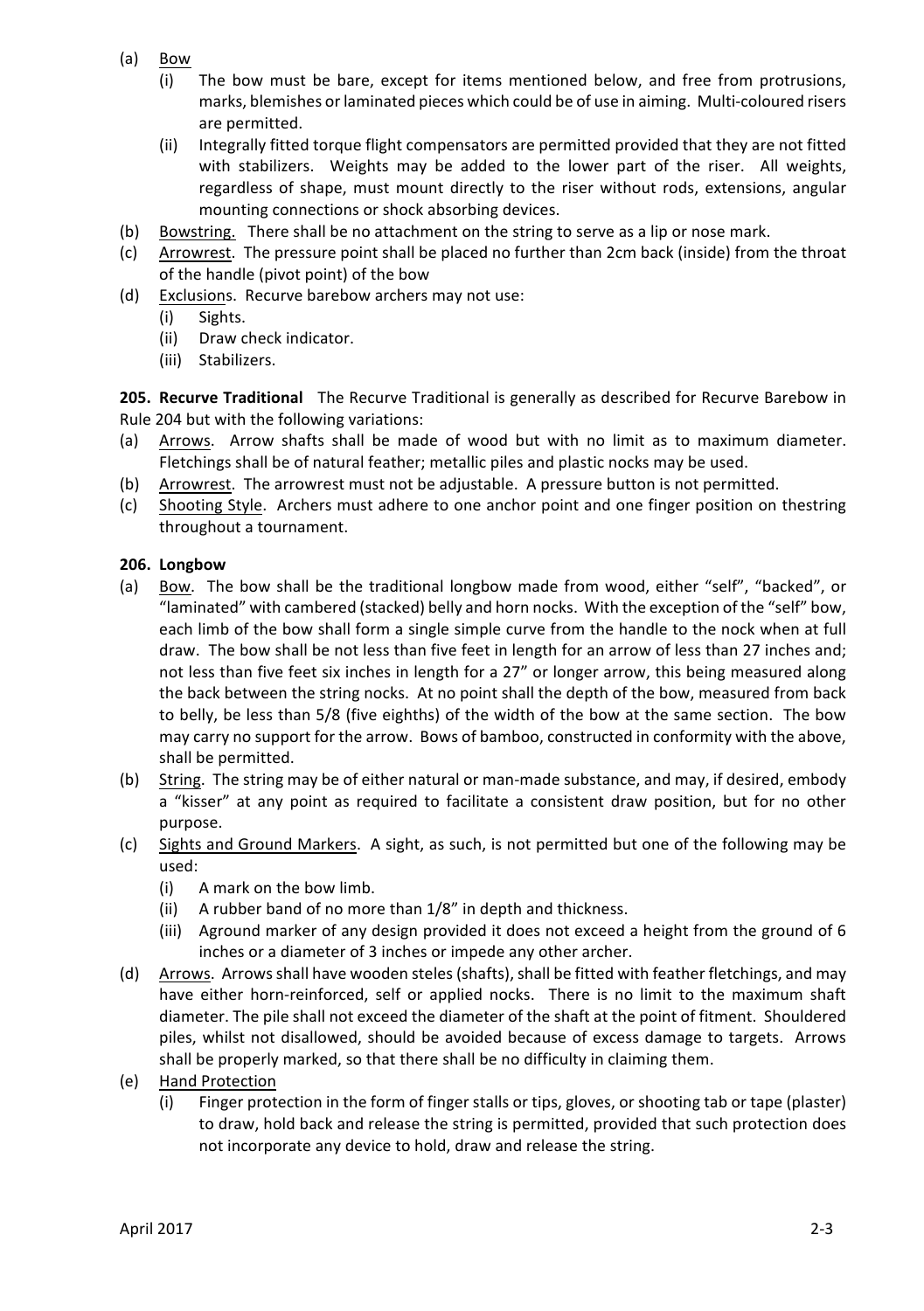- (ii) A separator between the fingers to prevent pinching the arrow and/or a platform tab may be used. An extension so as to provide a greater angle, prior to release, other than that achieved by the use of a normal tab, glove or other form of finger protection, is not permitted.
- (iii) On the bow hand an ordinary glove, mitten or similar item may be worn but shall not be attached to the grip.

#### **206A American Flatbow**

- (a) Bow. The bow shall correspond to the traditional form of a longbow which means that when strung the string may not touch any other part of the bow but the string nocks. The bow may be made from any material or combination of material. The shape of the grip is not restricted. Centre shot is allowed. For women the bow will not be less than 150 cm in length, for men the bow will be not less than 160 cm in length – this length being measured on a strung bow between the string nocks all along the outside of the limbs. No weights, stabilisers or torque flight compensators are allowed
- (b) String. The bow string may comprise of any number of strands which may be different colours and of the material chosen for the purpose. The string may have a centre serving to accommodate the drawing fingers, a single nocking point to which may be added serving(s) to fit the arrow nock as necessary, and to locate this point 1 or 2 nock locators may be positioned and at each end of the bowstring a loop to be placed in the string nocks of the bow when braced. The serving on the string must not end within the athlete's vision at full draw. The bowstring must not in any way assist aiming through the use of a peephole, marking, or any other means. No lip or nose mark is permitted. String silencers are permitted provided they are located no closer than 30 cm from the nocking point.
- (c) Arrowrest. If the bow has an arrow shelf, that shelf may be used as an arrowrest and it may be covered with any type of soft material. No other types of rest will be allowed. No drawcheck device may be used.
- (d) Sight and Point of Aim. No sight or sight mark on the bow that help aiming or any other artificial point of aim is allowed.
- (e) Arrows. Arrows shall have wooden shafts fitted with points of the field type or bullet, conical or cone shaped meant for wooden arrows. Only natural feathers will be used as fletching. Cresting may be applied. The maximum diameter of arrow shafts will not exceed 9.3mm; the points for these arrows may have a maximum diameter of 9.4mm. All arrows must be marked with the archer's name or initials on the shaft. All arrows used at any end will carry the same pattern and colour(s) of fletching, nocks and cresting, if any.
- (f) Hand Protection. Finger protection in the form of finger stalls or tips, gloves, shooting tab or tape (plaster) to draw, hold back and release the string is permitted.
	- $(i)$  The finger protection must not incorporate any device to hold, draw and release the string.
	- (ii) An anchor plate or similar device attached to the finger protection (tab) for the purpose of anchoring is not permitted.
	- (ii) On the bow hand an ordinary glove, mitten or similar item may be worn but must not be attached to the grip.

**207. Compound (Unlimited)** The following equipment is described. All types of additional devices, unless they are electric or electronic, are permitted:

- (a) Bow.
	- (i) A bow, (which may be of a shoot through type) where a mechanical advantage is obtained, eg by the use of accessory limbs, levers, pulleys, eccentrics or similar devices. The peak draw weight must not exceed 60 lbs.
	- (ii) The bow is braced for use by bowstring(s) attached directly between the two string nocks of the bow limbs, or attached to the bow cables, as may be applicable to the particular design. Cable guards are permitted.
	- (iii) The bow must be free and held in the hand.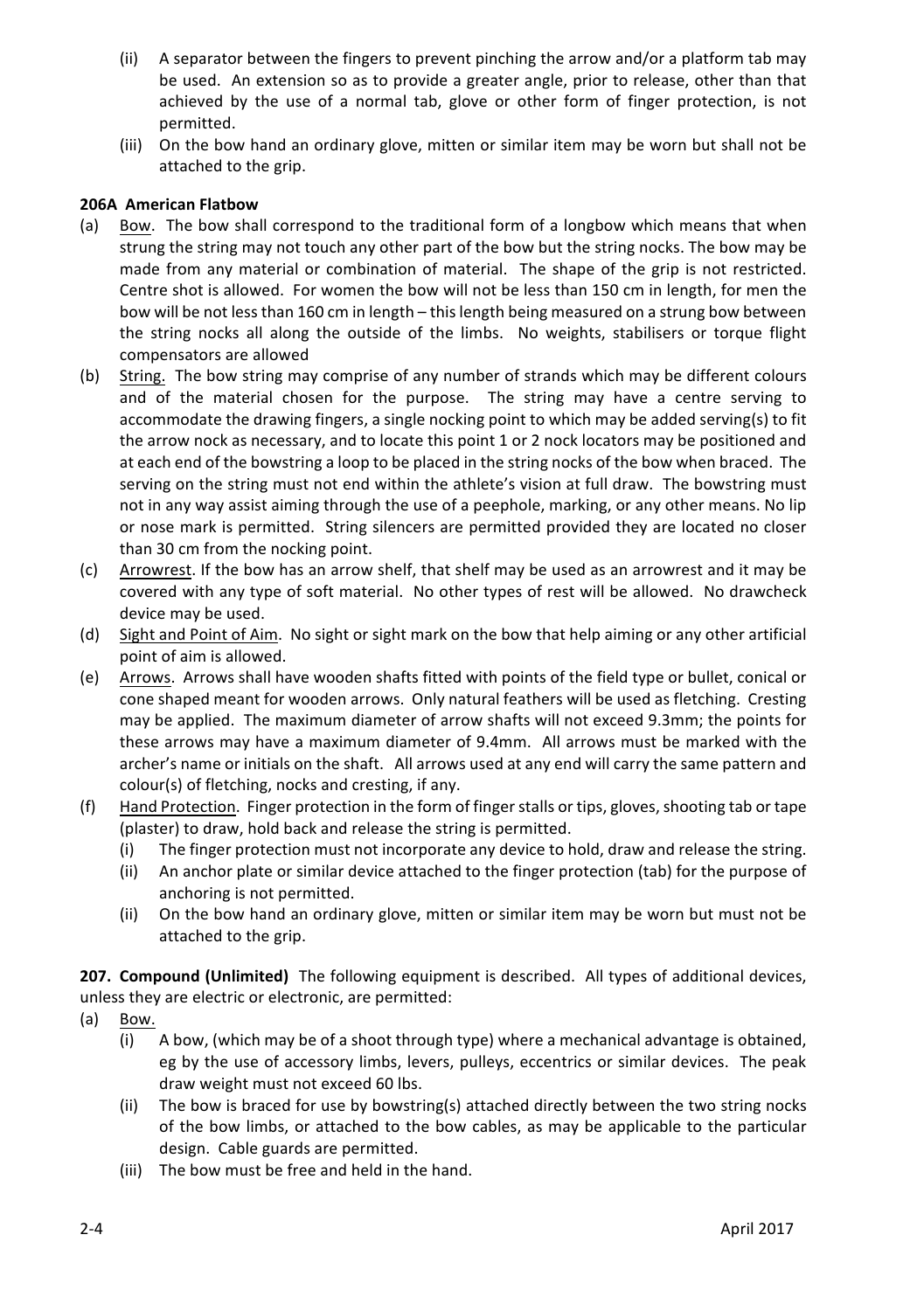- (b) Bowstring.
	- (i) A bowstring of any number of strands that may be of different colours and of the material chosen for the purpose, with a centre serving to accommodate the drawing fingers or release aid.
	- (ii) A nocking point may be fitted to which may be added serving(s) to fit the arrow nock as necessary. To locate this point one or two nock locators may be fitted.
	- (iii) In addition attachments are permitted on the string such as a lip or nose mark, a peephole (which must be secured to the string), a peephole 'hold in line' device, loop bowstring, etc.
- (c) Arrowrest.
	- (i) An arrowrest, which can be adjustable, any moveable pressure button, pressure point or arrow plate, may all be used on the bow provided that they are not electric or electronic.
	- (ii) The pressure point shall be placed no further than 6cm back (inside) from the throat of the handle (pivot point of the bow).
- (d) Draw Check Indicators Draw check indicators, audible and/or visual, other than electric or electronic, may be used.
- (e) Bowsight A bowsight attached to the bow, which may allow for windage adjustment as well as elevation setting which may also incorporate a leveling device, and/or magnifying lenses and/or prisms. A bowsight extension is permitted. Electric or electronic devices are not permitted. The sight point may be a fibre optic sight pin.
- (f) Stabilizers and Torque Flight Compensators Stabilizers and torque flight compensators, provided that they do not:
	- (i) Serve as a string guide;
	- (ii) Touch anything but the bow;
- (g) Arrows
	- (i) Arrows of any type may be used provided they comply with the accepted principle and meaning of the word arrow as used in Archery, and that such arrows do not cause undue damage to target faces or buttresses. The maximum diameter of an arrow shaft shall not exceed 9.3mm.
	- (ii) An arrow consists of a shaft with a tip (point), nocks, fletching and, if desired, cresting. The maximum diameter of arrow shafts shall not exceed 9.3mm (arrow wraps shall not be considered as part of this limitation as long they do not extend further than 22cm toward the point of the arrow when measured from the throat - nock hole where the string sits of the nock to the end of the wrap); the tips (points) for these arrows may have a maximum diameter of 9.4mm.
	- (iii) All arrows of every archer shall be marked with the archer's name or initials on the shaft. All arrows used in any end shall be identical and shall carry the same pattern and colour(s) of fletching, nocks and cresting, if any. Tracer nocks (electrically/electronically lighted arrow nocks) are not allowed.
	- (h) Hand Protection.
	- (i) Finger protection in the form of finger stalls or tips, gloves, shooting tab or tape (plaster) to draw, hold back and release the string.
	- (ii) A separator between the fingers to prevent pinching the arrow may be used. An anchor plate or similar device attached to the finger protection (tab) for the purpose of anchoring is permitted.
	- (iii) A release aid that must not be attached in any way to the bow nor incorporate electric or electronic devices may be used.
	- (iv) On the bow hand an ordinary glove, mitten or similar item may be worn but shall not be attached to the grip.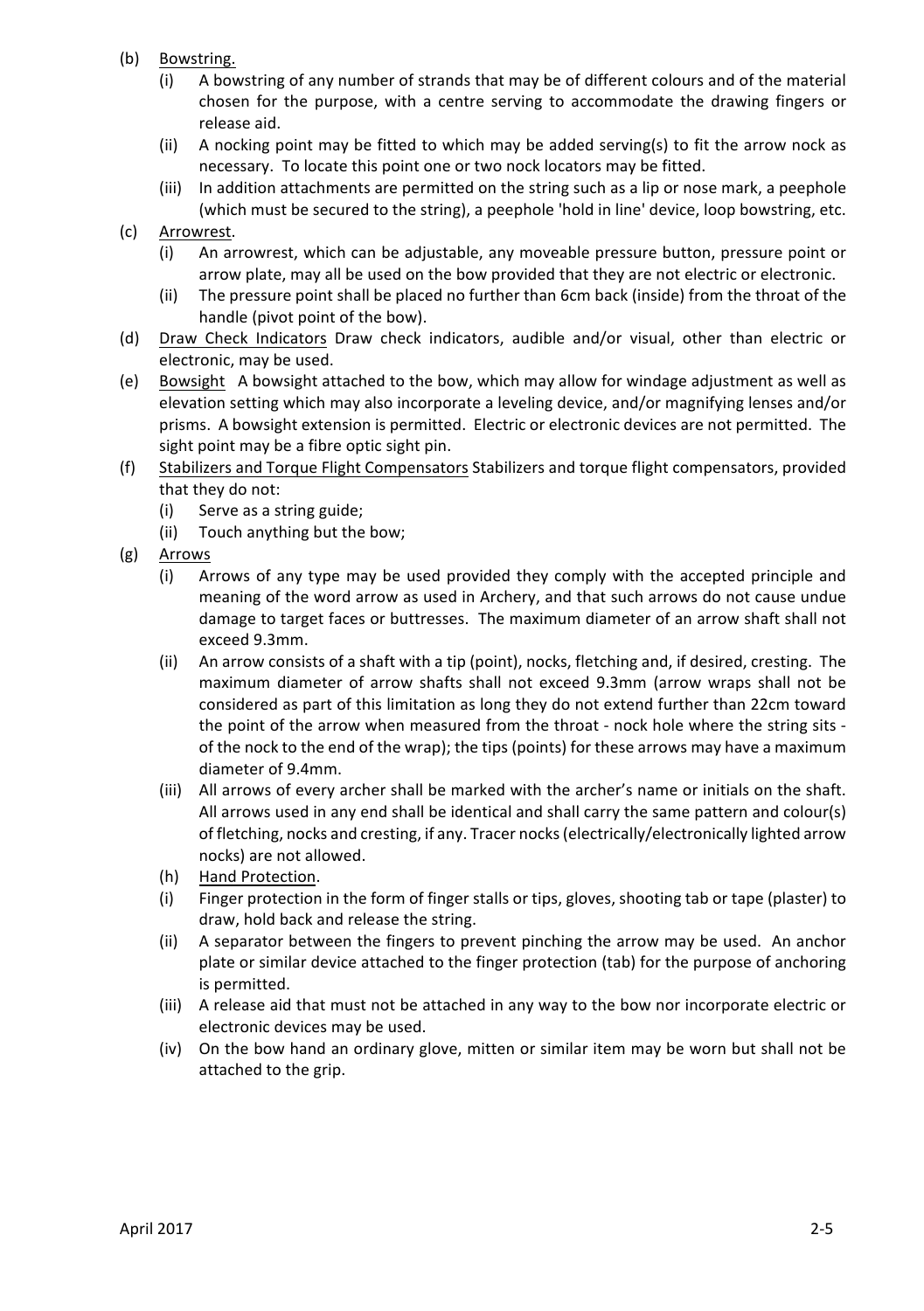**208. Compound Limited** The Compound Limited is generally as described for Compound Unlimited in Rule 207 but with the following variations:

- (a) The string must be drawn, held back and released by the fingers of one hand.
- (b) The pressure point shall be placed no further than 4cm back (inside) from the throat of the handle (pivot point) of the bow.
- (c) The bowsight must not incorporate magnifying lenses or prisms (ie a scope). A level and a peephole are allowed.
- (d) Multipin sights are allowed on marked courses only

**209 Compound Barebow** The Compound Barebow is generally as described for Compound Limited in Rule 208 but with the following further variations:

- (a) The bow must be bare, except for the arrowrest and one stabilizer (see (c) below), and free from protrusions, marks, blemishes or laminated pieces which could be of use in aiming.
- (b) Although multi-coloured strings are permitted, there shall be no additional markings or attachments on the string which could be of use in aiming.
- (c) One stabilizer no longer than 30.5cm (12") overall may be fitted.

#### **210. Crossbow**

- (a) A crossbow stock may be made from any safe material and must be fitted with a mechanical trigger. Prods, which may be made of any material except metal, shall not exceed 900mm in length when the crossbow is strung.
- (b) The draw weight at the string latch shall be no more than 95lbs (43 kg). The draw weight and draw length must be clearly marked on the prod. The clean draw length, measured from the string to the string latch shall be no more than 300mm
- (c) The bow must be fitted with a bolt retaining clip.
- (d) A string may be made of any non-metallic material.
- (e) Bolts may be made of any material and of such design as not to cause unreasonable damage to the target. Bolt length is minimum 12 inches, maximum 15 inches. Three fletchings, feather or plastic, shall be fitted.
- (f) Telescopic or magnifying sights are not allowed.
- $(g)$  The following are permitted:
	- (i) Foot stirrups attached to the bow.
	- (ii) Stabilizers.
	- (iii) Palm rest.
	- (iv) A butt hook that does not rest directly on top of the shoulder and is no more than 150mm in length.
- (h) The length between the back sight and the front sight shall not exceed 720mm.
- (j) All crossbows must be drawn by hand. The use of cocking aids, gloves or fingerstalls is not permitted.
- (k) Pistol crossbows are not permitted.
- (I) Crossbow and the Law. When travelling on public transport or walking in a public thoroughfare it is essential that the prod be removed and the stock and prod be carried in a case or cover.

#### **211. Conventional Flight Bows**

- (a) Any bow, other than a crossbow, which is constructed so that there is no mechanical advantage obtained by the use of accessory limbs, levers, pulleys, eccentrics or similar devices.
- $(b)$  The following may be used:
	- (i) Keyhole bows, forward handles and overdraws.
	- (ii) A six-gold ring and a flipper or strap. A flipper is made from pieces of leather and/or rubber that wrap in opposite directions around the string.
	- (iii) Handheld non-mechanical release aid. No mechanical release aid may be used other than the flipper as defined above
	- (iv) Hand protection as defined in 202(h), or other held non-mechanical release aids.
	- $(v)$  Block, sipur and angle measuring device.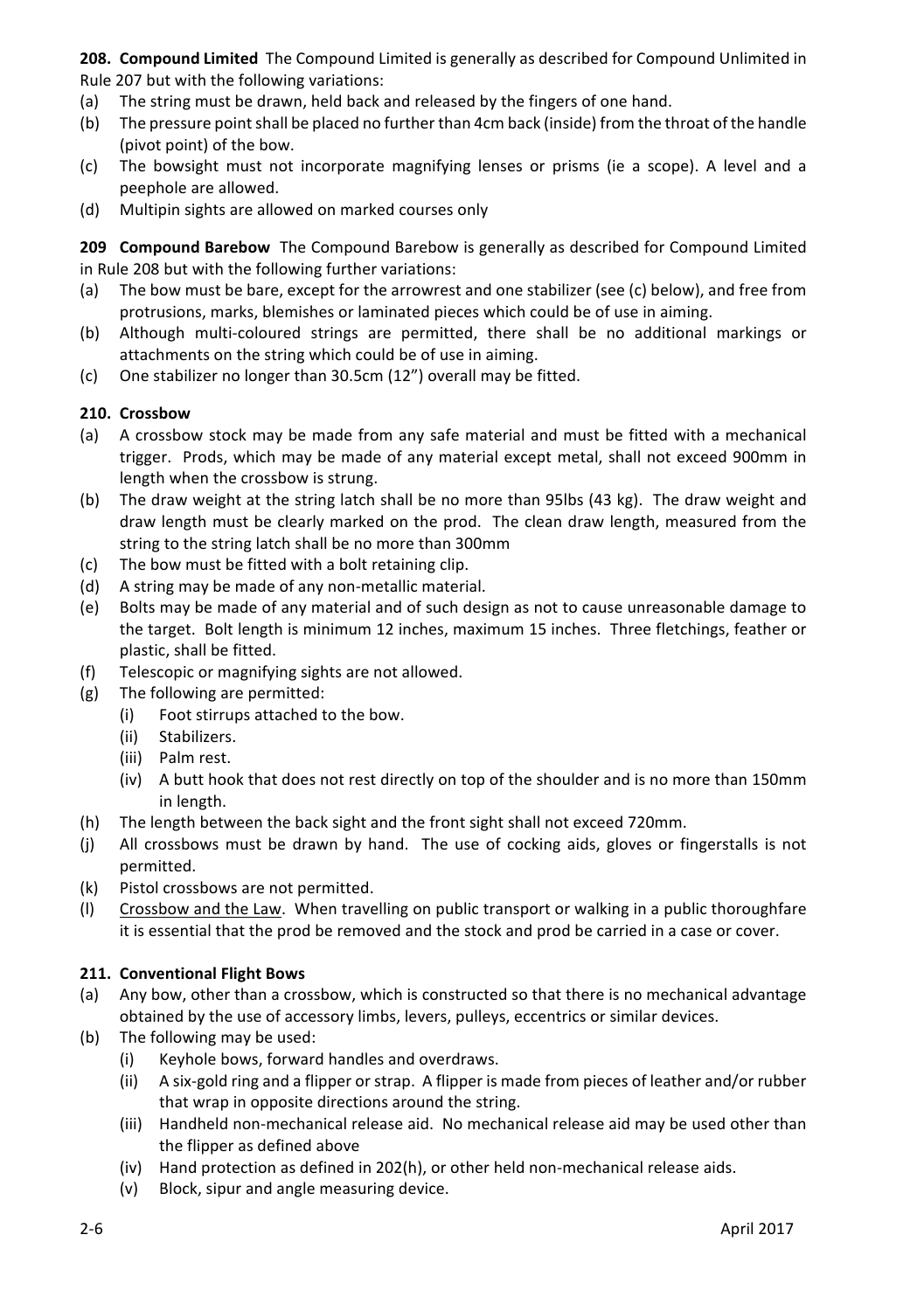**212. Compound Flight Bow.** Bows so constructed that a mechanical advantage is obtained by the use of accessory limbs, levers, pulleys, eccentrics or similar devices.

- (a) The weight of the bow shall not exceed 60 lbs measured at the break over point or position of normally drawn bow at which the bow's maximum poundage is achieved.
- (b) Keyhole type bows, forward handles and angle measuring device are permitted.
- (c) Overdraws are permitted but no overdraw shall allow the point of the arrow to be drawn further back than the brace height of the bow.
- (d) Any release aid used must be handheld.

#### **213. Competition Between Bowstyles**

- (a) Bows that are recognised in Rules 202, 203, 204, 205, 206 and 206A may not be used in direct competition with bows recognised in Rules 207, 208 and 209. Competition on a handicap basis is not regarded as direct competition.
- (b) Crossbowmen using bows recognised in Rules 210 shall shoot on separate targets from other archers and not compete with them.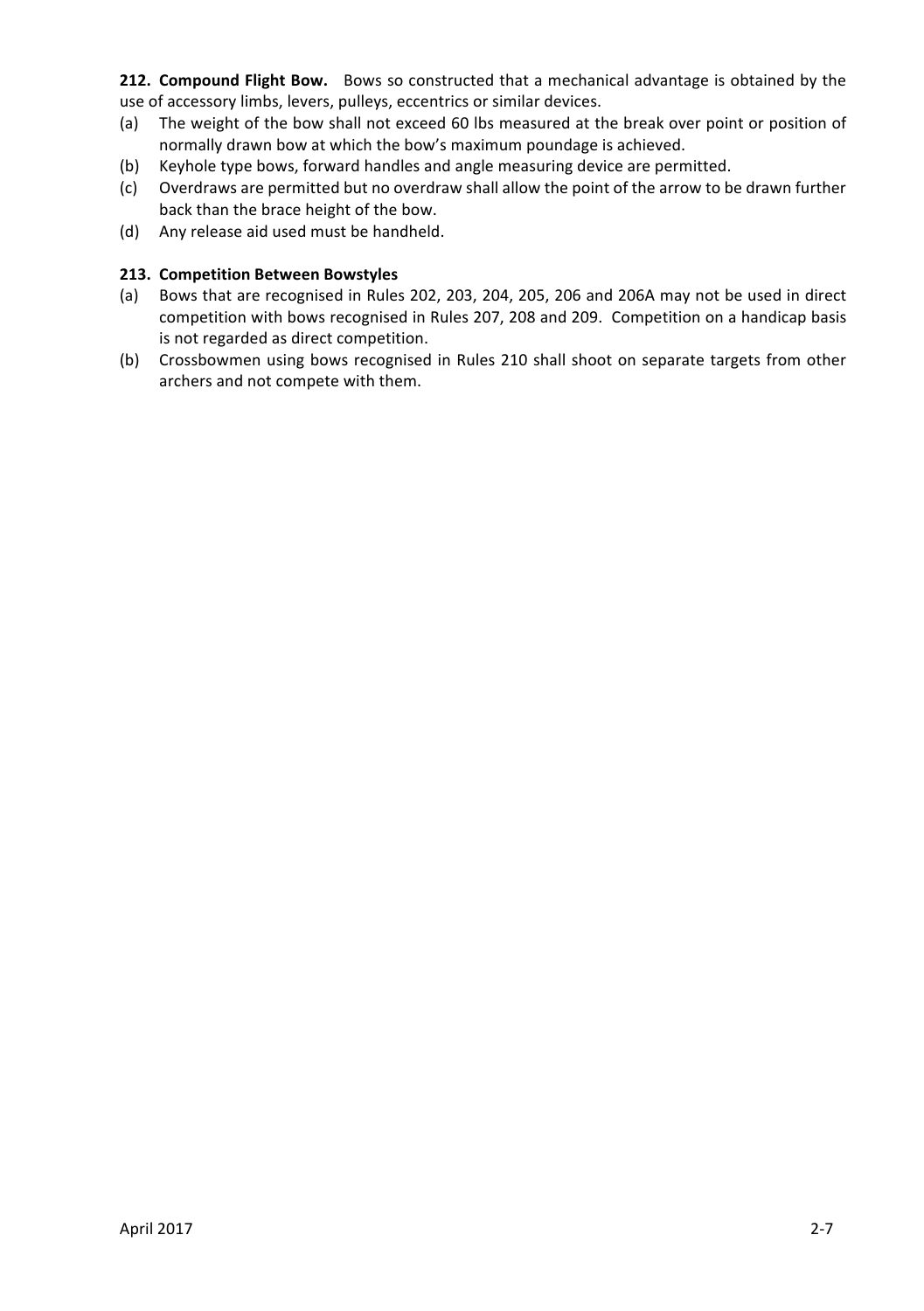INTENTIONALLY BLANK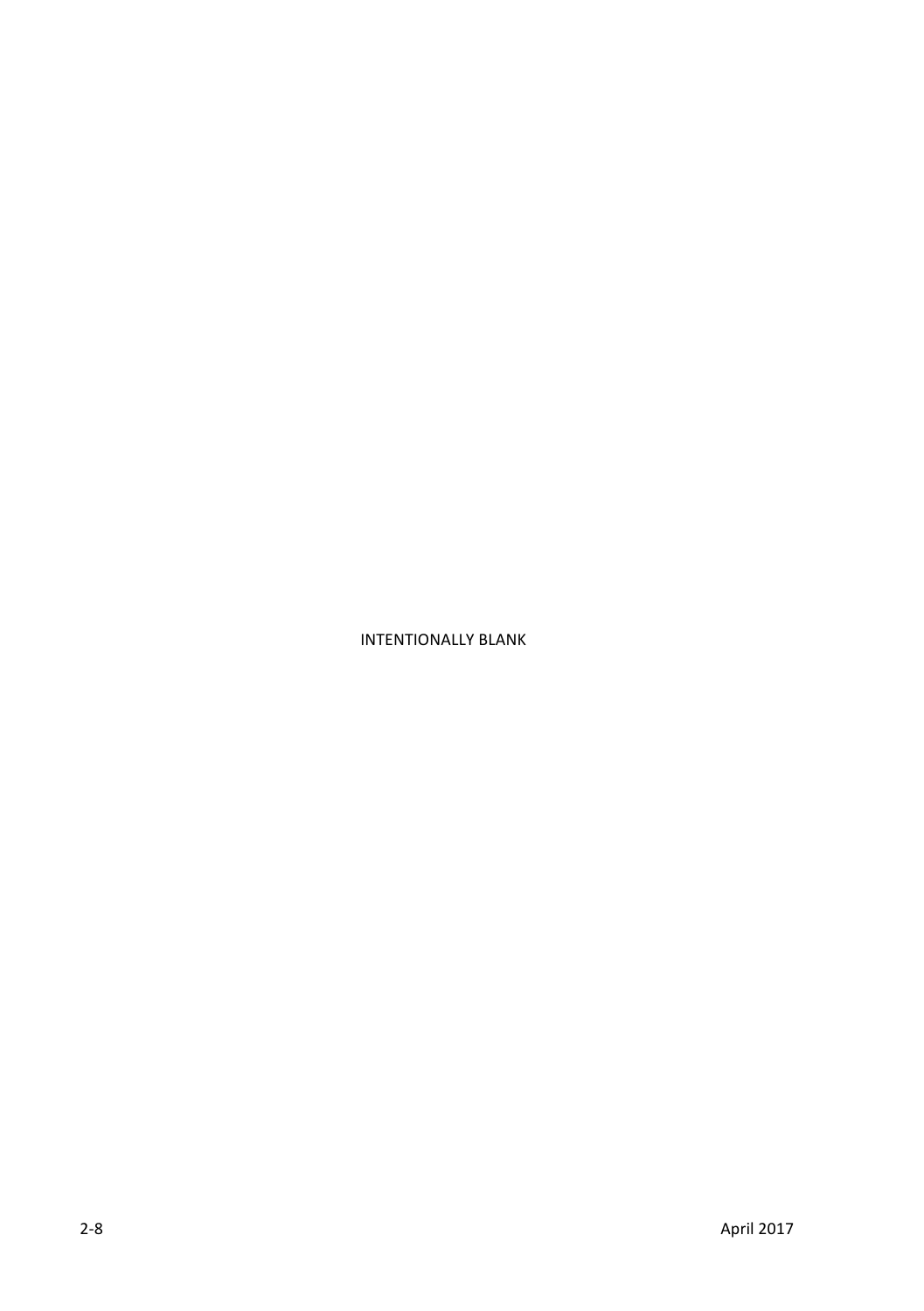# **TARGET ARCHERY** – **OUTDOOR**

#### **300. Target Faces**

- (a) The diameters of the standard faces are 122cm and 80cm.
- (b) (i) The 122cm face is composed of a circle in the centre of 24.4cm diameter ringed by four concentric bands the breadth of each, measured radially, being 12.2cm.
	- (ii) The 80cm face is composed of a circle in the centre of 16cm diameter ringed by four concentric bands the breadth of each, measured radially, being 8cm.
- (c) The colours of both target faces are, from centre outwards, gold, red, blue, black and white.
- (d) (i) Except between black/white and black/blue dividing lines between colours may be used. Such dividing lines shall not exceed 2mm in width and shall be entirely within the higher scoring zone.
	- (ii) The line marking the outermost edge of the white shall not exceed 2mm in width and shall be entirely within the scoring zone.
- (e) When the 122cm and 80cm faces are used for 10 zone scoring they are divided as follows:
	- (i) Each colour zone is divided into two zones of equal radial width
	- (ii) The resulting central zone is further divided into two zones of equal radial width.
	- (iii) The dividing lines shall not exceed 2mm in width and shall be entirely within the higher scoring zone.
- (f) The centre of the gold is termed the 'pinhole and shall be marked with a small cross  $(x)$  the lines of which shall not exceed 2mm in width.
- $(g)$  Tolerances on the diameter of each scoring zone on both target faces are permitted as follows:
	- (i) Gold zones and Inner Red zone  $\qquad$   $\pm$ 1mm
	- (ii) All other zones  $\qquad \qquad \pm 3$ mm

#### **301. Range Layout**

- (a) The targets shall be set up at one end of the ground. They shall be inclined at an angle of about 15 degrees, with the pinholes 130cm (4ft 3in)± 5cm above the ground. The height of the pinhole on a line of faces shall at all times look straight.
- (b) Minimum spacing of target centres shall be:
	- (i) Archers shooting singly or in pairs  $-$  2.5m (8ft 2ins)
	- (ii) Archers shooting in threes  $-$  3.66m (12ft)
- (c) Each target boss shall be securely anchored so that it cannot blow off its stand. Likewise stands shall be anchored to prevent them from blowing over.
- (d) All targets shall be clearly numbered. Flags to indicate wind direction may, at the tournament organiser's discretion, be placed above the centre of each target. Such flags shall be between 25cm and 30cm in both height and length, be of a colour easily visible and placed in such a manner that no part of the flag can obscure any part of the target or boss. Alternatively, a wind indicator flag may be placed at each end of the target line.
- (e) The shooting line (over which the archers shall take up their shooting positions) shall be measured from points vertically below the pinholes. Tolerances on such measurements shall be as follows:

| (i)  | Metric distances:   | up to and including $50m -$   | ±15cm    |
|------|---------------------|-------------------------------|----------|
|      |                     | above $50m -$                 | ±30cm    |
| (ii) | Imperial distances: | up to and including $50vds -$ | ±6in     |
|      |                     | above $50vds -$               | $±12$ in |

(f) Shooting marks or flat markers, shall be positioned opposite the targets at the appropriate distances. The shooting marks are to bear the number of the target opposite which they are placed.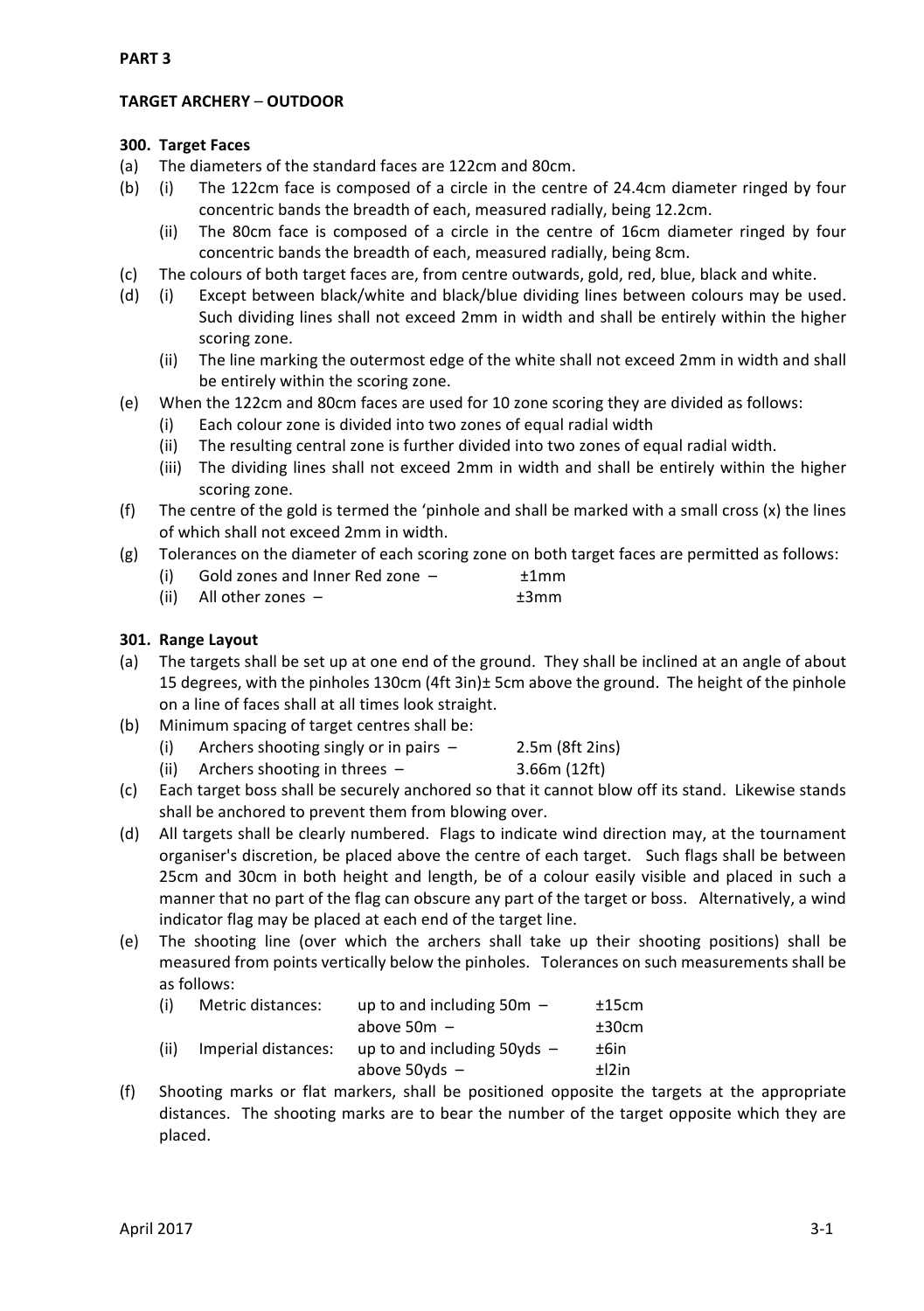- $(g)$  The following additional markings may be laid down:
	- (i) Lines at right angles to the shooting line and extending from the shooting line to the target line making lanes containing one, two or three bosses.
	- (ii) A line 3m in front of the shooting line.
- $(h)$  A waiting line shall be placed at least five vards behind the shooting line.
- (i) All tents and other shelters (except those for the judge's use) and all spectators shall be at least 10 yards behind the shooting line, maintaining adequate room for the free passage of competitors and officials. Spectators shall not advance in front of this tent line without agreement of the Judge.
- (k) Trade and refreshment areas shall be at least 25 yards behind the shooting line.

#### **302. Range Safety** - Refer to the diagrams at Appendix C and D.

- (a) All ranges must be registered in accordance with the process as directed by Archery GB
- (b) Overshoot Distances.
	- (i) Overshoot Line. The overshoot line is a line parallel to the shooting line positioned at the required distance behind the targets and extending to the width of the side safety areas.
	- (ii) Bows shot off the fingers.
		- a. At target distances up to 60 yards/metres the overshoot line shall be at least 110yds from the shooting line.
		- b. At target distances over 60 yards/metres the overshoot line shall be at least 50 yards from the target line.
	- (iii) Bows shot with Mechanical Release Aids. At all target distances the overshoot line shall be at least 150 yards from the shooting line.
- (c) Side Safety Areas. Each side safety area is the area in front of the shooting line and to the side of the range (including the overshoot area) enclosed by a line from a point 10yds to the side of the shooting line, to a point 20yds to the side of the range at 100yds from the shooting line, and continuing on that straight line to the overshoot line.
	- Note: If the overshoot line is 150yds from the shooting line, the side safety area at that distance will extend 25yds to the side of the range.
- (d) Roping of Areas.
	- (i) ALL GROUNDS are deemed accessible by the public even if that involves trespass.
	- (ii) On grounds where the public have a right of access, the whole of the range as far as the overshoot line and the side safety areas shall be roped off to indicate that only authorized people can enter the area when shooting is in progress.
	- (iii) It is recommended that the roped area be extended to include an area 15yds behind the shooting line and 10yds either side of the shooting line.
- (e) Independent Ranges. Where 2 adjacent ranges are in use independently, the safety area between the two ranges must be a minimum 20 yards, be fully roped off, and no access allowed until both ranges have finished shooting. See Appendix D for diagram
- (f) Clubs or event organisers who are unable to confirm that their range meets the Rules of Shooting must apply for a range assessment or terminate any shooting. Clubs must ensure shooting conforms at all times to range safety rules and/or agreed range assessment when shooting is in progress.

**303. Bowstyles** The description of bowstyles is given in Part 2. Bowstyles recognized for Target Archery and additional detail are as follows:

- (a) Recurve (Freestyle) -Equipment as defined in Rule 202.
- (b) WA Standard Bow (for WA Standard Round only) Equipment as defined in Rule 203
- (c) Recurve Barebow- Equipment as defined in Rule 204
- (d) Longbow  $-$  Equipment as defined in Rule 206
- (e) Compound Unlimited  $-$  Equipment as defined Rule 207
- (f) Crossbow  $-$  Equipment as defined in Rule 210.
- (g) Exclusions. Archers are not permitted electronic communications devices and headsets in front of the waiting line.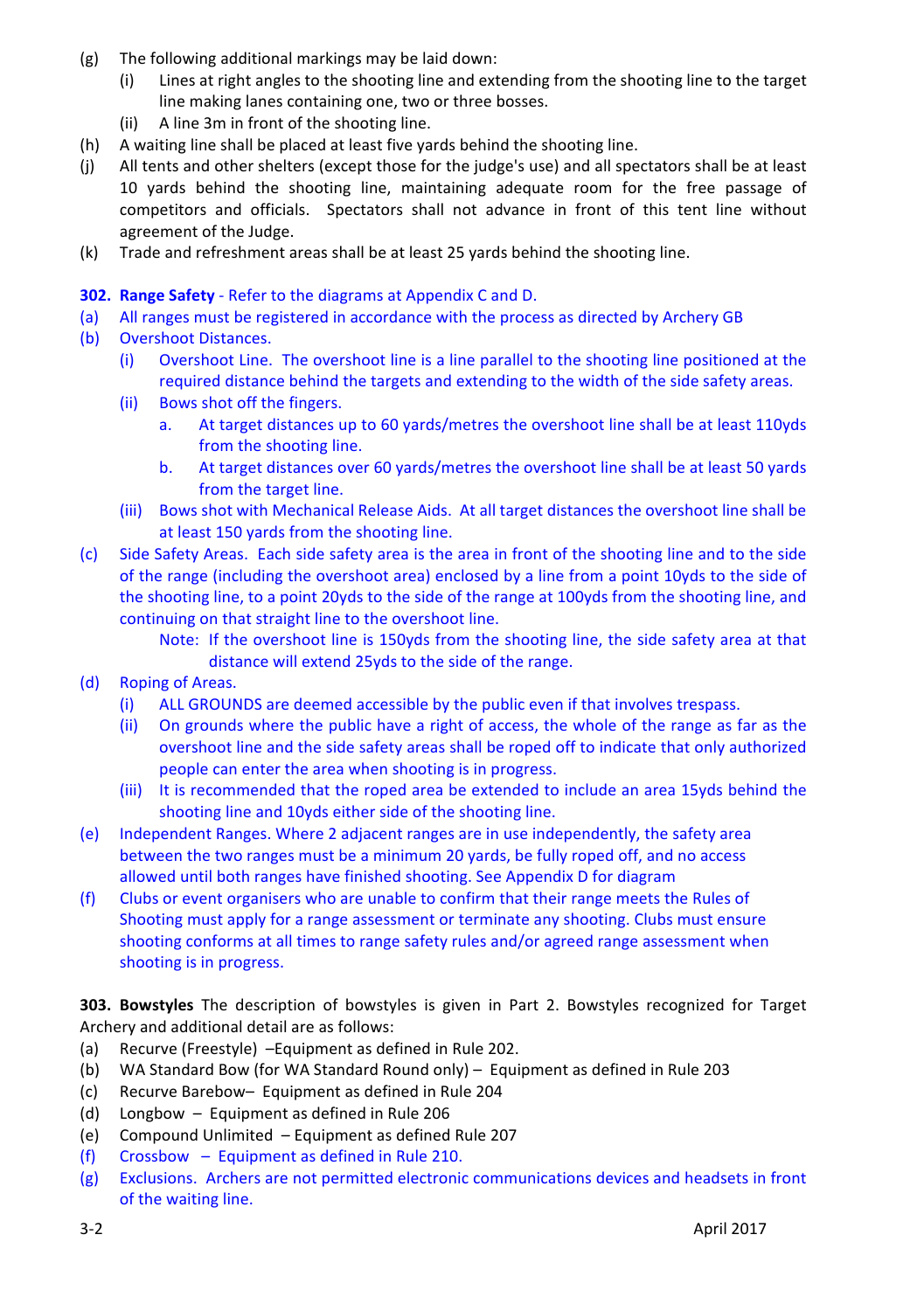#### **304. Shooting**

- (a) Shooting shall be from an unsupported standing position with the body above the shooting line. Disabled archers may use appropriate support.
- (b) (i) The order in which archers shall shoot at their respective targets shall be the order in which they appear on the target list and the drawing up of the target list shall be a matter for arrangement by the Tournament Organisers. Unless otherwise directed, the archers on each target shall be designated A, B. C, D, etc. in the order in which they appear on the target list. The archer designated C shall be the Target Captain and the archer designated D shall be the Lieutenant. The Captain shall be responsible for the orderly conduct of shooting in accordance with these Rules of Shooting.
	- (ii) The order of shooting at all Record Status Tournaments shall rotate. For other Tournaments, including Club Target Days, rotation shall be optional.
- (c) At a tournament if, for any reason an archer is alone on a target he must notify the Judge who shall arrange for scoring integrity to be maintained. This may be achieved by transferring archers between targets or by arranging for an archer on an adjacent target to participate in scoring the lone archer's arrows.
- (d) The maximum number of archers on a target shall be six.
- (e) Composition of Ends
	- (i) For all Imperial rounds, the Long Metric rounds and the two longest distances of the Metric I-V rounds, six arrows shall be shot at an end.
	- (ii) For other Metric rounds either three or six arrows may be shot at an end.
- (f) Timing of Ends. Archers will shoot ends of three or six arrows, as required by the round being shot, under one of the following methods controlled by the Judge:
	- (i) Method 1.
		- a. One sound signal shall indicate when the first shooting detail shall take their place on the line and begin shooting. Each archer shall shoot three arrows and immediately retire, being replaced by the archer from the subsequent detail. When all on a target have shot, the archer, if required, shall shoot three more arrows. If an archer persists in shooting more than three arrows consecutively, he may be disqualified by the Judge.
		- b. When all archers have shot, three sound signals shall indicate that archers are to move forward to score and collect arrows. No archer shall advance from the shooting line before receiving the signal.
		- c. Two and a half minutes shall be the maximum time for an archer to shoot three arrows, the time to start from when the archer steps on to the shooting line.
		- d. Any archer who is observed to be exceeding the time limit of  $2\frac{1}{2}$  minutes for three arrows shall be advised of the time error after retiring from the shooting line. The scoresheet for that archer shall be marked at that end to record the warning in the following manner  $-$  "Time warning". The archer will also be advised that any further violation of the  $2\frac{1}{2}$  minute time limit will result in the top scoring arrow of that end being disallowed. Should this continue to the detriment of the shoot or the other archers on that target, the offending archer will be asked to retire from the tournament.
	- (ii) Method 2. Shooting shall be in timed ends controlled by audible signals which may be supplemented with lights (three separate lights should be used) and countdown timing clocks. The sequence and arrangements are as follows:
		- a. Two audible signals for archers in the first detail to take their positions on the shooting line. Lights are to show RED
		- b. After 10 seconds one audible signal for shooting to commence. Lights are to show GREEN.
		- c. After 3 minutes 30 seconds (if 6 arrows are to be shot) or 1 minutes and 30 seconds (if 3 arrows are to be shot), lights are to show YELLOW, indicating there are 30 seconds shooting time remaining.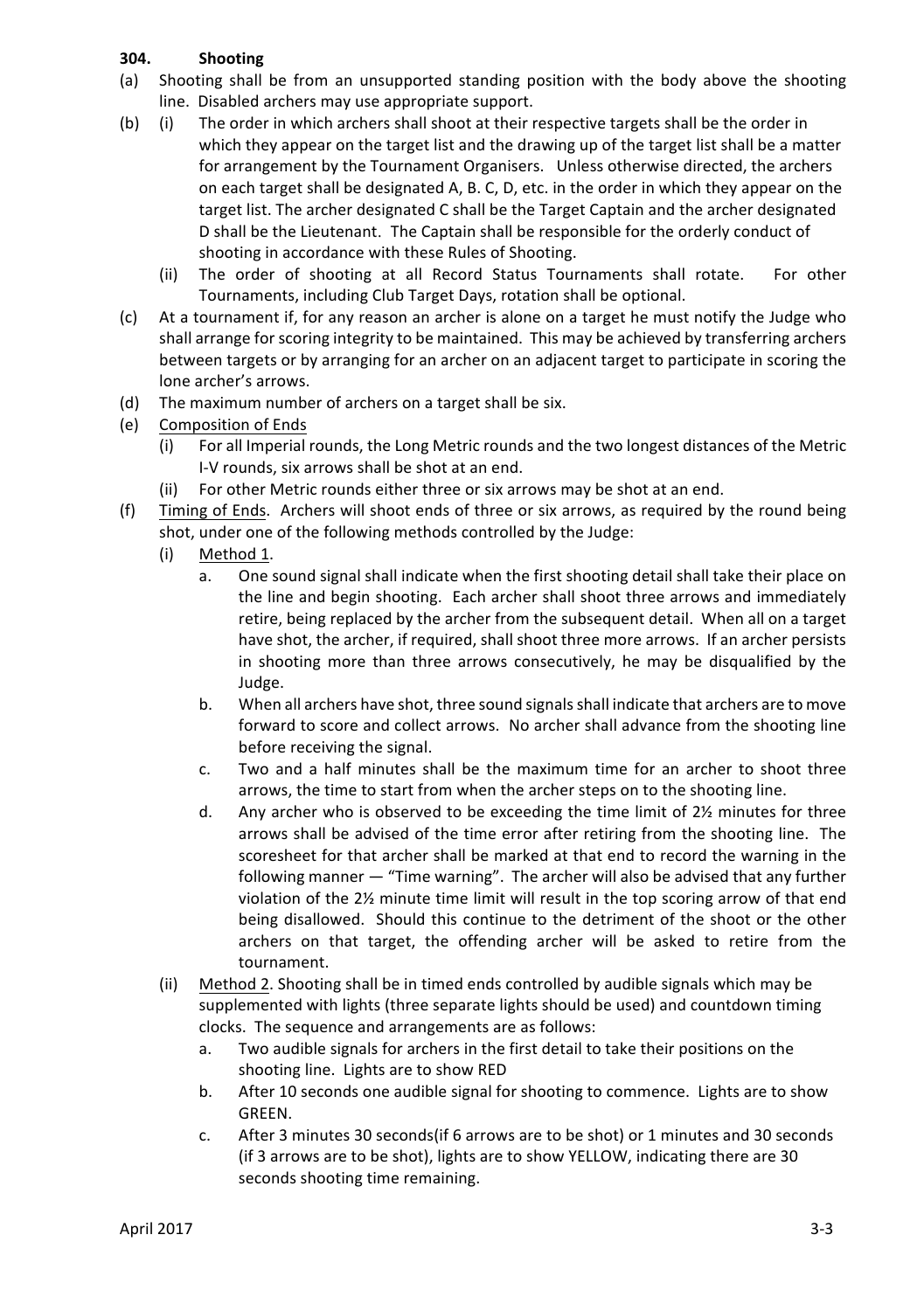- d. After 4 minutes (if 6 arrows are to be shot) or 2 minutes (if 3 arrows are to be shot), or earlier if shooting line is clear, 2 audible signals indicate that the archers remaining on the shooting line shall retire and the next detail take their place. Lights are to show RED
- e. After 10 seconds one audible signal for the second detail to commence shooting. Lights are to show GREEN.
- f. And so continue until all details have shot when 3 audible signals shall indicate that archers are to move forward to score and collect arrows. Lights are to show RED
- g. An arrow shot before or after the allotted time will be considered as part of that end and will cause the archer to lose the highest scoring arrow of that end which will be scored as a miss.
- h. The time allowed for an archer to shoot each make-up arrow shall be 40 seconds
- $(g)$  Archers shall retire from the shooting line as soon as their last arrow has been shot except that an archer may remain on the shooting line to keep company with another archer still shooting.
- (h) While shooting is in progress, only those competitors whose turn it is to shoot may be on the shooting line. All other competitors with their equipment, shall remain behind the waiting line save that an archer may leave a spotting scope on the shooting line between ends providing it does not create an obstacle for any other archer. A Judge shall use discretion in allowing disabled archers and/or their equipment to remain on the line if circumstances permit.
- (j) At any Meeting six arrows may be shot as sighters before the beginning of each round, but only after competitors have come under the Judge's orders at the Assembly. Such sighters shall not be recorded.
- (k) An archer may only compete once, the first time of shooting, in any event regardless of the class of equipment used, the number of sessions in the event and whether the event extends over more than one day.
- (I) Whilst an archer is on the shooting line, he shall receive no information by word or otherwise from anyone except the Judge.
- (m) If for any cause, other than failure of his equipment, an archer is not prepared to shoot before all have shot, such archer shall lose the benefit of that end.
- (n) In the event of an equipment failure the archer shall signal a Judge. Extra time up to a maximum of 15 minutes may be allowed for the correction of the failure. The archer shall shoot any remaining arrows from the end at the earliest opportunity under the supervision of the Judge.
- (o) Should an item of equipment other than the arrow be projected beyond the shooting line, the Judge may call 'Fast' at the conclusion of that end to permit retrieval of the item, the failure to be rectified and the archer allowed to shoot any remaining arrows before the field advances to score.
- (p) In the event of an archer shooting more than the specified number of arrows at an end the archer shall be penalised by losing the value of his best arrow(s) in the target, and such arrow(s) shall not be measured for a Gold prize.
- (g) Provided that it has not rebounded, an arrow shall be deemed not to have been shot if part of the arrowshaft lies within 3 metres of the shooting line. In this case another arrow may be shot in its place. If another arrow is not available the archer may retrieve the arrow only with the Judge's permission.
- (r) Archers arriving late shall not be allowed to make up any ends that they have missed.
- (s) (i) An archer may retire from competition at any time by telling the Target Captain who will mark the archer's scoresheet 'retired' and the archer will sign it.
	- (ii) If a Target Captain perceives that a target companion has deliberately not shot an end he must draw this to the judge's attention. Unless the archer has obtained the judge's permission to miss the end the judge will instruct the Target Captain to mark the scoresheet 'retired' and the judge will sign it.
	- (iii) Any score marked 'retired' will not be eligible for a placing in the results but will be shown separately at the end of the results with the score at retirement and the number of dozens shot. The archer will be eligible for awards achieved to that point e.g. best gold, distance award or six gold badge but not for inclusion in a team score or any other Archery GB award.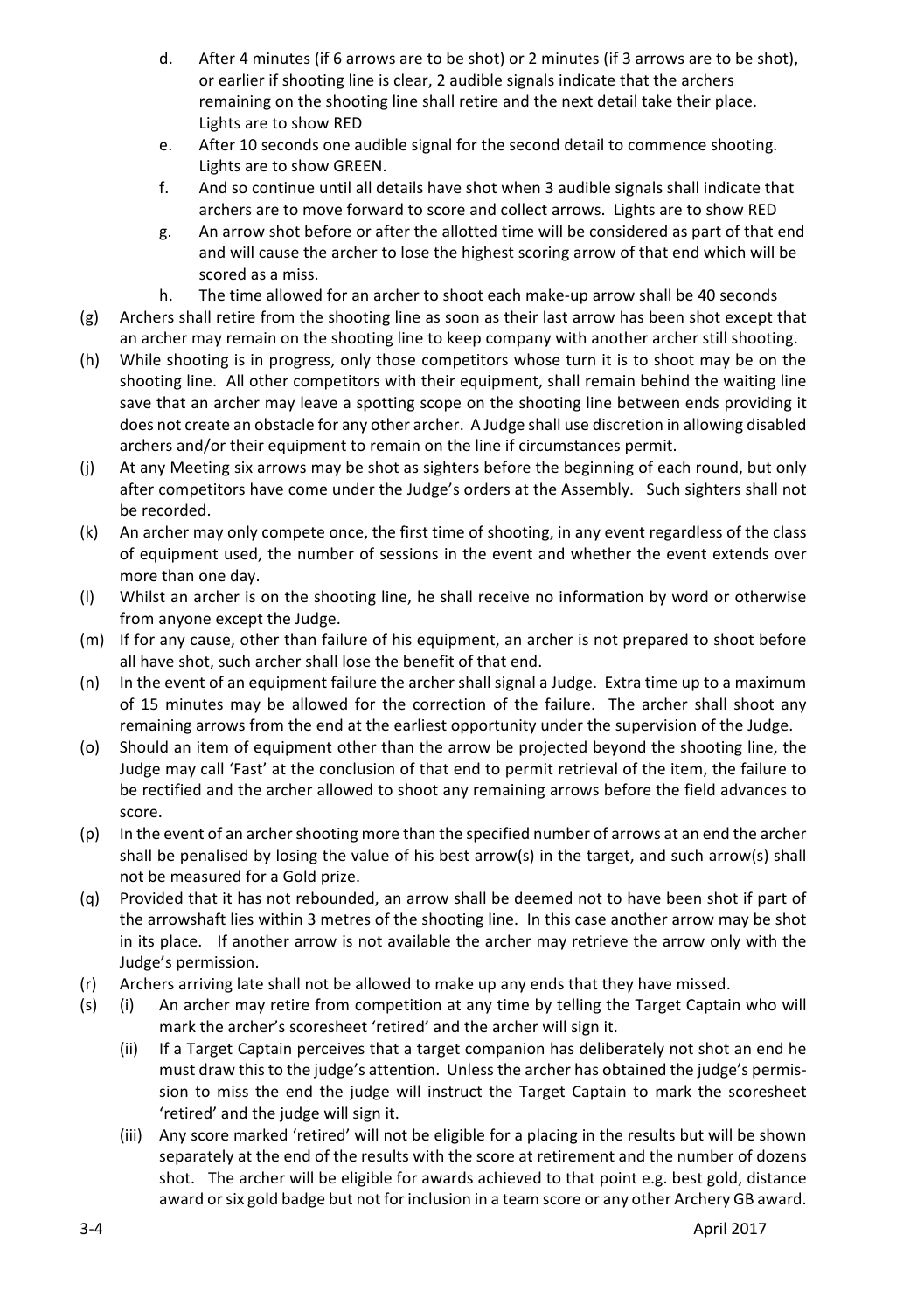An archer whose scoresheet is marked 'retired' may recommence shooting only with the judge's permission and if it is convenient but his score will no longer be recorded.

#### **305. Control of Shooting**

- (a) (i) At all times, whenever shooting takes place, it must be under the control of a Field Captain.
	- (ii) At record status meetings, the Field Captain shall be a Judge recognised by Archery GB. The grade of judge-in-charge required for each level of tournament and other relevant information is given at Appendix B.
	- (iii) At non-record status meetings a Judge may appoint experienced archers as assistant Field Captains to help in the running of a shoot. A Judge may delegate his authority to such appointed assistants
	- (iv) At tournaments the Judge and Field Captains shall be non-shooting.
	- (v) For the purposes of these Rules, the term Judge shall embrace both Judge and Field Captain unless the context indicates otherwise.
- (b) The Judge shall be in sole control of the shooting, shall resolve all disputes in accordance with the Rules of Shooting and make any necessary interpretation and any decision on occurrences not covered by them.
- $(c)$  The Judge shall give the signal for assembly 15 minutes before the time appointed for shooting.
- (d) The Judge shall be responsible for measuring arrows for the purpose of Gold prizes.
- (e) The Judge shall be empowered to disqualify any archer if he observes any breach of the Shooting Rules or has any such breach reported to him by a Field Captain or Target Captain.
- (f) The Judge may order the replacement of a faulty target, or may move the archers to a usable one.
- $(g)$  The Judge, in consultation with the Secretary or Organiser, shall be responsible for
	- (i) Deciding the duration of intervals for meals, refreshments and the like.
	- (ii) Suspending shooting due to weather conditions, accidents or like occurrences.
	- (iii) Making any other arrangements as needed in each case.
- (h) Competitors' equipment may be checked by the judges before and at any time during the shoot.
- $(i)$  The Judge shall exercise control over the use of loudspeakers and photographers and the presence of other spectators so that the comfort and concentration of competitors is not disturbed.
- (k) (i) If an archer, while drawing his bow with an arrow before the shooting starts or during breaks between distances, looses an arrow, intentionally or otherwise, the Judge shall make a note on the archer's scoresheet indicating what has occurred. Such an arrow shall form part of the next scoring end. After the remaining arrows of the next scoring end have been shot, the value of the highest scoring arrow will be forfeit. The Judge shall take part in that competitor's scoring and annotate the archer's scoresheet accordingly.
	- (ii) Similarly, if an archer shoots a sighter arrow before or after the signals indicating the time allowed to shoot, such an arrow shall count as part of the next end of scoring arrows to be shot and the procedure detailed above should be followed.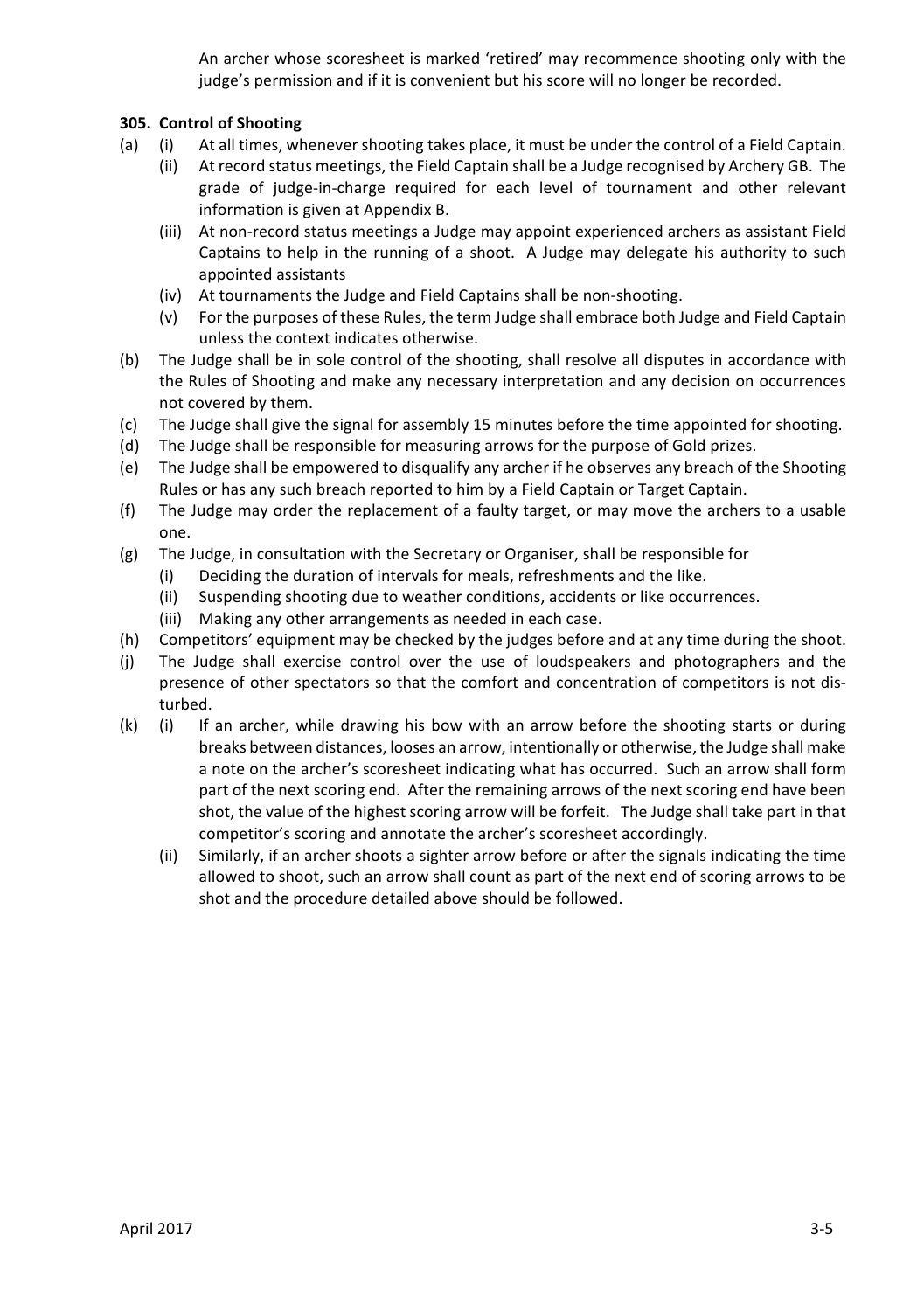#### **306. Scoring**

- (a) (i) For all bowstyles the scoring points for hits on the target face for Archery GB Imperial Rounds are: Gold 9, Red 7, Blue 5, Black 3, White 1.
	- (ii) For all bowstyles, the scoring points for hits on the target face for Archery GB Metric Rounds are:

| Zone       | Points         |  | Zone               | Points |
|------------|----------------|--|--------------------|--------|
| Inner 10   | Record as X,   |  |                    |        |
|            | score value 10 |  | Outer Blue         |        |
| Inner Gold |                |  | Inner Black        |        |
| Outer Gold |                |  | Outer Black        |        |
| Inner Red  |                |  | Inner White        |        |
| Outer Red  |                |  | <b>Outer White</b> |        |

| Zone        | Points |
|-------------|--------|
| Inner Blue  | հ      |
| Outer Blue  | 5      |
| Inner Black |        |
| Outer Black | ੨      |
| Inner White | 2      |
| Outer White |        |

- (iii) The value shall be determined by the position of the arrow shaft.
- (iv) A miss is to be recorded as a letter M.
- (b) Archers shall identify their arrows by pointing at the nocks. Neither the arrow nor the target face shall be touched until the final decision as to the score has been given and any such interference with the target or arrow shall disqualify the archer from scoring the higher value.
- (c) (i) It is mandatory to adopt a system of scoring which prevents any archer being the sole recorder of his own score. Approved systems of scoring are included in Appendix A.
	- (ii) All scores must be recorded in a permanent blue or black medium i.e. not pencil or erasable ballpoint.
- (d) The scorer shall enter totals as required on the scoresheet. The archer and the scorer shall then check the score sheet and sign it as correct. It is each archer's individual responsibility to ensure that all aspects of his scoresheet are correct when they sign. A tournament organiser is not required to check the additions on a score sheet but, if an error is discovered, has discretion to alter totals accordingly.
- (e) If an arrow touches two colours or any dividing line it shall be scored as being of that of the higher value.
- (f) If any doubt or dispute as to arrow value shall arise it shall be decided by the Target Captain subject to appeal to the Judge, whose decision shall be final.
- $(g)$  Any alteration to the recorded arrow value must be initialled by the Judge in a different coloured ink prior to the withdrawal of the arrow from the target. No arrows shall be withdrawn from the target (without the express direction of the Target Captain) until all the archers' scores have been entered on the score sheet and the Target Captain is satisfied that they are correctly entered.
- $(h)$  (i) If an arrow is observed to rebound from a target, the archer concerned shall draw the attention of the Judge to the fact after having shot his sixth arrow (or third if shooting in ends of 3 only) by retiring two paces from the shooting line and holding his bow above his head.
	- (ii) Upon the Judge satisfying himself that the claim is justified, the archer shall be permitted to shoot another arrow separately in the same end after all archers on that target have completed their normal shooting, such arrow to be numbered or preferably marked by the Judge.
	- (iii) The Judge shall take part in that competitor's scoring to ensure that only the correct number of arrows are scored, and that the rebound was not caused by striking another arrow already in the target.
	- (iv) To prevent frivolous rebound claims, the archer is to be warned individually that if the full number of original arrows (6 or 3 as appropriate to the round) were shot not including a rebound, then his highest scoring arrow may, at the discretion of the Judge on repetition of a false claim, be deducted from that end's score.
- (i) An arrow passing through a boss cannot be scored.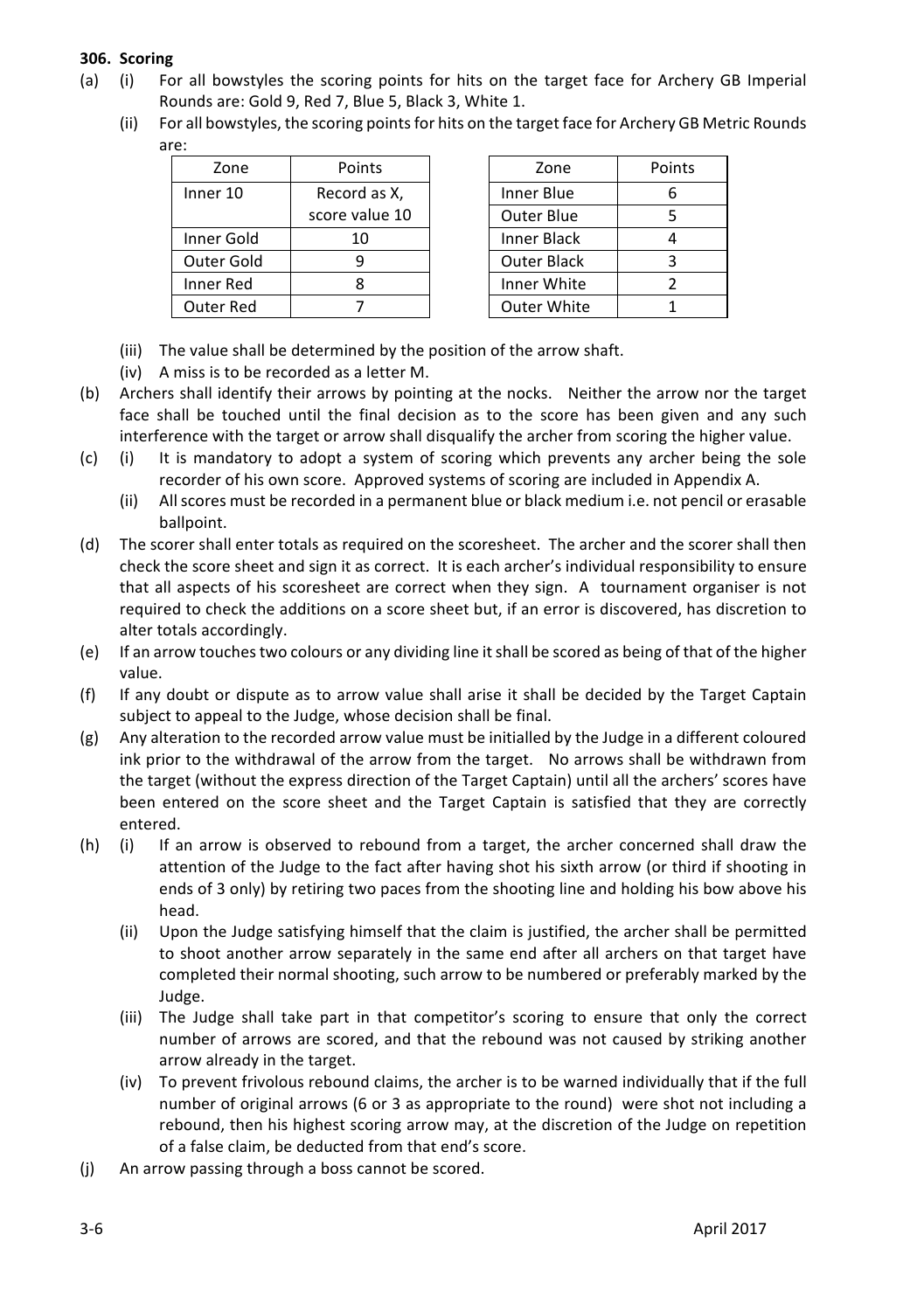- $(k)$  An arrow passing through the target face but remaining in the boss shall be withdrawn by the Target Captain or Lieutenant and shall be inserted from the back in the same place and at the assumed angle of original penetration until the pile is visible in the target face, when the score shall be determined.
- (I) An arrow hitting and remaining embedded in another arrow shall be scored the same as the arrow struck.
- (m) An arrow in the target, which has or may have been deflected by another arrow already in the target, shall be scored according to the position of its shaft in the target face.
- (n) An arrow on the ground believed to have hit and rebounded from another arrow shall be scored the value of the struck arrow, if the latter is found in the target with its nock damaged in a compatible manner.
- (o) If an arrow fails to enter the boss and is hanging in the target face, then all archers using that boss shall stop shooting and signal a judge. The actions are dependent on the timing method in use, see Rule 304(f).
	- (i) Using Method 1. The judge calls "Fast" to stop all shooting. The archer with the hanging arrow shall go to the target with the judge, who shall score the arrow, remove it from the target and place it behind the target. When the field is clear, the judge shall signal shooting to continue with a one sound signal.
	- (ii) Using Method 2. At the end of the current shooting period the judge shall stop the shoot. The archer with the hanging arrow shall go to the target with the judge, who shall score the arrow, remove it from the target and place it behind the target. When the field is clear, the judge shall supervise the archers using that boss whilst they shoot their un-shot arrows, allowing 40 seconds per arrow. Thereafter, the shoot shall continue.

The Judge shall ensure that the appropriate score is recorded when scoring takes place. A hanging arrow that falls out before it can be scored shall be treated as a bouncer.

- (p) An arrow hitting a target face other than the archer's own designated face shall be considered as part of that end and shall be scored as a miss.
- (q) An archer may delegate another archer on the same target to record his score and pick up his arrows.
- (r) An incapacitated archer may nominate an assistant, who shall be under the control and discipline of the Judge, to record his score and pick up his arrows.
- (s) Resolution of Ties. Ties shall be resolved as follows:
	- (i) Archery GB Imperial Rounds.

| Award Based On | $1st$ Tie Break | 2 <sup>nd</sup> Tie Break |
|----------------|-----------------|---------------------------|
| Score          | Hits            | Golds                     |
| <b>Hits</b>    | Score           | Golds                     |
| Golds          | Score           | Hits                      |

(ii) Archery GBMetric Rounds

| Award Based On | Tie Break      | ' <sup>""</sup> Tie Break |
|----------------|----------------|---------------------------|
| Score          | Tens (inc X's) | Y's                       |
| Tens           |                | Score                     |

(iii) If all elements are the same, the archers shall be declared equal.

(t) When a shoot is abandoned due to adverse weather conditions, the placings and prizes shall be awarded on the cumulative score at the conclusion of the last full end shot by the competitors, by instruction of the Judge.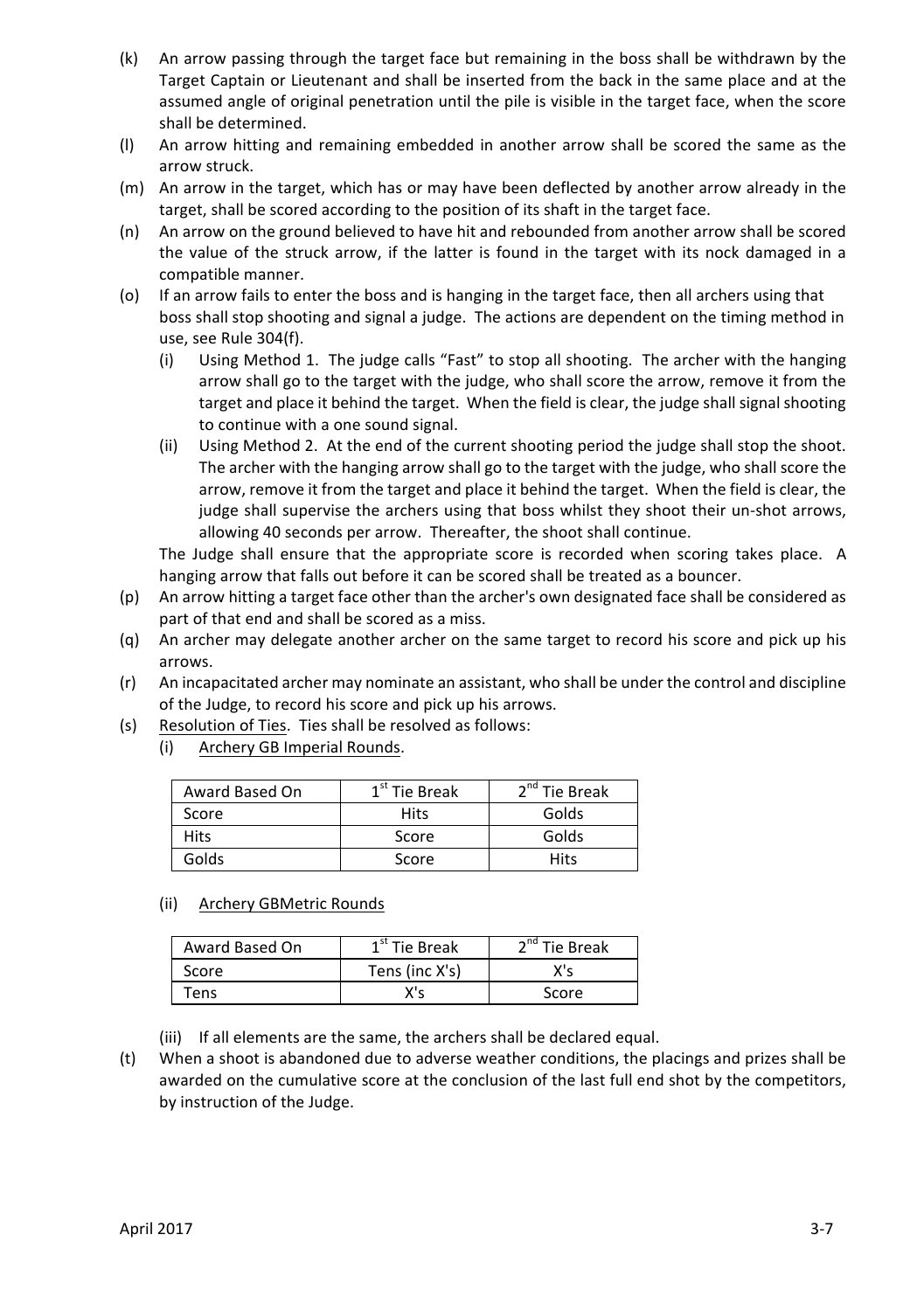#### **307. Dress Regulations**

- (a) The recognised dress of Archery GB is plain dark green and/or white.
- (b) Footwear that fully encloses the toes and front of the foot must be worn at all times when shooting.
- (c) Members of Archery GB shooting and officiating at tournaments granted UK or World Record Status by Archery GB are required to wear clothing that is appropriate, clean, in good condition (ie not frayed or worn, either deliberately or by use) and conventional in style and appearance. In particular:
	- $(i)$  Tops or shirts must cover the front and back of the body (including the midriff when at full draw), they must not be strapless and, for gentlemen, must include sleeves.
	- (ii) Any colour garments may be worn with the exception of blue denim, olive drab and camouflage pattern.
	- (iii) Badges, Logos and Wording.
		- a. Clothing manufacturers' trade marks are allowed. The wearer's name is allowed.
		- b. Individuals, and members of clubs and other archery organisations that are commercially sponsored may wear sponsors' logos and names during the sponsorship period only.
		- c. Other wording or badges on clothing must represent archery organisations.
	- (iv) Members of Archery GB who are officiating as the Chairman of Judges, Judge or Director of Shooting at a UK or World Record Status tournament shall wear Archery GB recognised Judges official dress.
	- (v) A member of Archery GB who has represented Great Britain (GBR) as an archer at an international tournament may wear their international shooting uniform for the remainder of that season and the following one.

#### **308. Recognised Rounds**

(a) The rounds recognised by Archery GB are shown in the following Tables, each of which gives the face sizes and the number of dozens at each distance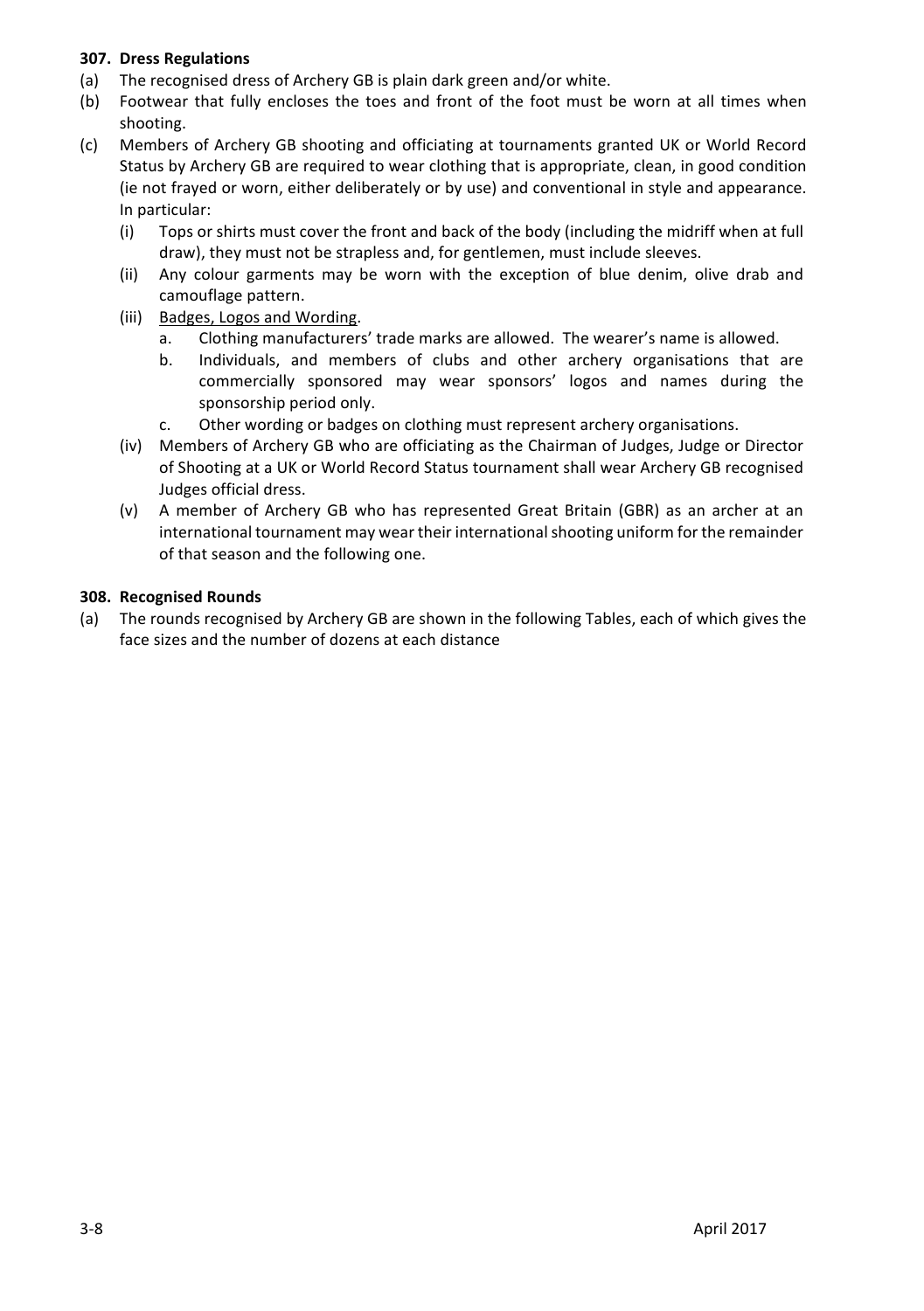|                    |                 | Table 3 - 1 Archery GB Imperial Outdoor Rounds 5 Zone Scoring - 122cm Face |                |                |                |                |                |                |                |         |
|--------------------|-----------------|----------------------------------------------------------------------------|----------------|----------------|----------------|----------------|----------------|----------------|----------------|---------|
| See 308(b)(i)&(ii) | See 308(b)(iii) | Round                                                                      | 100y           | 80y            | 60y            | 50y            | 40y            | 30y            | 20y            | 10y     |
| А                  | *               | York                                                                       | 6              | 4              | 2              |                |                |                |                |         |
| A                  | *               | Hereford                                                                   |                | 6              | 4              | $\overline{2}$ |                |                |                |         |
| С                  | *               | Bristol I                                                                  |                | 6              | 4              | $\overline{2}$ |                |                |                |         |
| D                  | *               | <b>Bristol II</b>                                                          |                |                | 6              | 4              | 2              |                |                |         |
| Ε                  | *               | <b>Bristol III</b>                                                         |                |                |                | 6              | 4              | 2              |                |         |
| F                  | *               | <b>Bristol IV</b>                                                          |                |                |                |                | 6              | 4              | $\overline{2}$ |         |
| G                  | $\ast$          | <b>Bristol V</b>                                                           |                |                |                |                |                | 6              | 4              | 2       |
| А                  |                 | St. George                                                                 | 3              | 3              | 3              |                |                |                |                |         |
| А                  |                 | Albion                                                                     |                | 3              | 3              | 3              |                |                |                |         |
| A                  |                 | Windsor                                                                    |                |                | 3              | 3              | 3              |                |                |         |
| D                  |                 | Short Windsor                                                              |                |                |                | 3              | 3              | 3              |                |         |
| Ε                  |                 | Junior Windsor                                                             |                |                |                |                | 3              | 3              | 3              |         |
| F                  |                 | Short Junior Windsor                                                       |                |                |                |                |                | 3              | 3              | 3       |
| А                  |                 | New Western                                                                | 4              | 4              |                |                |                |                |                |         |
| A                  |                 | Long Western                                                               |                | 4              | $\overline{4}$ |                |                |                |                |         |
| А                  |                 | Western                                                                    |                |                | 4              | 4              |                |                |                |         |
| D                  |                 | Short Western                                                              |                |                |                | 4              | 4              |                |                |         |
| Ε                  |                 | Junior Western                                                             |                |                |                |                | 4              | 4              |                |         |
| F                  |                 | Short Junior Western                                                       |                |                |                |                |                | 4              | 4              |         |
| A                  | *               | American                                                                   |                |                | $2\frac{1}{2}$ | $2\frac{1}{2}$ | $2\frac{1}{2}$ |                |                |         |
| Ε                  |                 | St. Nicholas                                                               |                |                |                |                | 4              | 3              |                |         |
| A                  |                 | <b>New National</b>                                                        | 4              | 2              |                |                |                |                |                |         |
| А                  |                 | Long National                                                              |                | 4              | $\overline{2}$ |                |                |                |                |         |
| A                  |                 | National                                                                   |                |                | 4              | $\overline{2}$ |                |                |                |         |
| D                  |                 | <b>Short National</b>                                                      |                |                |                | $\overline{4}$ | $\overline{2}$ |                |                |         |
| Ε                  |                 | <b>Junior National</b>                                                     |                |                |                |                | 4              | $\overline{2}$ |                |         |
| F                  |                 | <b>Short Junior National</b>                                               |                |                |                |                |                | 4              | $\overline{2}$ |         |
| А                  |                 | <b>New Warwick</b>                                                         | $\overline{2}$ | $\overline{2}$ |                |                |                |                |                |         |
| А                  |                 | Long Warwick                                                               |                | 2              | 2              |                |                |                |                |         |
| A                  |                 | Warwick                                                                    |                |                | 2              | 2              |                |                |                |         |
| D                  |                 | <b>Short Warwick</b>                                                       |                |                |                | 2              | 2              |                |                |         |
| Е                  |                 | Junior Warwick                                                             |                |                |                |                | 2              | 2              |                |         |
| F                  |                 | <b>Short Junior Warwick</b>                                                |                |                |                |                |                | $\overline{2}$ | 2              |         |
|                    | April 2017      |                                                                            |                |                |                |                |                |                |                | $3 - 9$ |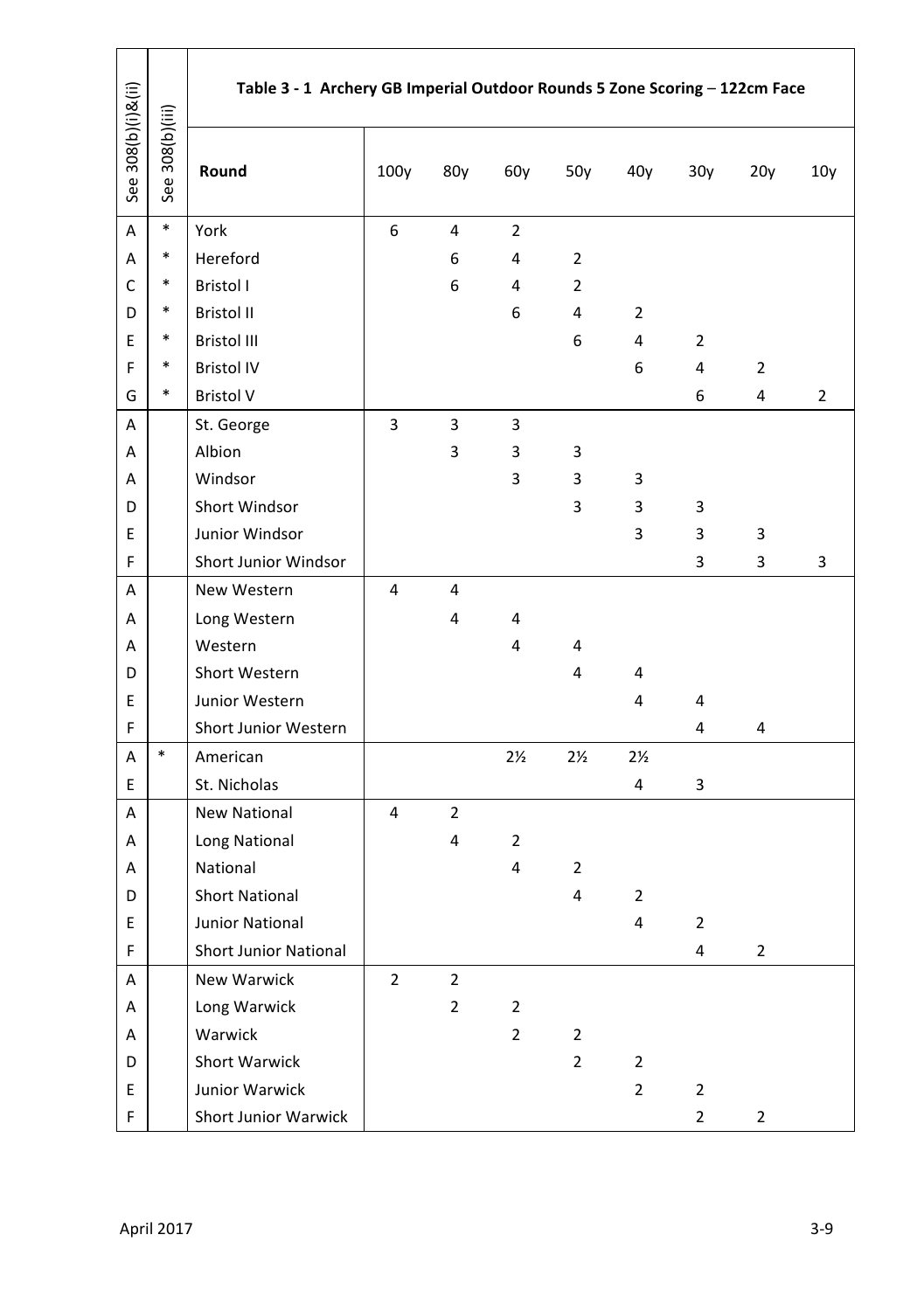|                |             |                         | Table 3-2 Archery GB Metric Outdoor Rounds -10 Zone Scoring |                 |                 |                 |     |     |                 |                 |                 |     |                 |            |                 |  |
|----------------|-------------|-------------------------|-------------------------------------------------------------|-----------------|-----------------|-----------------|-----|-----|-----------------|-----------------|-----------------|-----|-----------------|------------|-----------------|--|
| 308(b)(i)&(ii) | (iii)(d)808 |                         |                                                             |                 |                 | 122cm Face      |     |     | 80cm Face       |                 |                 |     |                 |            |                 |  |
| See            | See         | Round                   | 90 <sub>m</sub>                                             | 70 <sub>m</sub> | 60 <sub>m</sub> | 50 <sub>m</sub> | 40m | 30m | 20 <sub>m</sub> | 50 <sub>m</sub> | 40 <sub>m</sub> | 30m | 20 <sub>m</sub> | 15m        | 10 <sub>m</sub> |  |
| $\mathsf C$    | $\ast$      | Metric I                |                                                             | 3               | 3               |                 |     |     |                 | 3               |                 | 3   |                 |            |                 |  |
| D              | $\ast$      | Metric II               |                                                             |                 | 3               | 3               |     |     |                 |                 | 3               | 3   |                 |            |                 |  |
| E              | *           | Metric III              |                                                             |                 |                 | 3               | 3   |     |                 |                 |                 | 3   | 3               |            |                 |  |
|                | $\ast$      | Metric IV               |                                                             |                 |                 |                 | 3   | 3   |                 |                 |                 |     | 3               |            | 3               |  |
| G              | $\ast$      | Metric V                |                                                             |                 |                 |                 |     | 3   | 3               |                 |                 |     |                 | 3          | 3               |  |
| A              |             | Long Metric (Gentlemen) | 3                                                           | 3               |                 |                 |     |     |                 |                 |                 |     |                 |            |                 |  |
| B              |             | Long Metric (Ladies)    |                                                             | 3               | 3               |                 |     |     |                 |                 |                 |     |                 |            |                 |  |
| C              |             | Long Metric I           |                                                             | 3               | 3               |                 |     |     |                 |                 |                 |     |                 |            |                 |  |
| D              |             | Long Metric II          |                                                             |                 | 3               | 3               |     |     |                 |                 |                 |     |                 |            |                 |  |
| Ε              |             | Long Metric III         |                                                             |                 |                 | 3               | 3   |     |                 |                 |                 |     |                 |            |                 |  |
| F              |             | Long Metric IV          |                                                             |                 |                 |                 | 3   | 3   |                 |                 |                 |     |                 |            |                 |  |
| G              |             | Long Metric V           |                                                             |                 |                 |                 |     | 3   | 3               |                 |                 |     |                 |            |                 |  |
| $\mathsf{A}$   |             | <b>Short Metric</b>     |                                                             |                 |                 |                 |     |     |                 | 3               |                 | 3   |                 |            |                 |  |
| C              |             | <b>Short Metric I</b>   |                                                             |                 |                 |                 |     |     |                 | 3               |                 | 3   |                 |            |                 |  |
| D              |             | <b>Short Metric II</b>  |                                                             |                 |                 |                 |     |     |                 |                 | 3               | 3   |                 |            |                 |  |
| E              |             | Short Metric III        |                                                             |                 |                 |                 |     |     |                 |                 |                 | 3   | 3               |            |                 |  |
| F              |             | <b>Short Metric IV</b>  |                                                             |                 |                 |                 |     |     |                 |                 |                 |     | 3               |            | 3               |  |
| G              |             | Short Metric V          |                                                             |                 |                 |                 |     |     |                 |                 |                 |     |                 | 3          | 3               |  |
|                |             |                         |                                                             |                 |                 |                 |     |     |                 |                 |                 |     |                 |            |                 |  |
| $3 - 10$       |             |                         |                                                             |                 |                 |                 |     |     |                 |                 |                 |     |                 | April 2017 |                 |  |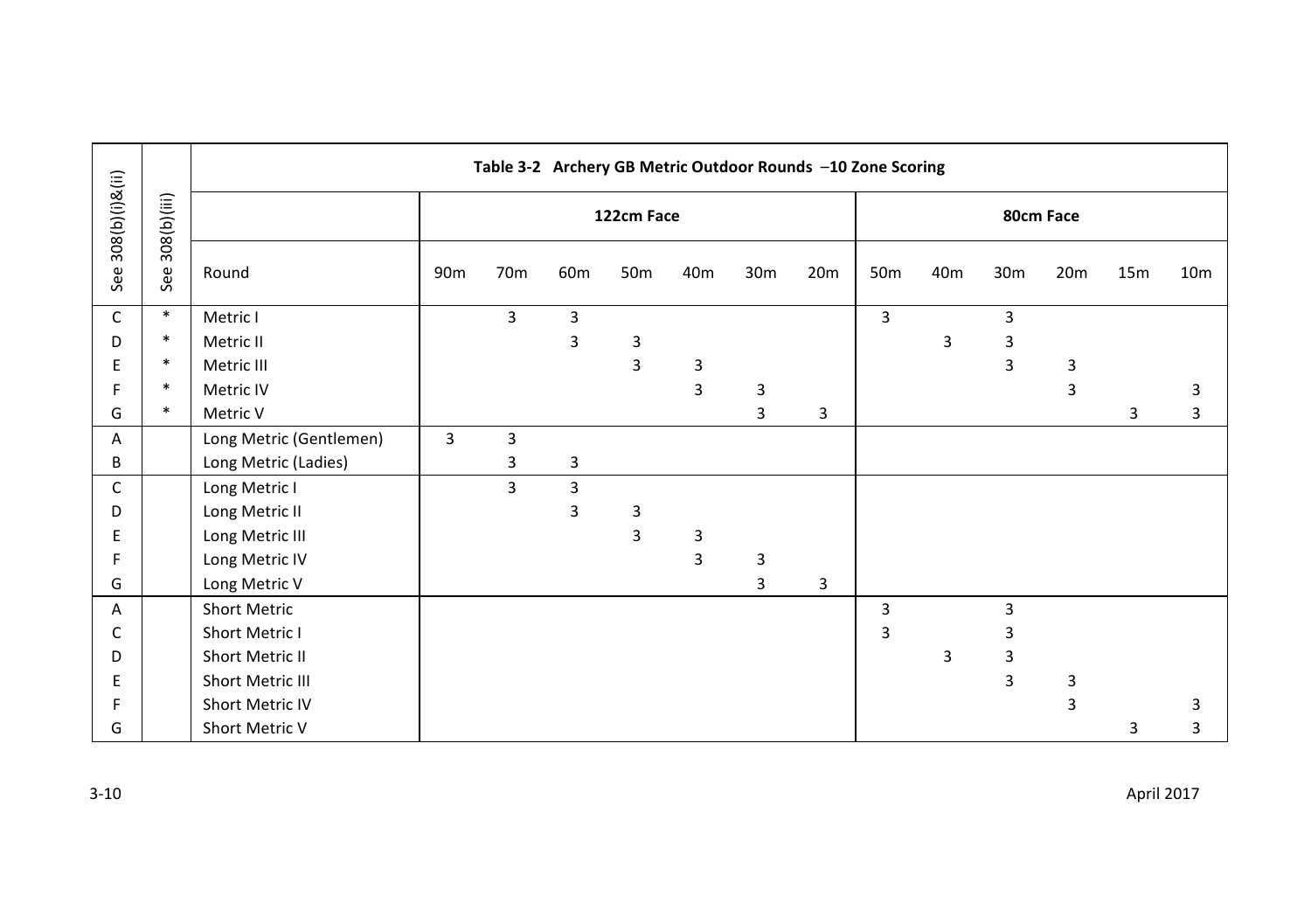|                   | Table 3-2A Archery GB Metric Outdoor Rounds -10 Zone Scoring (continued) |                         |                 |                 |     |                 |                 |                 |     |                 |     |     |             |                          |
|-------------------|--------------------------------------------------------------------------|-------------------------|-----------------|-----------------|-----|-----------------|-----------------|-----------------|-----|-----------------|-----|-----|-------------|--------------------------|
|                   | 308(b)(iii)                                                              | 122cm Face<br>80cm Face |                 |                 |     |                 |                 |                 |     |                 |     |     |             |                          |
| See308(b)(i)&(ii) | See                                                                      | Round                   | 90 <sub>m</sub> | 70 <sub>m</sub> | 60m | 50 <sub>m</sub> | 40 <sub>m</sub> | 30 <sub>m</sub> | 20m | 50 <sub>m</sub> | 40m | 30m | 20m 15m 10m | <b>Additional Rules</b>  |
| н                 |                                                                          | Metric 122-50           |                 |                 |     | 6               |                 |                 |     |                 |     |     |             |                          |
|                   |                                                                          | Metric 122-40           |                 |                 |     |                 | 6               |                 |     |                 |     |     |             |                          |
| J                 |                                                                          | Metric 122-30           |                 |                 |     |                 |                 | 6               |     |                 |     |     |             |                          |
| К                 |                                                                          | Metric 80-40            |                 |                 |     |                 |                 |                 |     |                 | 6   |     |             | Full size or 6-zone face |
| L                 |                                                                          | Metric 80-30            |                 |                 |     |                 |                 |                 |     |                 |     | 6   |             | Full size or 6-zone face |
|                   |                                                                          |                         |                 |                 |     |                 |                 |                 |     |                 |     |     |             |                          |
| April 2017        |                                                                          |                         |                 |                 |     |                 |                 |                 |     |                 |     |     |             | $3 - 11$                 |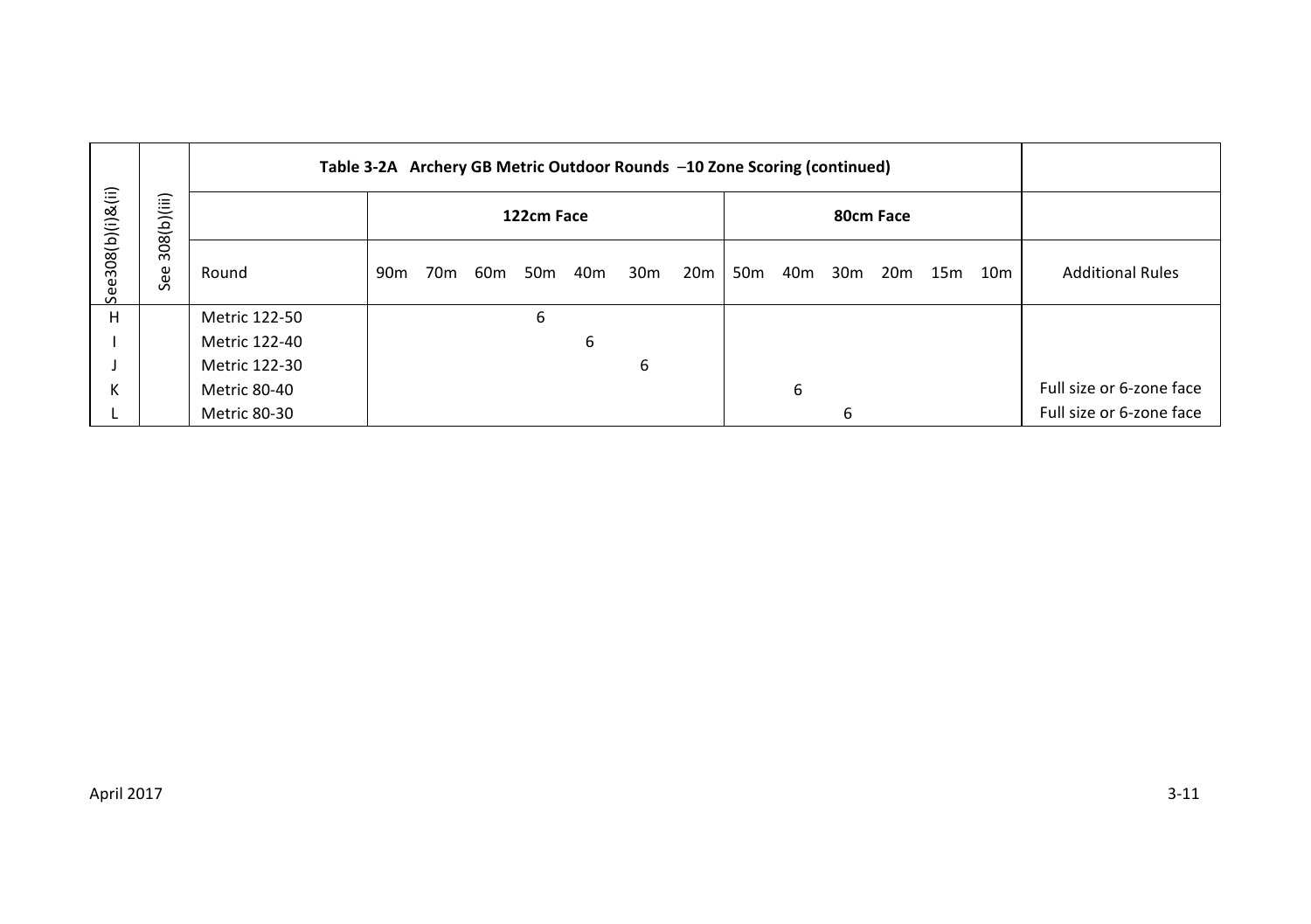|                    | 308(b)(iii)<br>See | Table 3-3 WA Outdoor Rounds - 10 Zone Scoring |                 |                 |                 |                 |                |     |     |                 |                 |           |     |            |                 |  |  |  |
|--------------------|--------------------|-----------------------------------------------|-----------------|-----------------|-----------------|-----------------|----------------|-----|-----|-----------------|-----------------|-----------|-----|------------|-----------------|--|--|--|
|                    |                    |                                               |                 | 122cm Face      |                 |                 |                |     |     |                 |                 | 80cm Face |     |            |                 |  |  |  |
| See 308(b)(i)&(ii) |                    | Round                                         | 90 <sub>m</sub> | 70 <sub>m</sub> | 60 <sub>m</sub> | 50 <sub>m</sub> | 40m            | 30m | 20m | 50 <sub>m</sub> | 40 <sub>m</sub> | 30m       | 20m | 15m        | 10 <sub>m</sub> |  |  |  |
| A                  | $\ast$             | WA 1440 (Gentlemen)                           | 3               | 3               |                 |                 |                |     |     | 3               |                 | 3         |     |            |                 |  |  |  |
| B                  | $\ast$             | <b>WA 1440 (Ladies)</b>                       |                 | 3               | 3               |                 |                |     |     | 3               |                 | 3         |     |            |                 |  |  |  |
| D                  |                    | WA 1440 (Cadet Ladies)                        |                 |                 | 3               | 3               |                |     |     |                 | 3               | 3         |     |            |                 |  |  |  |
| A                  |                    | WA 900                                        |                 |                 | $2\frac{1}{2}$  | $2\frac{1}{2}$  | $2\frac{1}{2}$ |     |     |                 |                 |           |     |            |                 |  |  |  |
| Α                  |                    | WA 70 metre                                   |                 | 6               |                 |                 |                |     |     |                 |                 |           |     |            |                 |  |  |  |
| C                  |                    | WA 60 metre                                   |                 |                 | 6               |                 |                |     |     |                 |                 |           |     |            |                 |  |  |  |
| A                  |                    | WA 50 metre                                   |                 |                 |                 |                 |                |     |     | 6               |                 |           |     |            |                 |  |  |  |
| A                  | $\ast$             | <b>WA Standard Round</b>                      |                 |                 |                 | 3               |                | 3   |     |                 |                 |           |     |            |                 |  |  |  |
|                    |                    | Olympic Round                                 |                 | sets            |                 |                 |                |     |     |                 |                 |           |     |            |                 |  |  |  |
|                    |                    | Olympic Round (Cadet)                         |                 |                 | sets            |                 |                |     |     |                 |                 |           |     |            |                 |  |  |  |
| Α                  |                    | Compound Match                                |                 |                 |                 |                 |                |     |     | $1\frac{1}{4}$  |                 |           |     |            |                 |  |  |  |
|                    |                    |                                               |                 |                 |                 |                 |                |     |     |                 |                 |           |     |            |                 |  |  |  |
|                    |                    |                                               |                 |                 |                 |                 |                |     |     |                 |                 |           |     |            |                 |  |  |  |
|                    |                    |                                               |                 |                 |                 |                 |                |     |     |                 |                 |           |     |            |                 |  |  |  |
|                    |                    |                                               |                 |                 |                 |                 |                |     |     |                 |                 |           |     |            |                 |  |  |  |
| $3-12$             |                    |                                               |                 |                 |                 |                 |                |     |     |                 |                 |           |     | April 2017 |                 |  |  |  |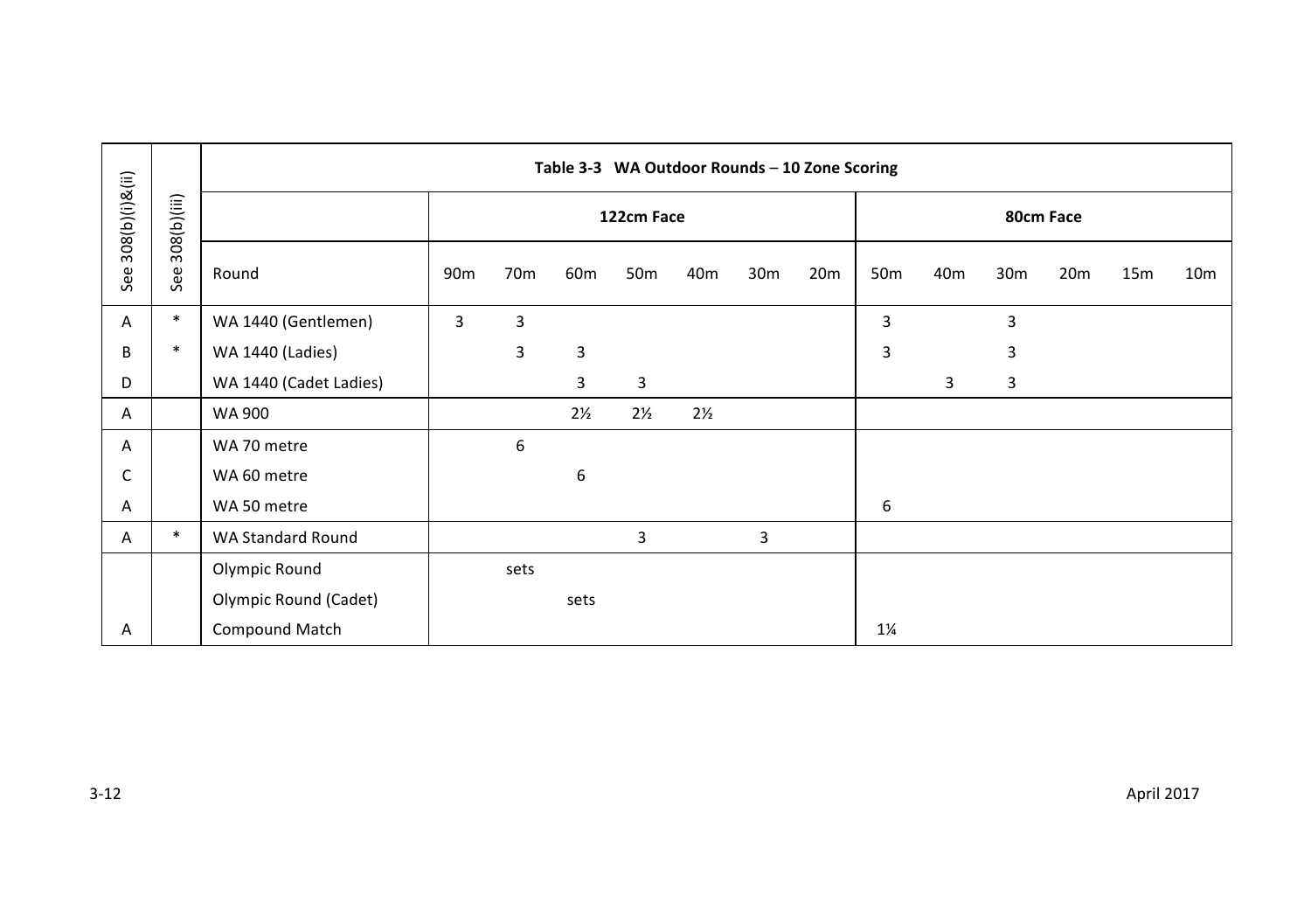- (b) Rounds for UK Record Purposes:
	- (i) The following Table 3-4 allows archers to establish which of the rounds in Tables 3-1, 3-2, 3-2A and 3-3 may be shot for UK Record purposes.

| TABLE 3-4                 |   |   |   |   | and $3-3$ |   |  | Group Letters as shown in column 1 of Tables 3-1, 3-2, 3-2A |  |
|---------------------------|---|---|---|---|-----------|---|--|-------------------------------------------------------------|--|
|                           | A | В | D | Е | G         | н |  | к                                                           |  |
| Gentlemen                 |   |   |   |   |           |   |  |                                                             |  |
| Ladies                    |   |   |   |   |           |   |  |                                                             |  |
| Junior Gentlemen Under 18 |   |   |   |   |           |   |  |                                                             |  |
| Junior Gentlemen Under 16 |   |   |   |   |           |   |  |                                                             |  |
| Junior Gentlemen Under 14 |   |   |   |   |           |   |  |                                                             |  |
| Junior Gentlemen Under 12 |   |   |   |   |           |   |  |                                                             |  |
| Junior Ladies Under 18    |   |   |   |   |           |   |  |                                                             |  |
| Junior Ladies Under 16    |   |   |   |   |           |   |  |                                                             |  |
| Junior Ladies Under 14    |   |   |   |   |           |   |  |                                                             |  |
| Junior Ladies Under 12    |   |   |   |   |           |   |  |                                                             |  |

(ii) Single round records may be claimed for all rounds designated by a letter in column 1 of Tables 3-1, 3-2, 3-2A and 3-3 subject to restrictions given in Table 3-4

- (iii) Double round records may be claimed for rounds marked  $*$  in column 2 of Tables 3-1, 3-2, 3-2A and 3-3 subject to restrictions given in Table 3-4
- (iv) UK Records may be claimed subject to the conditions shown in Rules  $308(b)(i)$ , (ii) & (iii) as follows:
	- a. Archery GB Imperial Rounds Shown in Table 3-1. Shooting must be in accordance with the Archery GB shooting regimes specified in these Rules of Shooting.
	- b. Archery GB Metric Rounds shown in Table 3-2 and 3-2A. Shooting may be in accordance with either the Archery GB shooting regimes specified in these Rules of Shooting or the WA shooting regimes allowed under Rule 310.
	- c. WA Rounds shown in Table 3-3. Shooting may be in accordance with either the Archery GB shooting regimes specified in these Rules of Shooting or the WA shooting regimes allowed under Rule 310.

Claims will not be accepted for a shorter round shot by an archer within a longer round on the same day.

(v) Distance records may be claimed when shot during the following complete rounds subject to conditions given in Rule 308(b)(iv): WA 1440 (Gentlemen), WA1440 (Ladies), Metrics I, II, III, IV and V.

Note: See Shooting Administrative Procedure 5 for procedures governing record claims.

- (c) Rounds for Other Purposes
	- (i) deleted
	- (ii) deleted.
	- (iii) All rounds in Tables  $3-1$ ,  $3-2$ ,  $3-2A$  and  $3-3$  may be shot by any archer irrespective of age. Note 1: See Shooting Administrative Procedure 7 for details of the Classification Scheme. Note 2: Advice for operating the handicap scheme is published separately as Target Archery Handicap Scheme.

#### **309. Shooting Arrangement**

- (a) The longer or longest distance of each round is shot first and the shorter or shortest distance last.
- (b) All rounds must be shot in one day.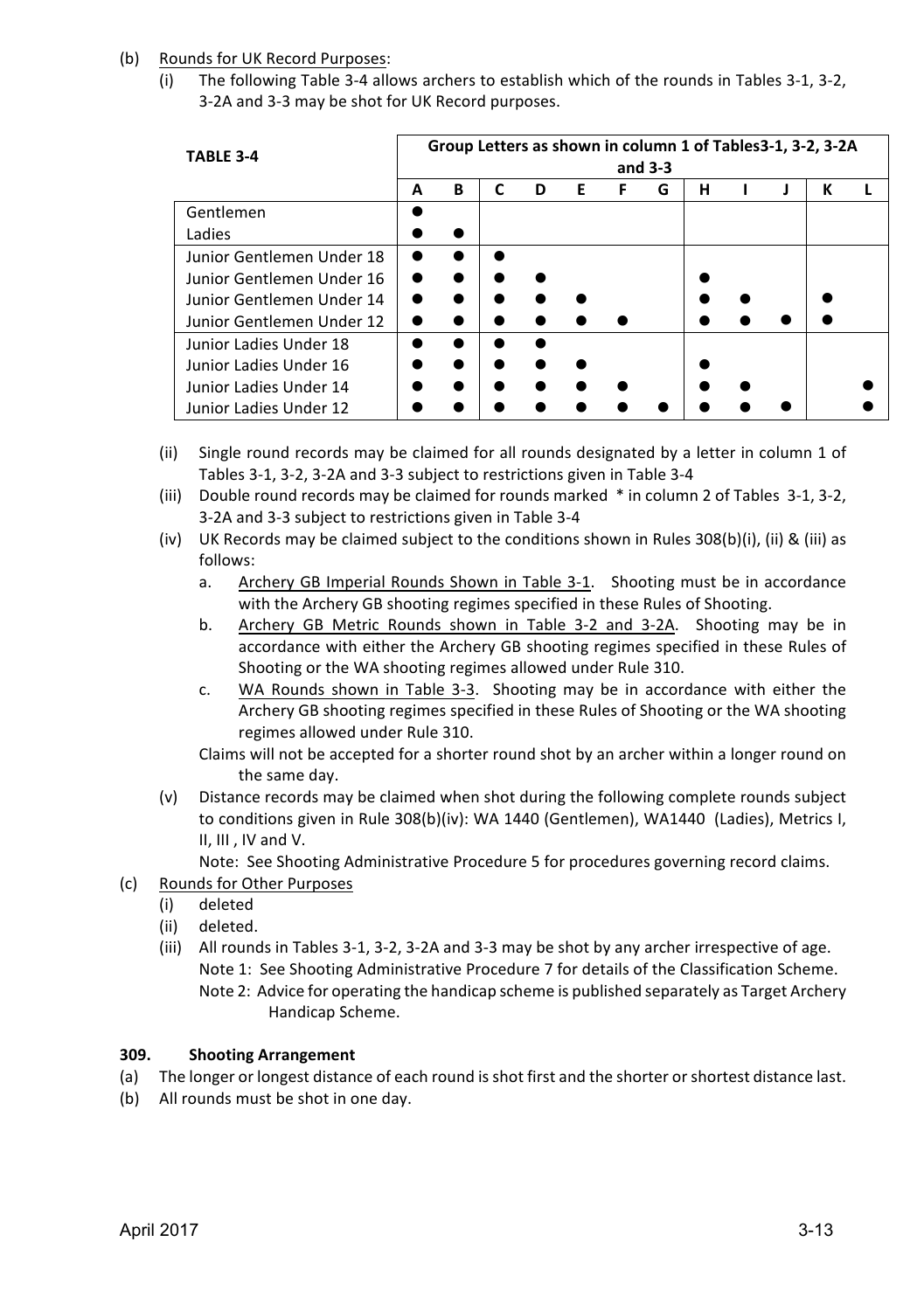**310. WA Rounds** When the WA rounds listed in Table 3-3 are shot, the minimum application of WA Rules shall be as given below. At the Organiser's discretion, additional WA rules may apply, in which case details must be shown on the prospectus (entry form) for the tournament.

- (a) Club Target Days and Non-Record Status Tournaments. Shooting may be entirely under Archery GB rules.
- (b) UK Record Status Tournaments. WArounds shot to UKRecord Status are seen as an intermediary stage between non-Record Status and World Record Status.
	- (i) The following elements of WA rules should be applied:
		- a. Marking of 3 metre line
		- b. Number of arrows for each shooting end
		- c. Timing and audible control of shooting ends
		- d. Marking of arrow holes, WA bouncer and pass through rules.
	- (ii) Archery GB procedures for sighters may be used.
- (c) World Record/WA Award Status Tournaments. World Record/WA Award Status tournaments are to be shot to the WA standards for non-championship/non-international events.

**311. Archery GB Metric Rounds.** When Archery GB Metric rounds listed in Table 3-2 and 3-2A are shot, the standards to be applied are:

- (a) When shot in conjunction with an equivalent WA round, Archery GB Metric Rounds are to be shot to the same standards as the WA round.
- (b) When shot separately, Archery GB Metric Rounds may be shot to Archery GB rules in their entirety or to the standards outlined for WA recognised rounds in Rule 310.

#### **312. Local Rounds**

- (a) In addition to rounds specified in Tables 3-1, 3-2, 3-2A and 3-3, any local round made up of other numbers of arrows at specified distances at specified faces may be used in Clubs and Tournaments.
- (b) All local rounds must be shot in all respects to the Rules of Shooting. They are not recognised for Archery GB Record, Classification or Handicap purposes.

#### **313. Club Target Days**

- (a) A Club Target Day is any day and time appointed under the Rules of the Club and previously announced to the Members.
- (b) There is no statutory limit to the number of officially appointed Target Days in any one week.
- (c) All scores made must be entered in the Club Record Book.
- (d) Target Days should commence punctually at the announced time.
- (e) All shooting shall be in accordance with these Rules of Shooting.

**314. Open Meeting** An Open Meeting is an event run as a competition open to all Members of Archery GB and WA Affiliated Members, with all the necessary organisation, advertising of the event, judging etc, run under these Rules of Shooting.

**315. Closed Meeting** A Closed Meeting is an event run as a competition with entry limited by qualification or invitation and run under these Rules of Shooting.

#### **316. Ceremonial and Other Matters**

- (a) Prizes and Awards. The allocation of any separate prize, medal, trophy or other award shall be a matter for each individual Tournament Organiser. Classification, handicap or other distinction shall remain the sole prerogative of Archery GB.
- (b) The Lady Paramount. The Lady Paramount shall be the supreme arbitrator on all ceremonial matters connected with the tournament at which she officiates.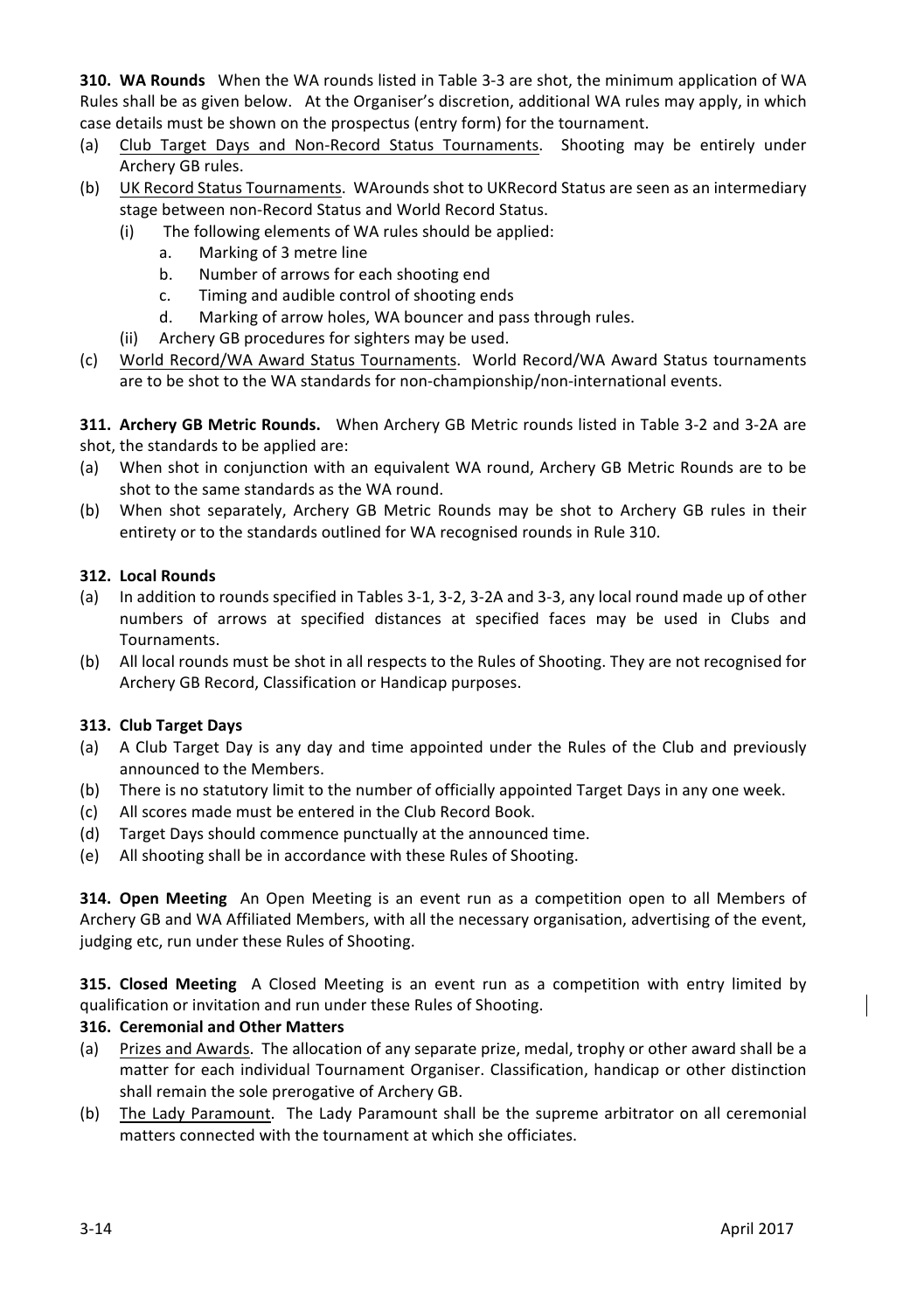#### **TARGET ARCHERY** – **INDOOR**

**400. General** The Archery GB Rules of Shooting for Target Archery – Outdoor shall apply except as enumerated in the following paragraphs.

#### **401. Target Faces**

- (a) The diameters of the full-size faces are 80cm, 60cm and 40cm.
- (b) (i) The 80cm face is described in Rule 300.
	- (ii) The 60cm and 40cm full-size faces are generally as described for 10-zone faces in Rule 300. Critical dimensions are:

|                    | Zone Diameter (cm) |           |                |
|--------------------|--------------------|-----------|----------------|
| Zone               | 60cm face          | 40cm face | Tolerance (mm) |
| Inner 10           | 3                  | 2         | ±1             |
| Inner Gold         | 6                  | 4         | ±1             |
| Outer Gold         | 12                 | 8         | ±1             |
| Inner Red          | 18                 | 12        | ±1             |
| <b>Outer Red</b>   | 24                 | 16        | ±3             |
| Inner Blue         | 30                 | 20        | ±3             |
| Outer Blue         | 36                 | 24        | ±3             |
| Inner Black        | 42                 | 28        | ±3             |
| <b>Outer Black</b> | 48                 | 32        | ±3             |
| Inner White        | 54                 | 36        | ±3             |
| <b>Outer White</b> | 60                 | 40        | ±3             |

#### (c) Multiple Face Targets.

- (i) The following metric multiple face targets are recognised:
	- a. 60cm Triple Triangular
	- b. 60cm Triple Vertical
	- c. 40cm Triple Triangular
	- d. 40cm Triple Vertical
- (ii) Multiple face targets have the same dimensions as the 60cm and 40cm full size faces but with the Outer Blue, Inner Black, Outer Black, Inner White and Outer White zones removed.
- (ii) Multiple face targets consist of 3 small faces arranged either symmetrically in a triangular pattern with the centres at bottom left, at the apex and at bottom right or in a vertical row. The pinholes shall be approximately  $32$ cm distant from each other on 60cm faces and 22 cm distant from each other on 40cm faces.

#### **402. Range Layout**

- (a) The targets may be set up at any angle between vertical and  $15^{\circ}$  but a line of targets shall be set up at the same angle.
- (b) The height of the pinholes above the floor shall be as follows:
	- (i) When faces are in one row the height shall be 130cm as measured to the pinhole of a single face, the pinhole of the middle centre of a vertical triple face or to the pinholes of the bottom two centres of a triple triangular face.
	- (ii) When 40cm full size faces are in two rows one above the other, the pinhole heights shall be 100cm and 160cm.
	- (iii) When 40cm triple triangular faces are in two rows one above the other, heights shall be:
		- a. To the pinholes of the bottom centres of the lower faces 100cm
		- b. To the pinholes of the top centre of the upper faces  $-160$ cm
	- (iv) The tolerance on the face height is  $\pm 2$ cm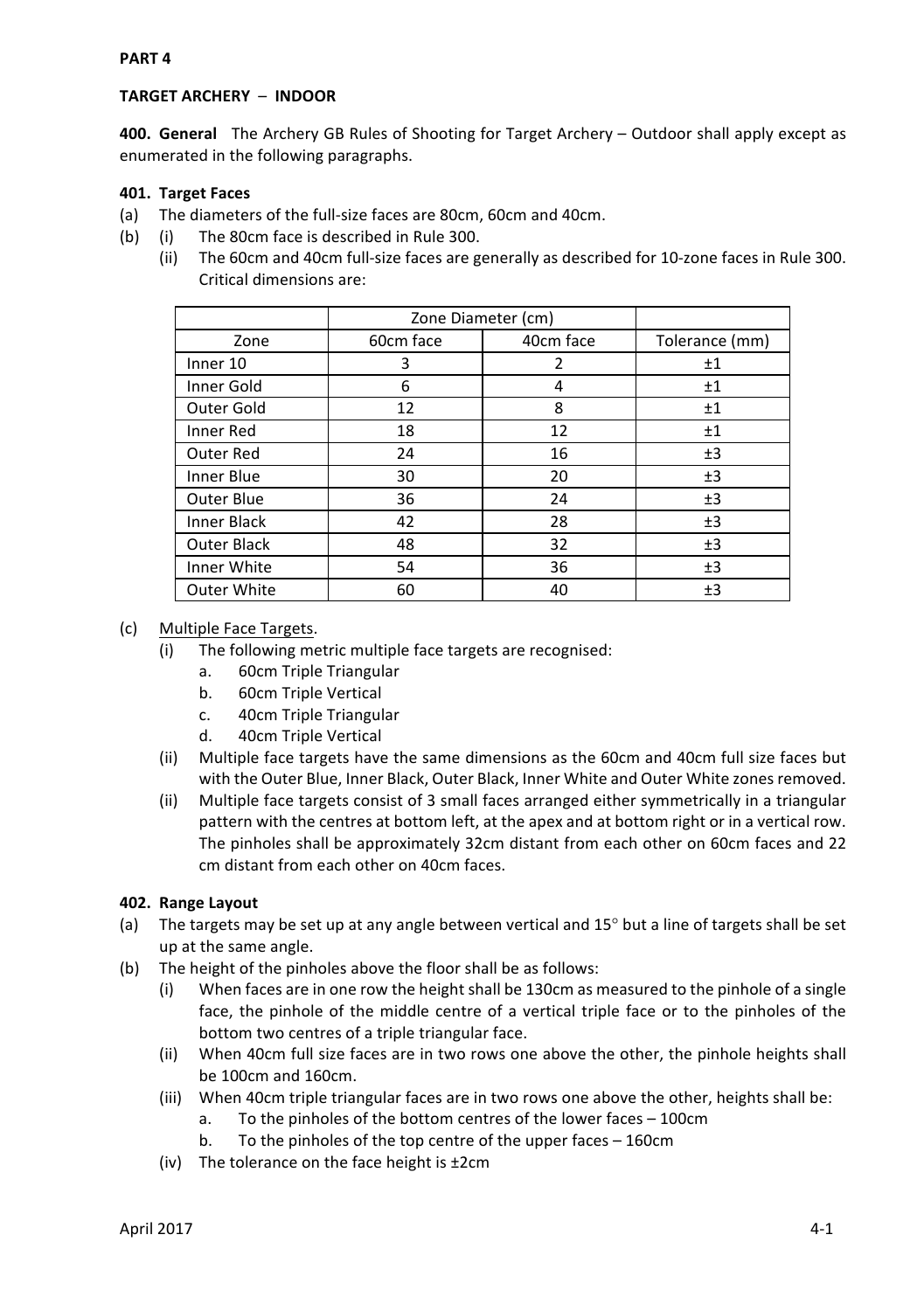- (v) The height of the pinholes on a line of faces shall at all times look straight.
- (c) Target centres shall be placed so as to allow archers to stand at a minimum of 80cm (2ft 8in) intervals while shooting.
- (d) The shooting line (over which archers shall take up their shooting positions) shall be measured from points vertically below the pinholes. If targets are in two rows, one above the other and at an angle, the measurement shall be taken from points vertically below halfway between the pinholes. The tolerance on measurements shall be as follows: Metric ±10cm, Imperial ±4 in.
- (e) A waiting line shall be placed five vards behind the shooting line. If space is limited, the distance may be reduced to 3 yards; in exceptional circumstances the waiting line may be omitted.

**402A** Range Safety The walls and roof of a conventional building provide the measure of safety required. Arrangements must be made to prevent access to the range when shooting is in progress through any point in front of the shooting line and within the overshoot or side safety areas defined in Rule 302.

# **403. Shooting**

- (a) An end shall consist of three arrows.
- (b) Two ends of sighter arrows shall be shot.
- (c) When multiple face targets are used, an archer shall shoot one arrow at each face of the allocated target.
- (d) Shooting shall normally be in accordance with Rule  $304(f)(i)$ . Alternatively, and always at Record Status tournaments, shooting shall be in be in accordance with Rule  $304(f)(ii)$ .

# **404. Scoring**

(a) The scoring points for hits on the target face are:

| Zone               | <b>Compound Bows</b> | Non-compound bows       |
|--------------------|----------------------|-------------------------|
| Inner 10           | 10                   | 10                      |
| Inner Gold         | 9                    | 10                      |
| Outer Gold         | 9                    | 9                       |
| <b>Inner Red</b>   | 8                    | 8                       |
| Outer Red          |                      |                         |
| Inner Blue         | 6                    | 6                       |
| Outer Blue         | 5                    | 5                       |
| <b>Inner Black</b> |                      |                         |
| <b>Outer Black</b> | 3                    | $\overline{\mathbf{a}}$ |
| Inner White        | 2                    | ว                       |
| <b>Outer White</b> |                      |                         |

- (b) If two or more of an archer's arrows are found in one face of a multiple face target, only the lowest arrow value in that face will score. The remaining arrow(s) will be scored as miss(es).
- (c) (i) If an arrow is observed to pass through a target, the archer concerned shall draw the attention of the Judge to the fact after having shot his final arrow of the end by retiring two paces from the shooting line and holding his bow above his head.
	- (ii) Upon the Judge satisfying himself that the claim is justified, the archer shall be permitted to shoot another arrow separately in the same end after all archers on that target have completed their normal shooting, such arrow to be numbered or preferably marked by the Judge.
	- (iii) The Judge shall take part in the scoring for that end to the extent that the target shall be examined to ensure that the original arrow has in fact passed through. Should the original arrow be found in the target, it shall be scored and the extra arrow discounted.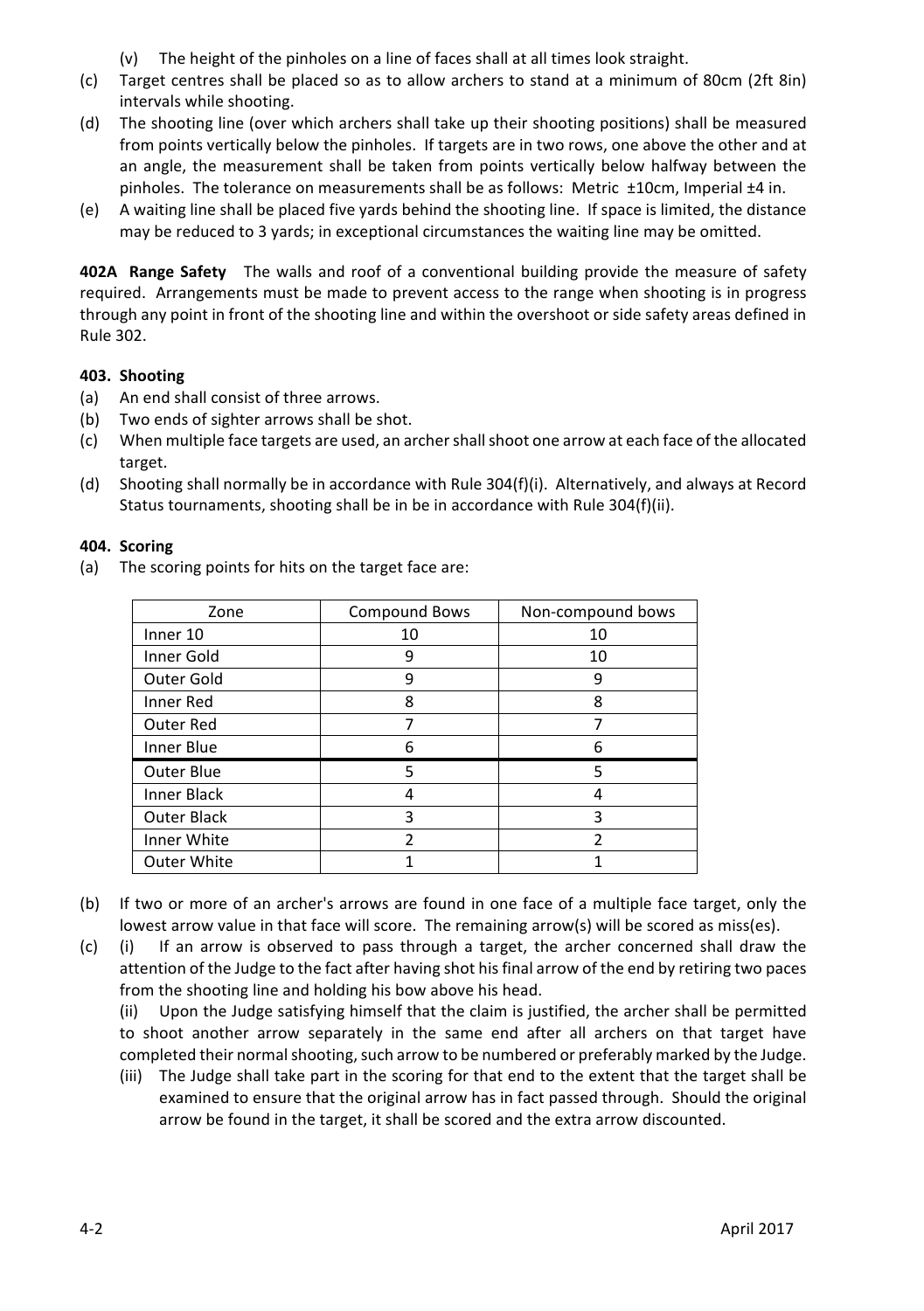#### **405. Recognised Rounds**

(a) The following Table 4-1 shows the indoor rounds that are recognised by Archery GB, the number of dozens of arrows, the distances and the face sizes.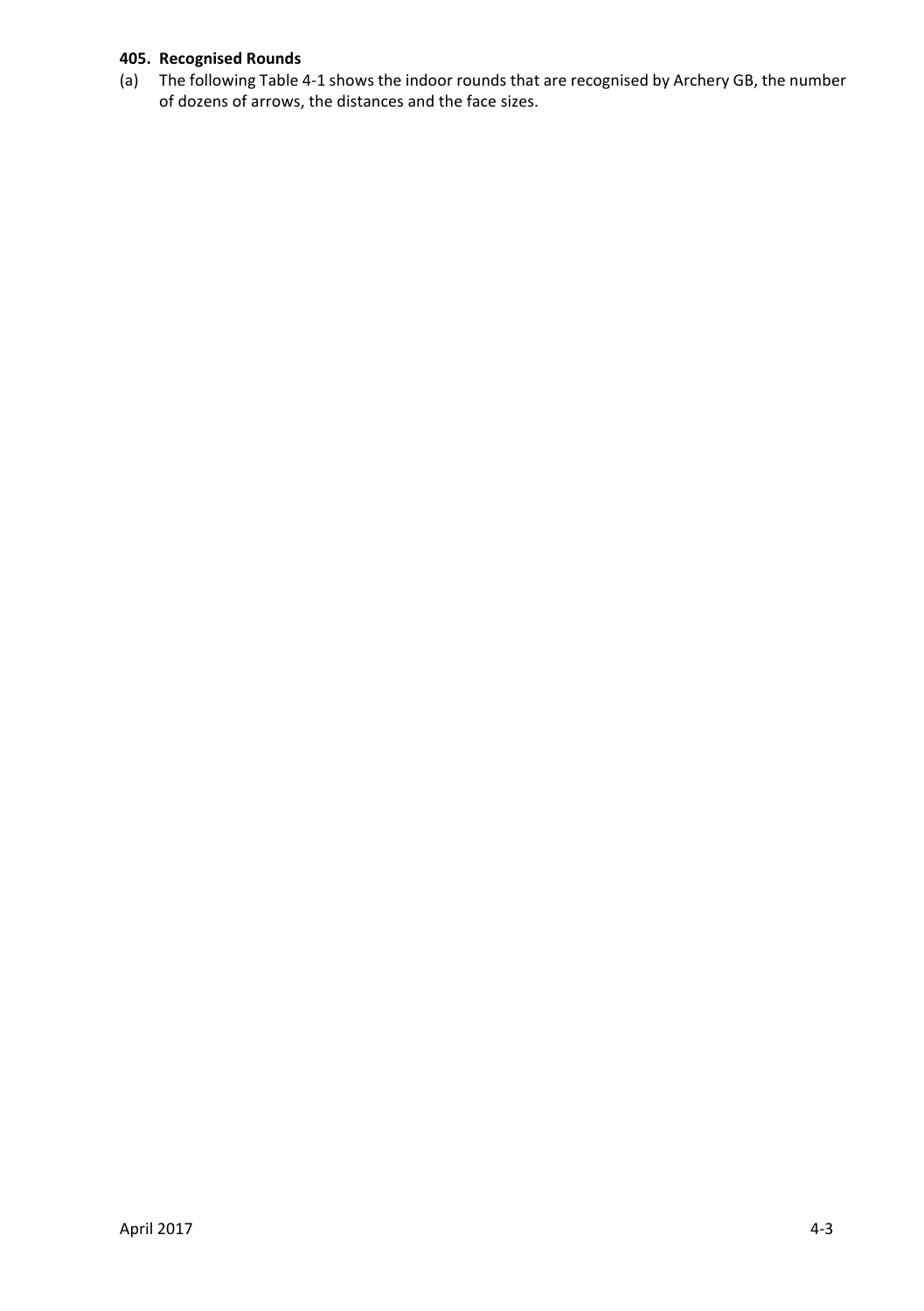|            | Table 4-1 INDOOR ROUNDS |                |                 |       |       |                |                |                      |                      |                                    |  |  |
|------------|-------------------------|----------------|-----------------|-------|-------|----------------|----------------|----------------------|----------------------|------------------------------------|--|--|
| 405(b)(ii) | <b>Distance</b>         | 18 m           | 25 <sub>m</sub> | 30 m  | 20y   | 20y            | 25y            | 20y                  | 18 <sub>m</sub>      |                                    |  |  |
| See        | Face Size               | 40 cm          | 60 cm           | 80 cm | 60 cm | 40 cm          | 60 cm          | 16 in<br>speci<br>al | 40 cm<br>speci<br>al | <b>Additional Rules:</b>           |  |  |
|            | <b>Archery GBRounds</b> |                |                 |       |       |                |                |                      |                      |                                    |  |  |
|            | Bray I                  |                |                 |       |       | $2\frac{1}{2}$ |                |                      |                      | Full size or triple face           |  |  |
|            | Bray II                 |                |                 |       |       |                | $2\frac{1}{2}$ |                      |                      | Full size or triple face           |  |  |
|            | Stafford                |                |                 | 6     |       |                |                |                      |                      | Full size face only                |  |  |
| $\ast$     | Portsmouth              |                |                 |       | 5     |                |                |                      |                      | Full size, 5 zoneor triple face    |  |  |
| $\ast$     | Worcester               |                |                 |       |       |                |                | 5                    |                      | Special face & rules. See Rule 408 |  |  |
|            | Vegas                   |                |                 |       |       |                |                |                      | 5                    | Special face & rules. See Rule 409 |  |  |
|            | <b>WA Rounds</b>        |                |                 |       |       |                |                |                      |                      |                                    |  |  |
|            | <b>WA18m</b>            | 5              |                 |       |       |                |                |                      |                      | Full size or triple faces          |  |  |
|            | <b>WA 25m</b>           |                | 5               |       |       |                |                |                      |                      | Full size or triple faces          |  |  |
|            | <b>WA Combined</b>      | 5              | 5               |       |       |                |                |                      |                      | Full size or triple faces          |  |  |
|            | <b>Recurve Match</b>    | sets           |                 |       |       |                |                |                      |                      | Triple faces only                  |  |  |
|            | Compound Match          | $1\frac{1}{4}$ |                 |       |       |                |                |                      |                      | Triple faces only                  |  |  |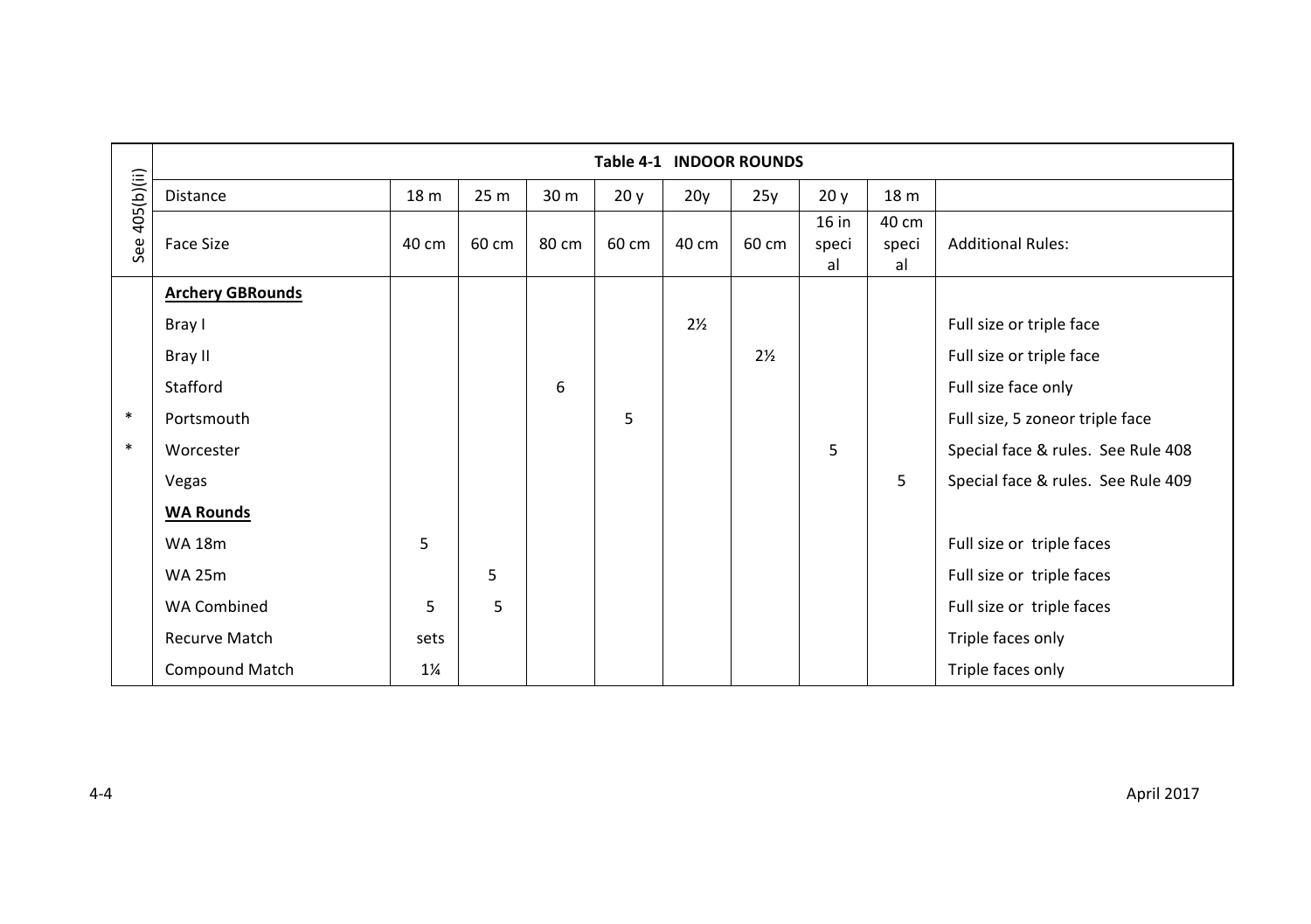- (b) Rounds for UK Record Purposes.
	- (i) Single round records may be claimed for rounds stated in Table 4-1
	- (ii) Double round records may be claimed for rounds marked  $*$  in Table 4-1
	- (iii) UK Records may be claimed for the Rounds shown in Table 4-1, subject to the conditions shown in Rules 405(b)(i) & (ii), as follows:
		- a. Archery GB Rounds. Shooting must be in accordance with the Archery GB shooting regimes specified in these Rules of Shooting.
		- b. WARounds. Shooting may be in accordance with either Archery GB shooting regimes specified in these Rules of Shooting or the WA shooting regimes allowed under Rule 407.

Note: See Shooting Administrative Procedure 5 for regulations governing record claims.

- (c) deleted.
	- Note 1: See Shooting Administrative Procedure 7 for details of the Classification Scheme.
	- Note 2: Advice for operating the handicap scheme is published separately as Target Archery Handicap Scheme.

## **406. Local Rounds**

- (a) In addition to rounds specified in Tables 4-1 any local round made up of other numbers of arrows at specified distances and faces may be used in Clubs and Tournaments.
- (b) All local rounds must be shot in all respects to the Rules of Shooting. They are not recognised for Archery GB Record, Classification or Handicap purposes.

**407. Regulations for WA Rounds** When the WA rounds listed in Table 4-1 are shot, the minimum application of WA Rules shall be as given below. At the Organiser's discretion, additional WA rules may apply, in which case details must be shown on the prospectus (entry form) for the tournament.

- (a) Club Target Days and Non-Record Status Tournaments. Shooting may be entirely under Archery GB rules.
- (b) UK Record Status Tournaments. WA rounds shot to UK Record Status are seen as an intermediary stage between non-Record Status and World Record Status.
	- $(i)$  The following elements of WA rules should be applied:
		- a. Marking of 3 metre line
		- b. Number of arrows for each shooting end
		- c. Timing and audible control of shooting ends
		- d. Marking of arrow holes, WA bouncer and pass through rules.
	- (ii) Practice. There shall be at least two timed ends of practice arrows.
- (c) World Record/WA Award Status Tournaments.
	- (i) Practice. There shall be at least two timed ends of practice arrows.
	- (ii) In other respects, World Record Status tournaments are to be shot to the WA standards for non-championship/non-international events.

## **408. Regulations for the Worcester Round**

- (a) The Rules of Target Archery Indoor shall apply except as enumerated in the following paragraphs.
- (b) Target Faces. The target face used shall be either:
	- (i) Full size. Being circular 40.64cm (16in) in diameter composed as follows:
		- a. A circle in the centre 8.13cm (3.2in) diameter ringed by four concentric bands, the breadth of each measured radially being 4.064cm (1.6in).
		- b. The centre circle shall be coloured white and the four concentric bands black. The concentric bands shall be divided by white lines. Each of the white dividing lines shall be of no greater width that 1mm (0.04in). Such dividing lines shall be entirely within the higher scoring zone.
	- (ii) Five-Centre. These faces have the same dimensions as the full size face but with the three lowest scoring zones removed, leaving just the central white zone and the innermost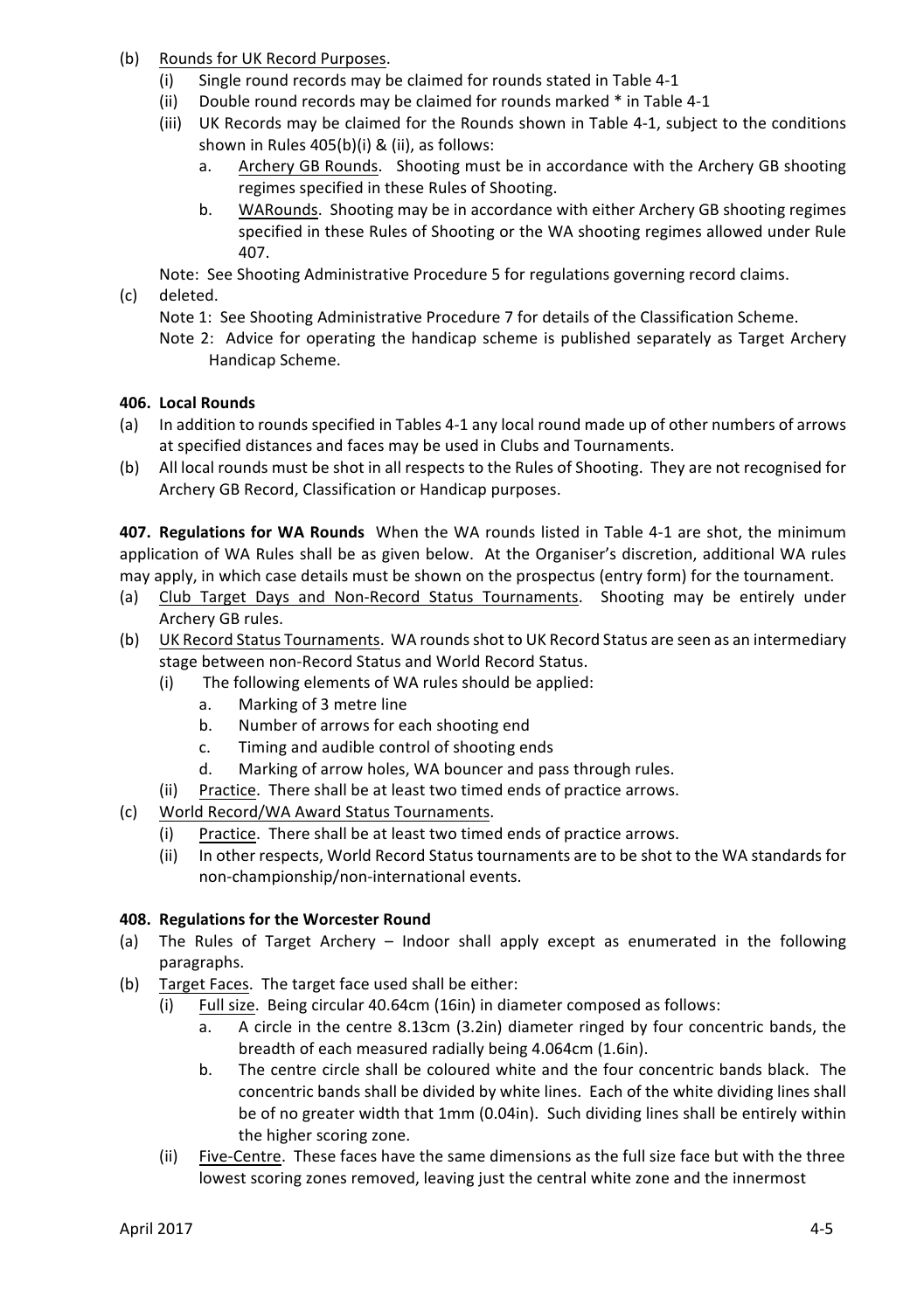black zone. Each set comprises five small faces arranged symmetrically with one central face surrounded by four faces in a square pattern positioned at the top left, top right, bottom left and bottom right, all on a white background. The minimum distance between the scoring zones of two faces shall be 2cm.

The tolerance on the diameter of each scoring zone shall be  $\pm 2$ mm.

- (c) Shooting
	- (i) Rule  $304(b)(ii)$  (rotation) will not apply to this round.
	- (ii) Five arrows shall be shot at an end. Each archer will shoot his five arrows before retiring from the shooting line.
	- (iii) One end of sighter arrows shall be shot.
	- (iv) In the event of an archer shooting more than five arrows at an end the archer shall be penalised by losing the value of his highest scoring arrow(s) in the target.
	- (v) The maximum number of archers on a target boss shall be four.
	- (vi) Four minutes shall be the maximum time for an archer to shoot an end, the time to start from when the archer steps on to the shooting line. Rule 403(d) (Record Status timing) shall not apply to this Round.
- (d) Scoring.
	- (i) The scoring points for hits on the full size target face are:  $5, 4, 3, 2, 1$ , reading from the centre white circle.
	- (ii) The scoring points for hits on the five-centre target face are:  $5$  and  $4$ , reading from the centre white circle.
	- (iii) When using the five-centre face rule  $404$  (b) will apply if more than one arrow is in each scoring face

## (e) Recognised Round

- (i) The Round shall consist of 12 ends (60 arrows).
- (ii) The distance to be shot is 20 yds.
- (iii) Each boss shall hold four target faces.
- (iv) Target faces shall be arranged thus: 1 2
- (v) Two archers of a group shall shoot five arrows; the second group shall then shoot their five arrows.

3 4

- (vi) The first group of two archers shall shoot at the higher targets; the second group at the lower targets.
- (vii) When all archers have shot 30 arrows those who have been shooting at the lower targets shall change to the higher ones and those who have been shooting at the higher targets shall shoot at the lower ones, thus those who have been shooting on targets 1 and 2 shall shoot the remaining 30 arrows on targets 3 and 4 retaining their same shooting positions.

## **409. Regulations for the Vegas Round**

- (a) The Rules of Target Archery Indoor shall apply except as in the following paragraphs.
- (b) Target Face. The target face is a 40cm triple triangular face as defined in 401 with the addition that each centre shall be numbered in a colour contrasting with the background colour. Centre number 1 shall be the lower left, centre number 2 shall be at the apex of the triangle and centre number 3 shall be the lower right.
- (c) Range layout. Each boss shall hold four faces.
- (d) Shooting.
	- (i) Rule  $304(b)(ii)$  (rotation) shall not apply.
	- (ii) The first group of two archers shall shoot at the higher targets and the second group at the lower targets. When all archers have shot 30 arrows those who have been shooting at the lower targets shall change to the higher targets and those who have been shooting at the higher targets shall shoot at the lower targets.
	- (iii) Each archer shall shoot in ends of three arrows.
	- (iv) Two ends of sighter arrows shall be shot.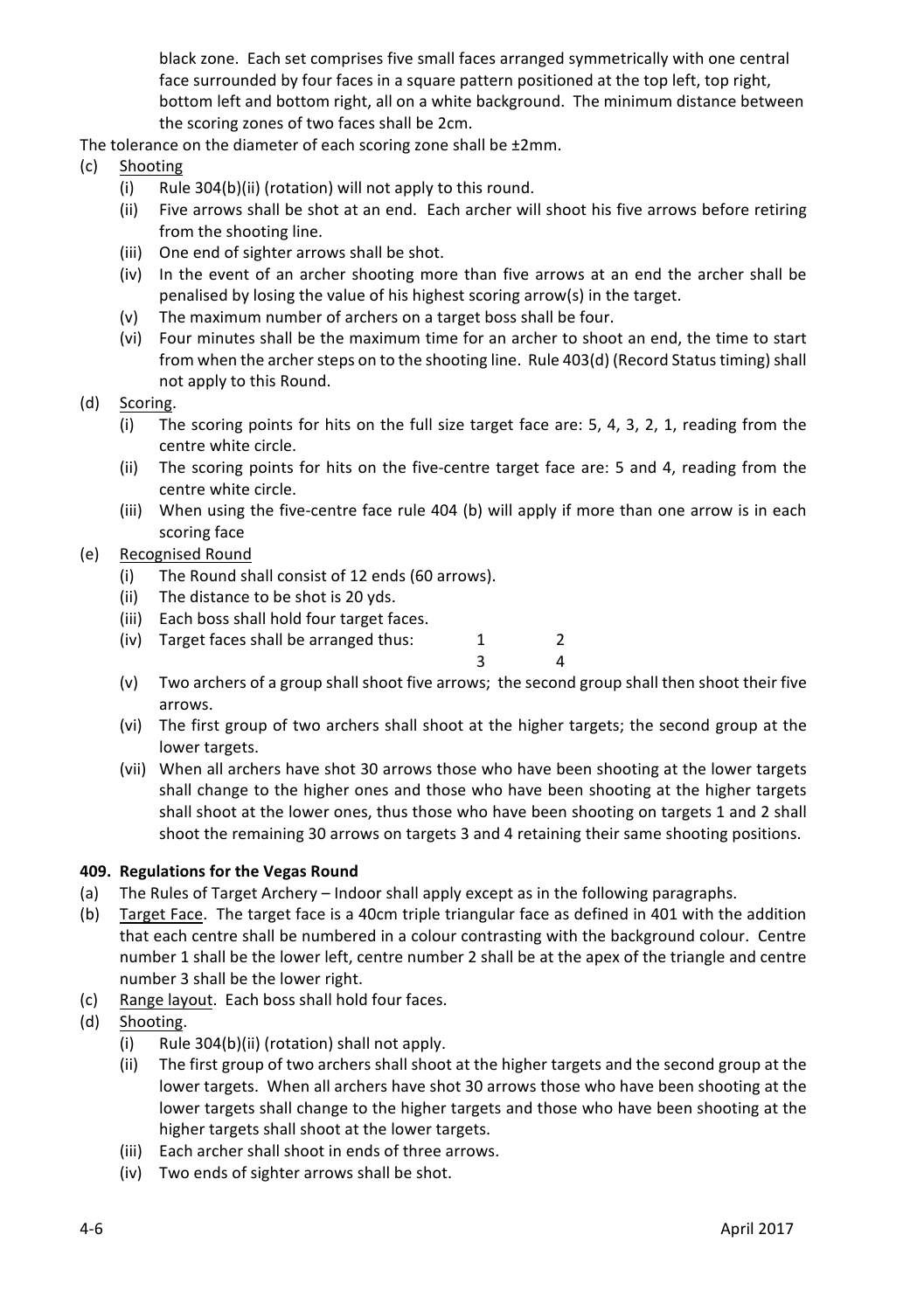- (v) Arrows shall be numbered and shall be shot in ascending numerical sequence, one arrow at each target centre in the order 1, 2 and 3.
- (e) Scoring. An arrow not shot in the order prescribed in Rule  $409(d)(v)$  or an arrow striking a target centre other than that at which it should have been shot in the order so prescribed shall be scored a miss.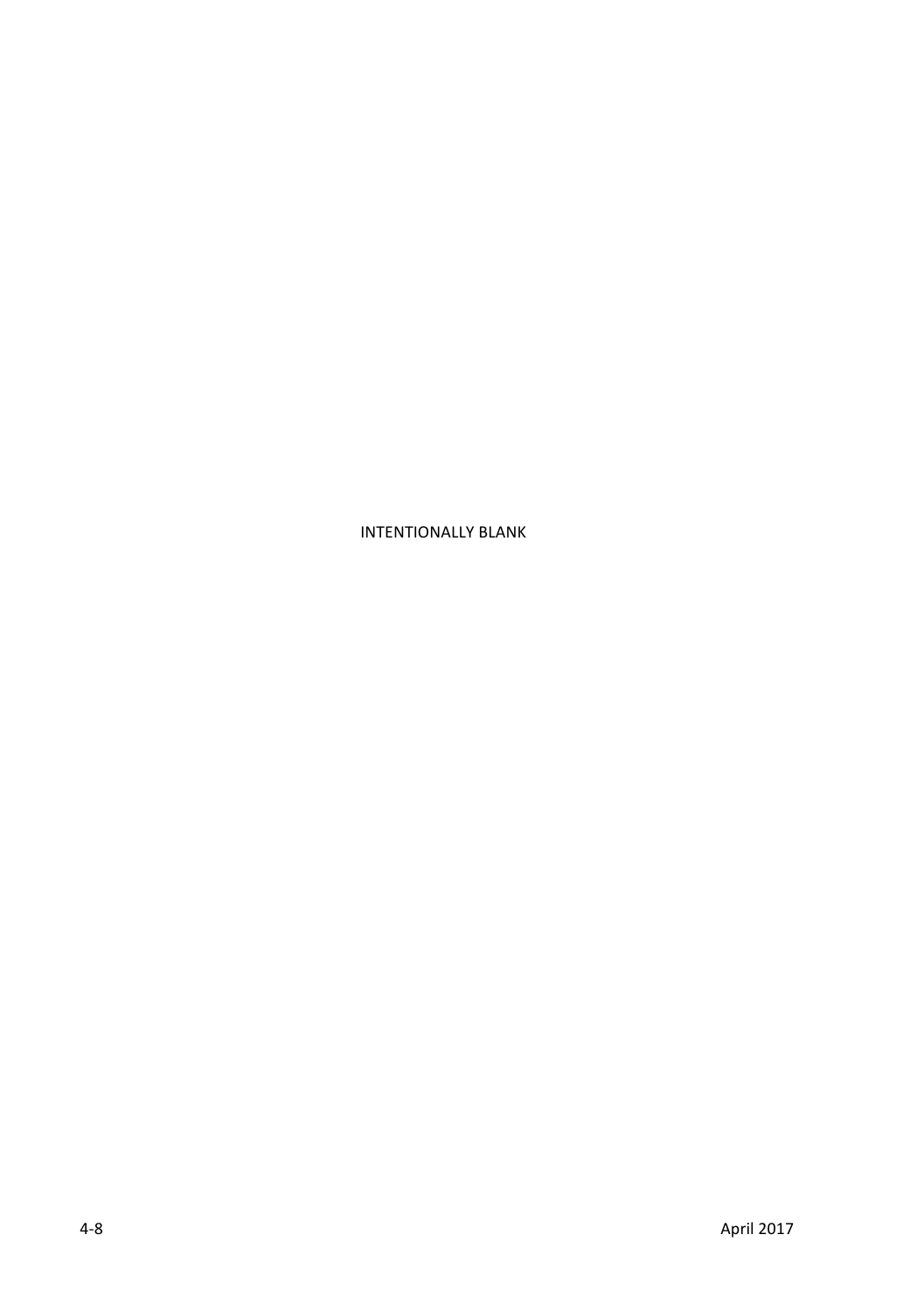## **FIELD ARCHERY**

#### **500. General**

- (a) Classes. There may be separate classes for Ladies, Gentlemen, Junior Ladies and Junior Gentlemen.
- (b) Juniors
	- (i) Junior archers are those under 18 years of age. They are placed in the following categories or age groups according to their age on the (last) day of the tournament:
		- a. Juniors under 18
		- b. Juniors under 15
		- c. Juniors under 12
	- (ii) There is nothing to prevent a junior choosing to shoot in a higher age group than his age would warrant provided that he complies with the rules appertaining to that group.
- (c) Prizes and Awards. The allocation of any separate prize, medal, trophy or other award shall be a matter for each individual Tournament Organiser. Classification, or other distinction shall remain the sole prerogative of Archery GB.

## **501. Course layout**

- (a) Courses should be laid out in such a way as to provide safety, maximum interest and variety. Targets shall be arranged along a course with such difficulties in aiming and shooting as the terrain presents and the spirit and traditions of the discipline require. Direction indicators should be placed as necessary to ensure safety.
- (b) Suitable barriers shall be placed around the course, wherever necessary, to keep spectators at a safe distance. Only those persons having obtained permission shall be allowed on the course inside the barriers.
- (c) All targets shall be numbered in succession and the number board, which can be used as a stop peg, placed within the approach to the shooting post for that target.
- (d) At targets for all Stamp rounds there shall be sufficient area for two competitors to stand side by side and able to shoot at the same time.
- (e) Crossbow targets shall be fixed below skyline.
- (f) The butts shall provide for a margin of at least 5cm outside the lowest scoring zone(s) of the face(s) placed upon them. At no point may any target face be less than 15cm from the ground. In all instances, regardless of the terrain, the butt should be placed reasonably perpendicular to the competitors' line of sight from the shooting post in order to present to the competitor the target face(s) full size as much as is practically possible.
- $(g)$  Faces shall not be placed over any larger face, nor shall there be any marks on the buttress or foreground that could be used as points of aim.

**502. Bowstyles** The description of bowstyles is given in Part 2. Bowstyles recognised for Field Archery and additional detail are as follows:

- (a) Recurve (Freestyle) Equipment as defined in Rule 202
- (b) Recurve Barebow Equipment as defined in Rule 204 with the following limitation:
	- (i) The unbraced bow complete with accessories must be capable of passing through a hole or ring of 12.2cm inside diameter  $\pm$  0.5mm.
- (c) Recurve Traditional Equipment as defined in Rule 205
- (d) Longbow Equipment generally as defined in Rule 206 with the following limitations:
	- (i) The bow must be bare therefore marks on bow limbs and rubber bands are not allowed, neither is a "kisser" allowed on the string.
	- (ii) Artificial ground markers are not allowed.
	- (iii) Archers must adhere to one anchor point and to one finger-position on the string throughout a tournament.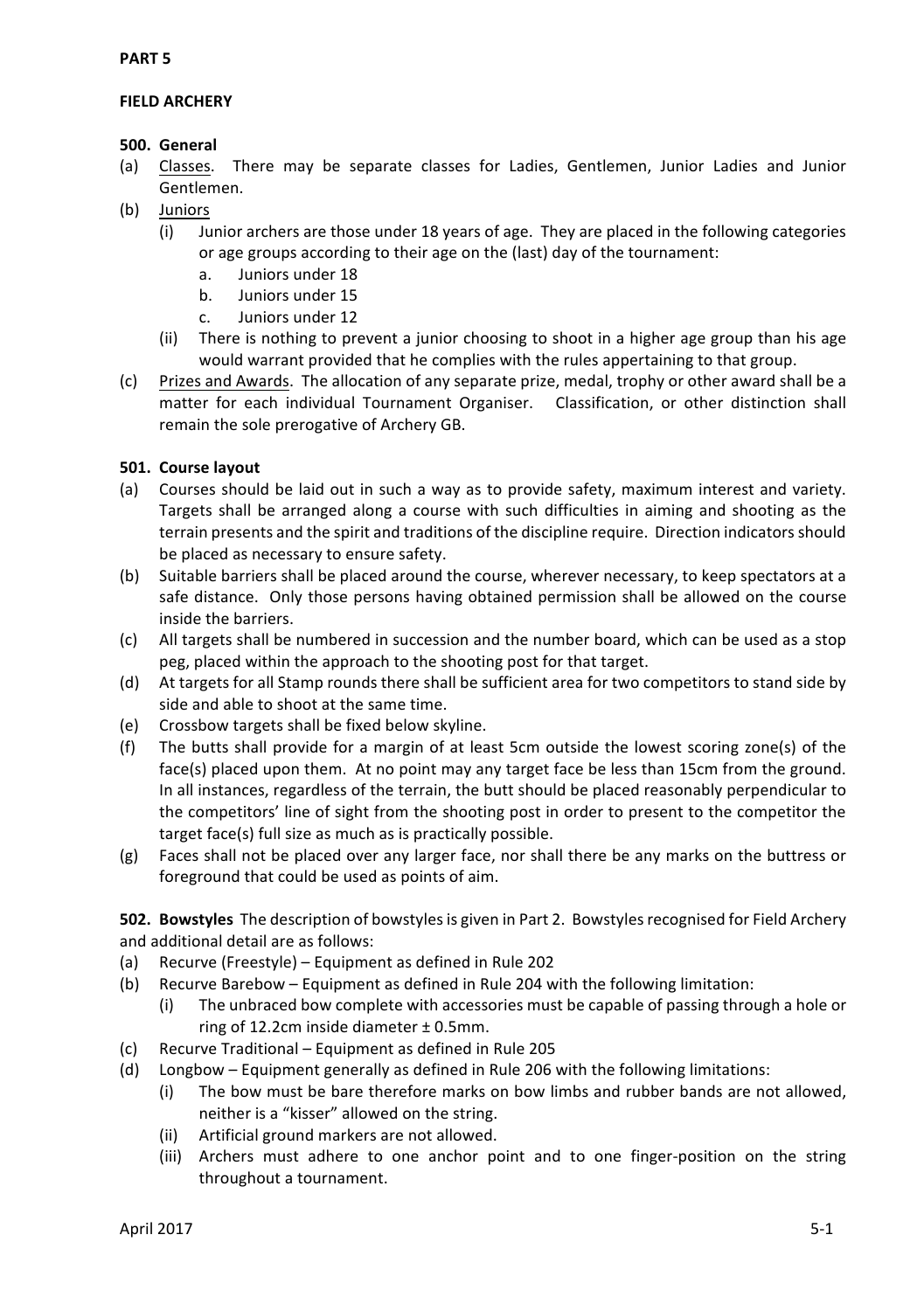- (e) Compound Unlimited Equipment as defined Rule 207 with the following limitation: (i) Multi-pin sights are allowed on marked courses only
- (f) Compound Limited Equipment as defined in Rule 208
- $(g)$  Compound Barebow Equipment as defined in Rule 209
- $(h)$  Crossbow Equipment as defined in Rule 210.
- (i) American Flatbow– Equipment as defined Rule 206A with the following limitation: (i) The bow must be shot using the "Mediterranean" loose (one finger above the arrow nock) or fingers directly below the arrow nock (index finger no more than 2 mm below nock). with one fixed anchor point. The archer must choose either Mediterranean or fingers under nock, but may not use both.
- $(k)$  Items Not Permitted. In all the above styles (a) to (i) inclusive, the following are not permitted:
	- (i) Any electronic communication or storage device or headsets on the field course.
	- (ii) Field glasses and other visual aids with scales on the lenses or which incorporate any other means for evaluating distances.
	- (iii) Rangefinders or any other means of estimating distances or angles that are not covered by the current rules regarding competitors' equipment.
	- (iv) Modification to a competitor's equipment to aid the estimation of distance, or the explicit use of any regular piece of equipment for that purpose.
	- (v) Any written memoranda apart from notes concerning the competitors' normal sight marks, the recording of the present personal scores or the Rules.
- (l) Clarification For the avoidance of doubt, the use of binoculars and other visual aids is permitted in all Archery GB field rounds, providing they give no aid to measuring distance.

## **503. Judging**

- (a) (i) At all times, whenever shooting takes place, it must be under the control of a Field Captain.
	- (ii) At record status meetings, the Field Captain shall be a Judge recognised by Archery GB. The grade of judge-in-charge required for each level of tournament and other relevant information is given at Appendix B.
	- (iii) At non-record status meetings a Judge may appoint experienced archers as assistant Field Captains to help in the running of a shoot. A Judge may delegate his authority to such appointed assistants
	- (iv) At tournaments the Judge and Field Captains shall be non-shooting.
	- (v) For the purposes of these Rules, the term Judge shall embrace both Judge and Field Captain unless the context indicates otherwise.
- (b) The duties of the Chairman and other Judges shall be:
	- $(i)$  To ensure that adequate safety precautions have been observed in the layout of the course and warm-up area.
	- (ii) Before shooting commences, to satisfy by inspection that all the archers' equipment conforms to Archery GB rules and the archers' given style. If applicable a judge, being satisfied that the archers' equipment conforms to the style written on the score cards, will sign to that effect on the front of the score cards.
	- (iii) To address the assembled competitors before the shoot commences about safety precautions and any other appropriate matter, including the method of starting the event, the starting points of each group, etc.
	- (iv) To ensure that all competitors are conversant with the rules of the competition and the method of scoring.
	- (v) To resolve disputes or queries that may arise in interpretation of the rules or other matters.

## **504. Shooting**

- (a) During warm-up, the area being used shall be under the control of a judge or competent archer. It is recommended that shooting periods of five minutes be allowed and a then sound signal given for the archers to approach and clear the targets.
- (b) In competition, each shooting group shall consist of not more than 6 and no fewer than 3 archers, Number 1 of each shooting group on the target list will be Target Captain.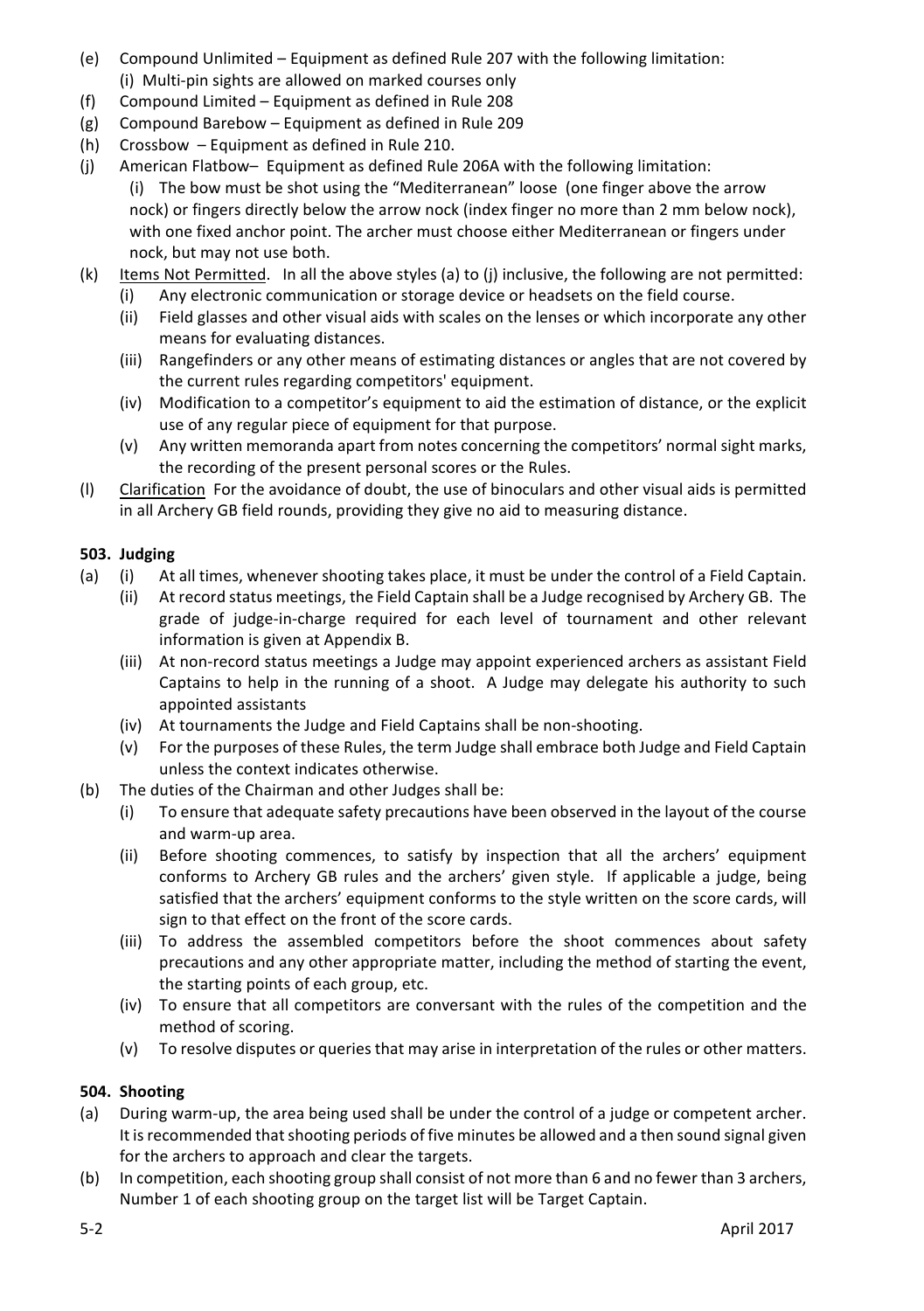- (c) The Target Captain shall be responsible for the orderly conduct of shooting within the group, and have the general responsibility for scoring the arrows. In the case of a dispute, a Judge shall make the final decision.
- (d) Groups shall be assigned to start simultaneously from various targets and will complete the round at the target previous to the one at which they started. Additional groups assigned to a target shall wait until the primary group on that target has shot and scored their arrows before proceeding.
- $(e)$  Competitors in a group may allow other groups to shoot through, provided the Organizers and/or the Judges are notified about the change at the first opportunity.
- (f) Archers waiting their turn to shoot shall stand well back behind the archers who are shooting, preferably at the number board.
- $(g)$  Shooting Position. The archer's more forward foot must be in contact with and behind the shooting post while shooting.
- (h) If an arrow is observed to rebound from, or is believed to have passed through the target face, a Judge shall check it, and if it appears that the arrow has rebounded or passed through then another arrow may be shot at that face from the same position from which the bouncing or passing through arrow was shot.
- (j) An arrow shall be deemed not to have been shot if:
	- (i) The arrow has not rebounded and the archer can touch it with his bow without moving his feet from their position in relation to the shooting line. In this event another arrow may be shot.
	- (ii) The target face or buttress falls over (in spite of having been fixed to the satisfaction of the Judges). The Judges will take whatever measure they deem necessary and compensate adequate time for shooting the relevant number of arrows. If the buttress only slides down it will be left to the Judges to decide what action to take, if any.
- (k) Timing.
	- (i) When a competitor or a group is causing undue delay the Judge will warn the competitor or group after which they may be timed.
	- (ii) For all rounds, whether marked or unmarked distances the timing begins when the archer takes his shooting position, which he shall do as soon as it becomes available. The archer is allowed 1% minutes per arrow.
	- (iii) A Judge, having observed an archer exceed the time limit, shall caution him by a signed note on the score card, indicating the time of the warning. At the second and subsequent warnings, during that tournament, the archer's highest scoring arrow at the target where the warning is given, shall be annulled.
- (I) In case of equipment failure the order of shooting may be changed temporarily. In any event no more than 30 minutes shall be allowed to repair any equipment failure. The other competitors in that group shall shoot and score their arrows before allowing any following groups to shoot through. If the repair is completed within the time limit the competitor in question may make up any arrows remaining to be shot on that target. If the repair is completed later the competitor may rejoin his group but will lose the arrows his group has shot in the meantime.
- (m) No person shall relate to competing archers the target distances on unmarked courses during the tournament.
- (n) Although there are no specific dress regulations in field archery, all competitors, field party and officials should wear bright visible colours. Footwear that fully encloses the toes and front of the foot must be worn at all times when shooting.
- (o) Shooting Safety. Whilst scoring and looking for missing arrows, one member of the shooting group must stay in front of the butt to warn other archers that the area is occupied.
- (p) At any event where both an unmarked round and a marked round are being shot on predominately the same course, the unmarked round is to be shot first.

## **505. Scoring**

(a) Two of each shooting group shall be scorers. Each shall be supplied with a separate set of score cards for the group. The duties of the scorers shall be as follows: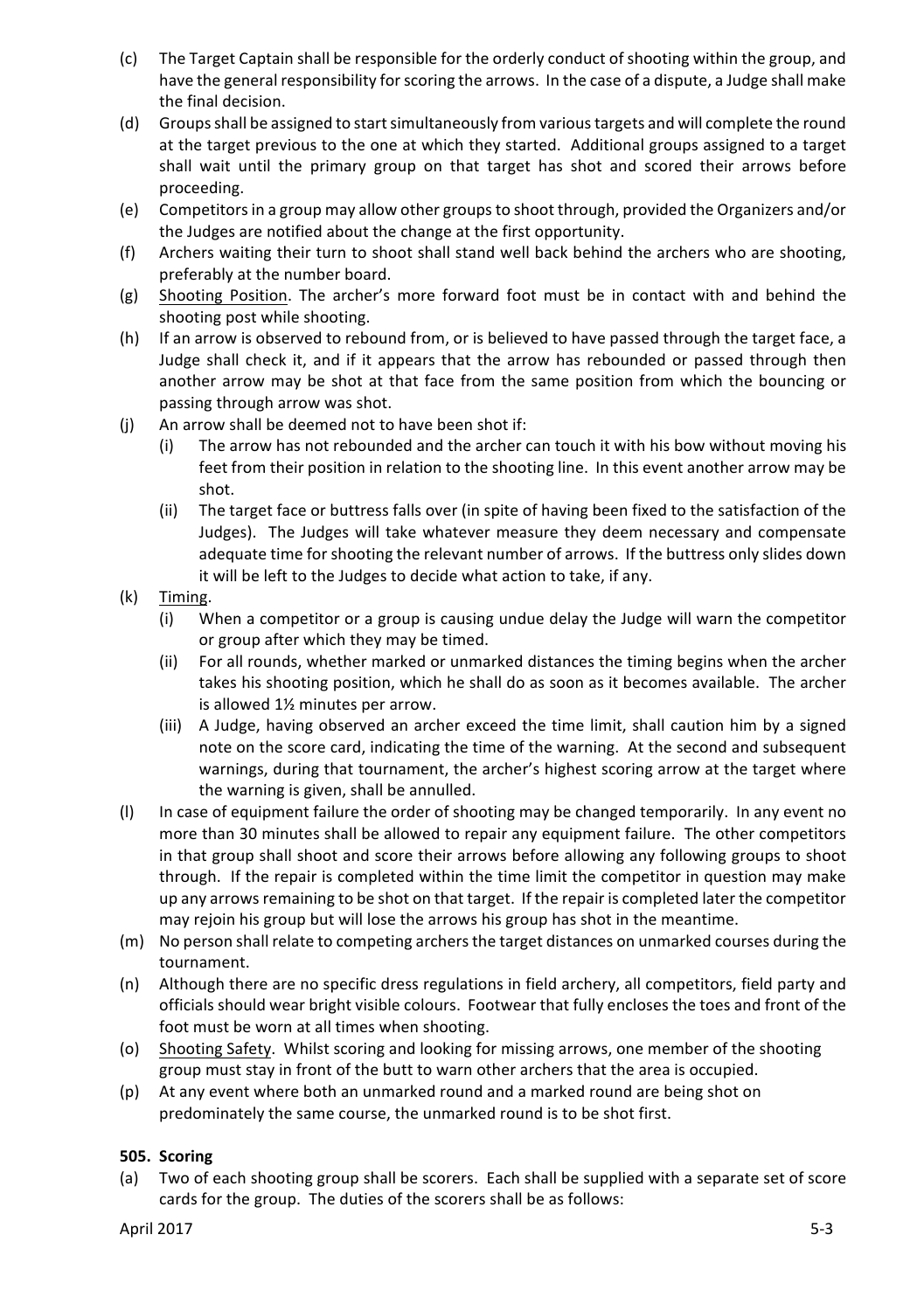- (i) To write down the scores of each competitor in the group.
- (ii) To compare the two score cards before the arrows are drawn.
- (iii) To complete the score card at the end of shooting.
- (iv) To ensure that the score cards are returned without delay to the Organisers.
- (b) A mistake on a score card may be corrected before the arrows are drawn, provided all archers in the group agree to the correction. The correction shall be witnessed and initialled by all archers and shown to a judge at the first opportunity. The judge shall initial the archers' action.
- (c) At the end of the shoot the score cards shall be signed by the scorer and by the archer as an acceptance of the final score.
- (d) Should the two cards not agree, then the lower score shall be taken as the result.
- (e) Neither the arrows nor the target face shall be touched until all arrows on that target have been recorded and scores checked.
- (f) (i) An arrow shall be scored according to the position of the shaft on the face. Should the shaft of an arrow touch two zones or a dividing line between scoring zones, that arrow shall score the higher value of the zones affected.
	- (ii) A miss is to be recorded as a letter M.
- (g) If more than the prescribed number of arrows belonging to the same competitor should be found in the target or on the ground of the shooting lanes, only the appropriate number of arrows of lowest value shall be scored. Should a competitor be found to repeat this he may be disqualified.
- (h) Should a fragment of a target face be missing, including a dividing line or where two colors meet, or if the dividing line is displaced by an arrow, then an imaginary line shall be used for judging the value of any arrow that may hit such a part.
- (i) Arrows embedded in the buttress and not showing on the face can only be scored by a Judge.
- (k) An arrow hitting:
	- (i) Another arrow in the nock and remaining embedded therein shall score according to the value of the arrow struck.
	- (ii) Another arrow, and then hitting the target face after deflection, shall score as it lies in the target.
	- (iii) Another arrow, and then rebounding shall score the value of the arrow struck, provided the damaged arrow can be identified.
	- (iv) A target face other than the competitor's own target face shall be considered as part of that end and shall score as a miss.
- (I) In the event of a tie in score, the result will be determined in the following order:
	- (i) Greatest number of scoring hits.
	- (ii) Greatest number of highest scoring zone hits.
	- (iii) After this the archers still tying shall be declared equal.

## **506. Target Faces**

- (a) WA Field Face. The WA field face is fully described in WA Rules.
- (b) Forester Round Faces. The target faces shall be of animal or bird design, and shall have inscribed on them an outer circle of fixed diameter, an inner circle of half that diameter and a spot of one sixth that diameter, thus:

| Outer Circle Diameter (ins) | Inner Circle Diameter (ins) | Spot Diameter (ins) |
|-----------------------------|-----------------------------|---------------------|
| 2Δ                          |                             |                     |
| 1 ร                         |                             |                     |
|                             |                             |                     |
|                             |                             |                     |

## (c) Big Game Round Faces

(i) The target faces shall be of animal or bird design with the scoring area divided into two parts. The higher scoring area is the smaller area situated in the 'heart/lung' region of the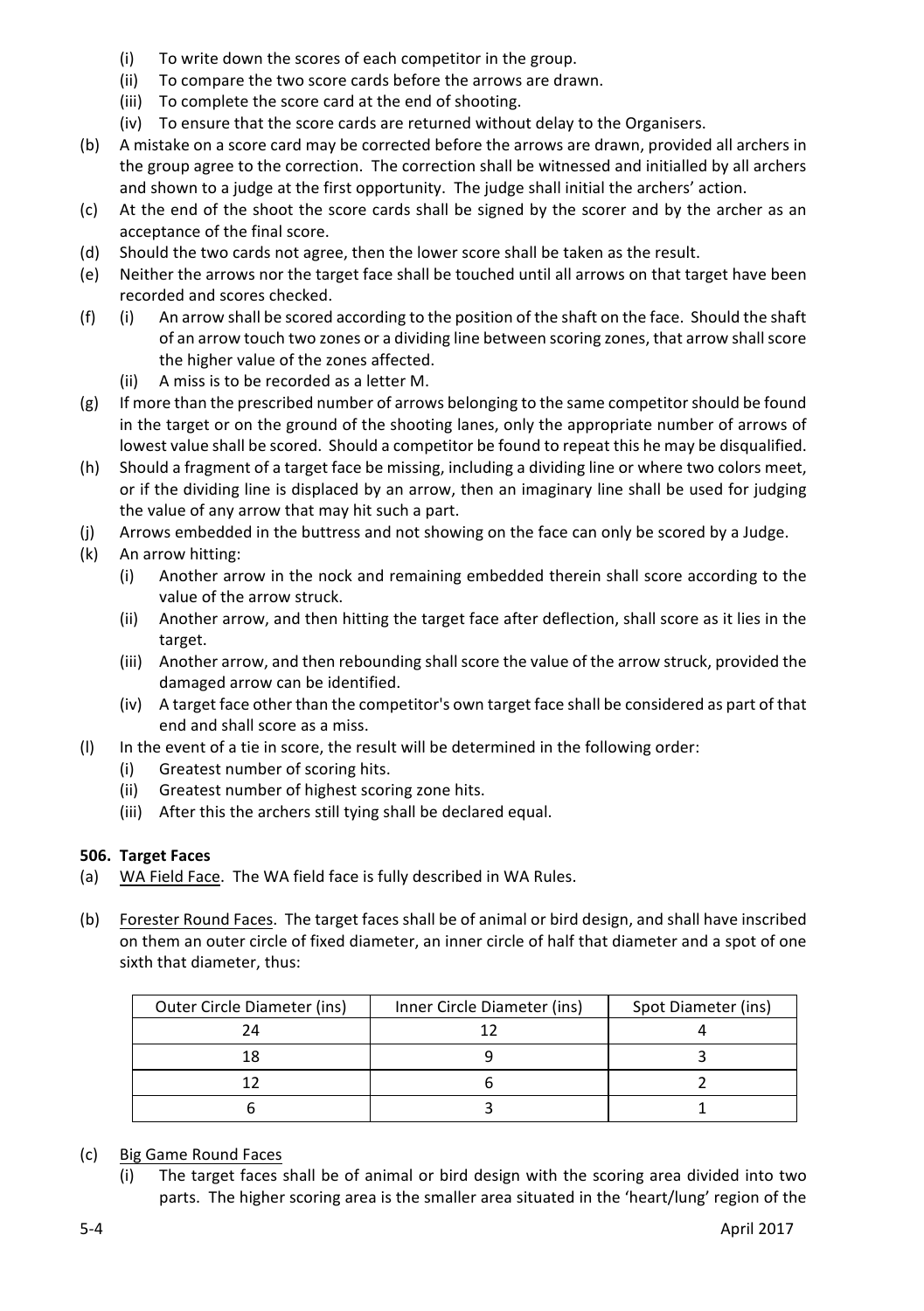animal known as the 'kill' zone. The lower scoring area is the remainder of the animal within the marked perimeter known as the 'wound' zone.

(ii) Targets are classed into groups one, two, three and four, according to size:

| Group | Size (ins)     | Animal                                                        |
|-------|----------------|---------------------------------------------------------------|
|       | $40 \times 28$ | Bear, deer, moose, elk, caribou                               |
|       | $22 \times 22$ | Antelope, small deer, wolf, mountain lion                     |
|       | $22 \times 14$ | Coyote, javelina, turkey, fox, goose, wildcat, pheasant.      |
| 4     | 14 x 11        | Turtle, duck, grouse, crow, skunk, jackrabbit, wood-<br>chuck |

Any animal or bird consistent in size with a particular group may be used.

(d) National Animal Round Faces. The target faces shall be of an animal or bird design, and shall have described upon them a circle of either 30, 22.5, 15, or 7.5cm diameter according to the size of the animal picture and in the heart/lung region. The higher scoring area (the kill zone) shall be within the circle and the remainder of the animal shall be the lower scoring area (the wound zone). Bengston Bowhunter faces fulfill the requirements set out above and shall be used at UK Record Status events.

#### **DESCRIPTION OF ROUNDS**

**507. WA Field Round** The WA Field Rounds are shot to WA Rules. The following variations may be applied:

| Diameter of Field | <b>Unmarked Course</b> |             | <b>Marked Course</b> |             |
|-------------------|------------------------|-------------|----------------------|-------------|
| Faces in cm.      | Number of              | Distance in | Number of            | Distance in |
|                   | Targets                | metres      | <b>Targets</b>       | metres      |
| 20                | $2 - 4$                | $5 - 10$    |                      | 5, 7, 10    |
| 40                | $2 - 4$                | $5 - 15$    |                      | 10, 15, 20  |
| 60                | $2 - 4$                | $10 - 20$   |                      | 15, 20, 25  |
| 80                | $2 - 4$                | $15 - 25$   |                      | 20, 25, 30  |

(a) Yellow posts will not be used. White posts may be used, set at the following distances:

(b) Arrow holes need not be marked, in which case the bouncer/pass through rule, Rule 504(h) will apply.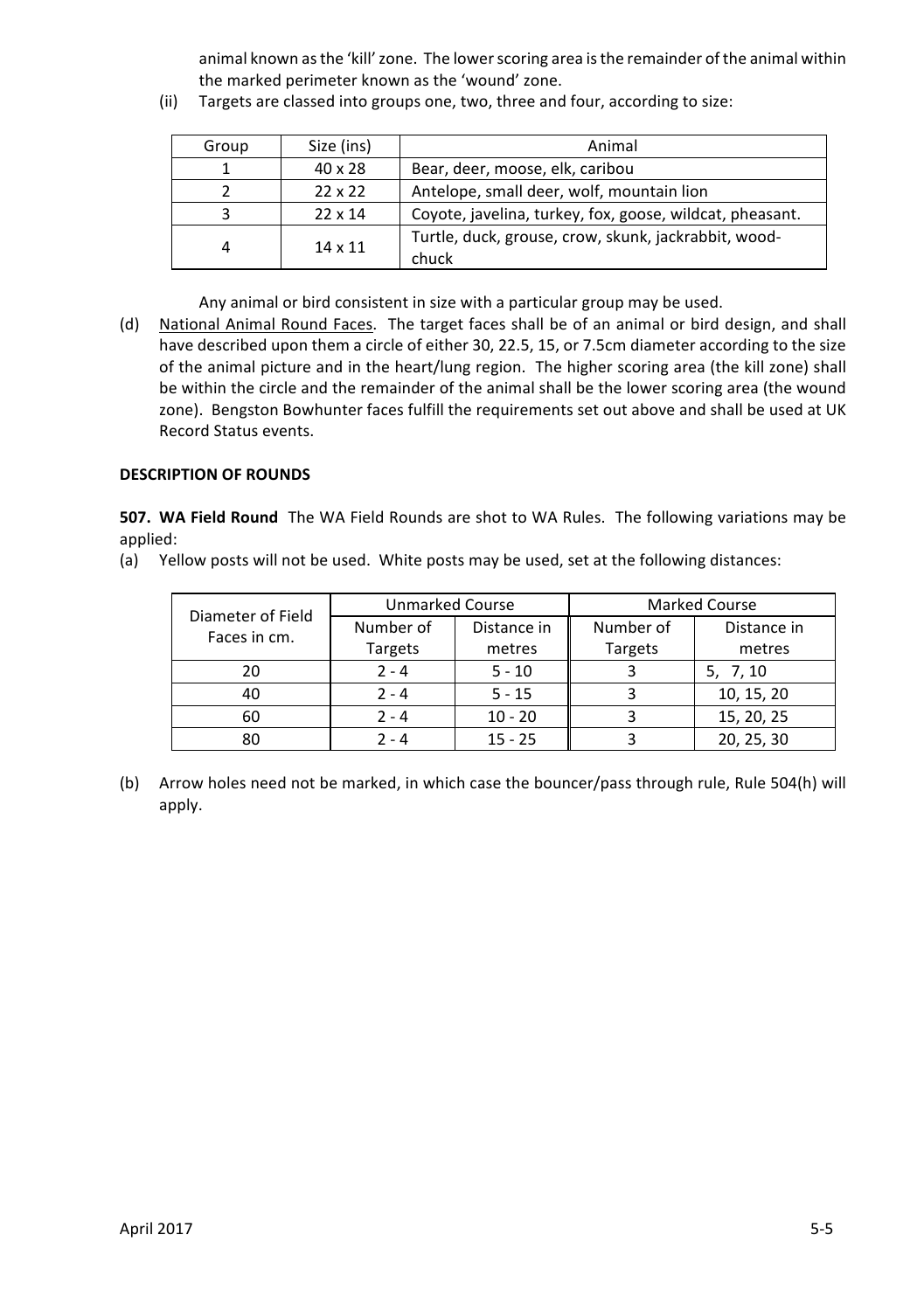(c) Bowstyle/Age Variations. The shooting posts normally used by senior and junior archers according to bowstyle and age are indicated by a  $\bullet$  in the following table:

| Gender & age group | Post<br>colour | Freestyle<br>Recurve | Barebow<br>Recurve | Traditional<br>Recurve | Longbow | American<br>Flatbow | Compound<br>Unlimited | Compound<br>Limited | Compound<br>Barebow |
|--------------------|----------------|----------------------|--------------------|------------------------|---------|---------------------|-----------------------|---------------------|---------------------|
| Ladies & Gentlemen | Red            |                      |                    |                        |         |                     |                       |                     |                     |
| Ladies & Gentlemen | Blue           |                      |                    |                        |         |                     |                       |                     |                     |
| Juniors Under 18   | Red            |                      |                    |                        |         |                     |                       |                     |                     |
| Juniors Under 18   | Blue           |                      |                    | ●                      |         |                     |                       |                     |                     |
| Juniors Under 15   | Red            | ▪                    |                    |                        |         |                     | ■                     | ▪                   |                     |
| Juniors Under 15   | Blue           |                      | п                  |                        | ▪       | ▪                   |                       |                     |                     |
| Juniors Under 15   | White          |                      |                    | ●                      |         |                     |                       |                     |                     |
| Juniors Under 12   | Red            |                      |                    |                        |         |                     | п                     |                     |                     |
| Juniors Under 12   | Blue           |                      | ▬                  | ▪                      | ▬       | ▪                   | ▬                     | ▬                   | ▪                   |
| Juniors Under 12   | White          |                      |                    |                        |         |                     |                       |                     |                     |

All crossbow archers shoot from red pegs.

(d) Rounds for UK Record Purposes. National Records are maintained for the Unmarked round. Marked round, Combined round (shot over two consecutive days), Mixed round and the Double Mixed round (shot over two consecutive days). National Record are maintained for the age, gender, post colour and bowstyle indicated by a  $\bullet$  or a  $\blacksquare$  in the table at Rule 507(c).

**508. WA Arrowhead Rounds** The WA Arrowhead Rounds are shot in accordance with WA Rules.

- (a) The following bowstyle/age variation may be applied. The shooting posts normally used by senior and junior archers according to bowstyle and age are indicated by a  $\bullet$  in the table at Rule 507(c).
- (b) When the WA Arrowhead Round is accorded WA Award Status, archers can achieve WA Arrowhead Awards. Note that Arrowhead Awards are only available for archers shooting Recurve Freestyle or Compound from the red pegs, or shooting Recurve Barebow from the blue pegs.

Note. See Shooting Administrative Procedures 6 for details of the Award.

#### **509. deleted**

**510. Foresters Round** The Foresters Round is shot on Foresters faces at either marked or unmarked distances. The round consists of 28 targets comprising 2 units of 14 targets.

(a) The standard unit shall consist of the following 14 targets:

| Number of targets | Face Size<br>(ins) | Maximum<br>Distance (yds) | Number of Shots<br>at each Target |
|-------------------|--------------------|---------------------------|-----------------------------------|
|                   | 24                 |                           |                                   |
|                   | 18                 | 50                        |                                   |
|                   |                    | 40                        |                                   |
|                   |                    |                           |                                   |

(i) All shots are from separate pegs.

(ii) Multi-peg shots may be equidistant from the target, 'walk-away' or 'walk-up'.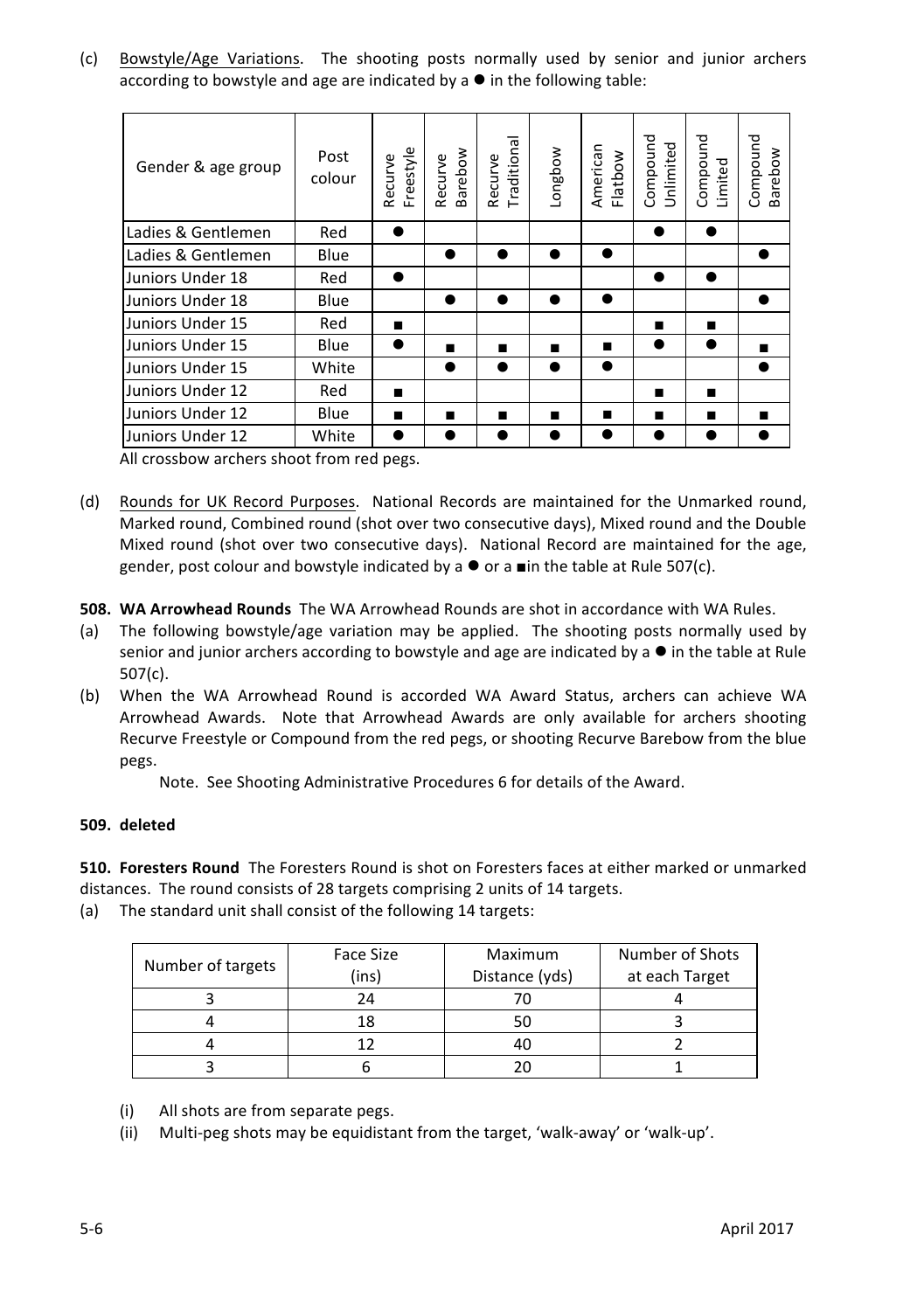(b) Scoring

| Zone         | <b>Points Value</b> |
|--------------|---------------------|
| Aiming spot  | 15                  |
| Inner circle | 10                  |
| Outer circle |                     |

- $(c)$  Total number of arrows  $-70$
- $(d)$  Maximum possible score  $-1050$
- (e) Juniors
	- (i) Juniors under 18 shoot from the same posts as adults in all cases.
	- (ii) Juniors under 15 shoot:
		- a. From the same posts as adults at the 6" and 12" faces.
		- b. Two arrows from the middle distance post and one arrow from the front post at 18" faces.
		- c. Two arrows from each of the two nearest posts at the 24" faces.
	- (iii) Juniors under 12 shoot all arrows from the front post at all targets.

**511. Four-Shot Foresters Round** The Four-Shot Foresters Round is shot on Foresters faces at unmarked distances. The round consists of 28 targets comprising 2 Units of 14 targets, with four walkup shots on each target.

- (a) Distribution of faces, as for Foresters Round.
- (b) Scoring as in Foresters Round.
- (c) Total number of arrows 112.
- (d) Maximum possible  $score 1680$ .
- (e) Juniors
	- (i) Juniors under 18 shoot from the same posts as adults in all cases.
	- (ii) Juniors under 15 shoot two arrows from each of the two nearest shooting posts at the targets showing 18" and 24" faces.
	- (iii) Juniors under 12 shoot all arrows from the front post at all targets.

**512. The Big Game Round** The Big Game Round is shot on Big Game faces at either marked or unmarked distances. The round consists of 28 targets comprising 2 units of 14 targets.

(a) The standard Unit shall consist of the following 14 targets:

| <b>Target Group</b> | Number of targets | Suggested target range (yds) |
|---------------------|-------------------|------------------------------|
|                     |                   | 70 - 40                      |
|                     |                   | $50 - 30$                    |
|                     |                   | $40 - 20$                    |
|                     |                   | $30 - 10$                    |

(b) Shooting Rules.

- (i) Three shots are permitted at each target, one from each of three posts, each successive post being closer to the target than the previous one.
- (ii) Arrows shall be numbered by means of distinctive bands at least 3mm in width and approximately 3mm apart and shall be shot in ascending numerical order. The archer shall stop shooting as soon as a hit is considered to have been made.
- (c) Scoring.
	- (i) The score is decided by the position of the arrow in the target (i.e. in the 'kill' or 'wound' zone) and the number of arrows shot as follows:

| Arrow | Kill Value | Wound value |
|-------|------------|-------------|
| 1st   |            |             |
| 2nd   |            |             |
| 3rd   |            |             |

(ii) Only the score of the first 'scoring' arrow counts.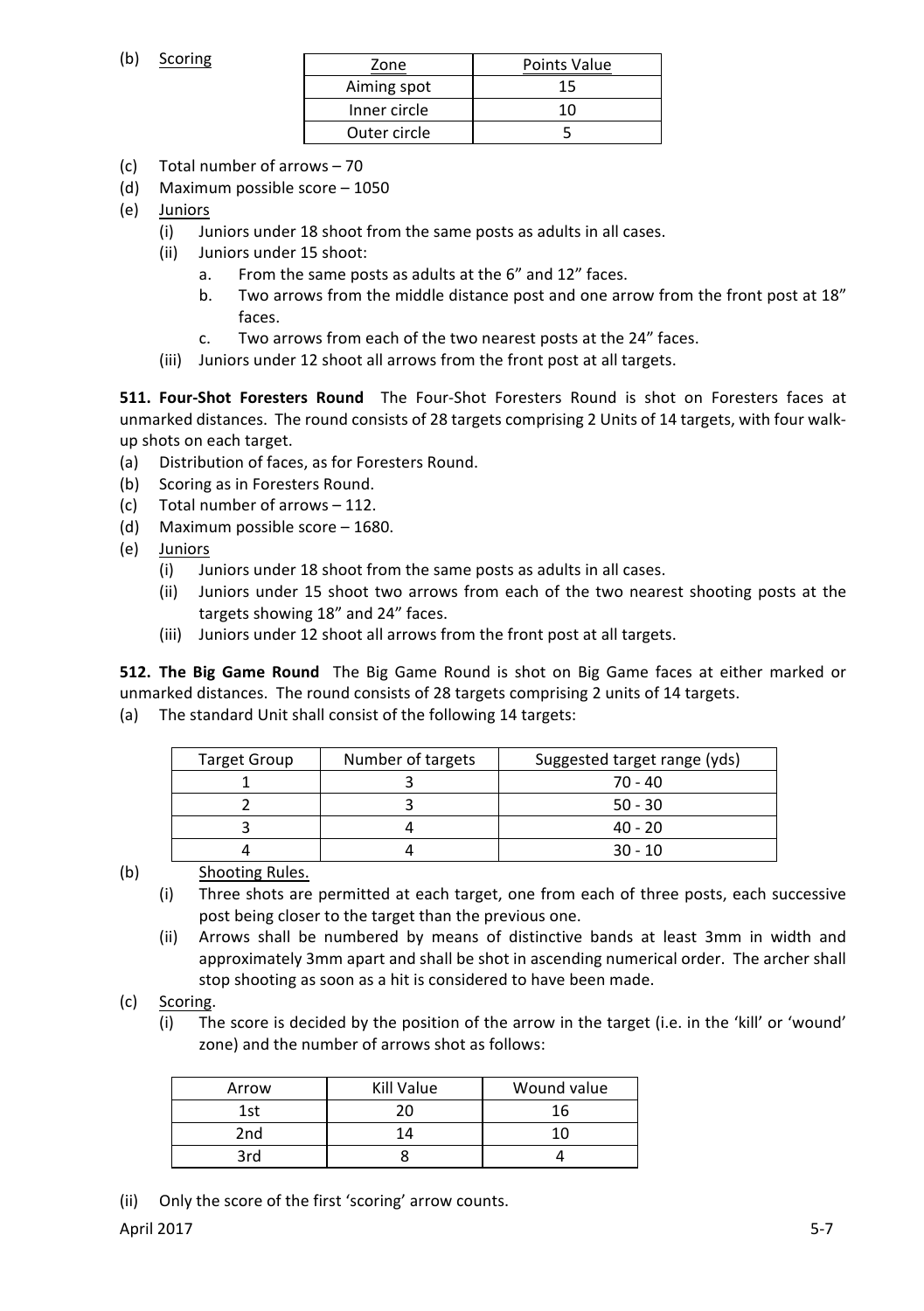- (iii) The maximum possible  $score 560$ .
- (d) Juniors
	- (i) Juniors under 18 shoot from the same post as adults in all cases.
	- (ii) Juniors under 15 shoot two arrows from the middle distance post and one from the front post until a hit is scored.
	- (iii) Juniors under 12 shoot up to three arrows from the front post until a hit is scored.

**513. The National Animal Round** The National Animal Round is shot on National Animal faces at unmarked distances. The round consists of 32 targets comprising 2 units of 16 targets. The targets shall be mixed so that the units are not consecutive. Organisers are required to provide a good variety of shots.

(a) The course shall be laid out so that each unit shall consist of the following 16 targets set within the prescribed range.

| Number of targets | Kill Zone Diameter (cm) | Range (m) |
|-------------------|-------------------------|-----------|
|                   |                         | $55 - 30$ |
|                   | 22.5                    | $45 - 20$ |
|                   |                         | $35 - 10$ |
|                   |                         | 20 - 5    |

- (b) At targets using the smallest kill zone diameter face, organisers may place two faces side by side, reducing the need of archers in the group having shot, to clear their arrows to reduce the possibility of damage.
- (c) Shooting Two arrows shall be shot at each target, one from each of two posts set within the prescribed range.
- (d) Scoring.
	- $(i)$  Kill zone  $-10$  points
	- $(ii)$  Wound zone  $-5$  points
	- $(iii)$  Total number of arrows  $-64$
	- (iv) Maximum possible score  $-640$ .
- (e) Juniors
	- $(i)$  Juniors under 18 shoot from the same posts as adults in all cases.
	- (ii) Juniors under 15 shoot both arrows from the nearer shooting post at the 30cm kill zone faces.
	- (iii) Juniors under 12 shoot both arrows at the 30cm kill zone and the 22.5cm kill zone diameter faces from a single privilege post set at an appropriate distance.
- **514. WA Forest Round** This round is shot as described in current WA Rules. The Archery GB relaxations from WA Rules may be applied as follows:
- (a) Shooting positions for various bowstyles and ages may be as outlined in Rule 507(c).
- (b) Arrow holes need not be marked, in which case the bouncer/pass through rule, Rule 504(h) will apply.

**515. WA 3D Animal Round.** This round is shot as described in current WA Rules. The Archery GB relaxations from WA Rules as described in Rule 514 may be applied.

**516. Local/Club Rounds** In addition to rounds specified above, any local round made up of other combinations of numbers of arrows, target faces and distances, may be used in Clubs and Tournaments. All such rounds must be shot in all respects to the Rules of Shooting. They are not recognised for Archery GB Record or Classification purposes.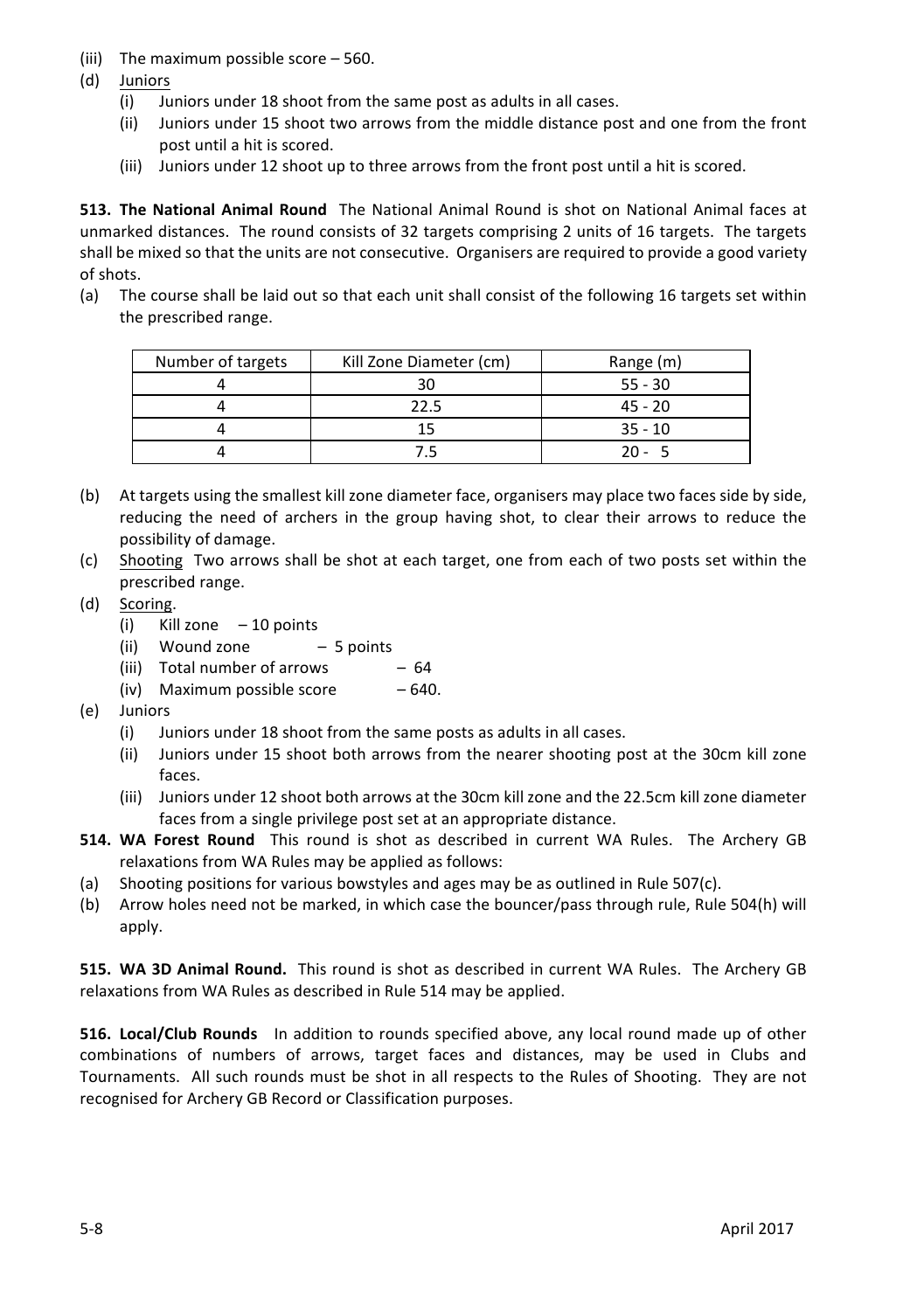## **FLIGHT SHOOTING**

**600. Bowstyles** The description of bowstyles is given in Part 2. Bowstyles recognised as classes for Flight Shooting and additional detail are as follows:

## A. **Recurve Target Bow–** Equipment as defined in Rule 202

- (i) The position of the arrow rest where the arrow point falls off the rest shall be used as the reference point when determining the draw weight of the bow.
- (ii) Competitors must use their standard target archery length arrows and normal tab or shooting glove.

### **B. Conventional Flight Bows**– Equipment as defined in Rule 211

(i) Arrows shall be not less than 14" long, as measured between the floor of the nock and the point of the pile.

### **C. Compound Target Bow** –Equipment as defined in Rule 207

- (i) Competitors must use their standard target archery length arrows and must use their conventional anchor point. Normal finger protection or mechanical release aid may be used.
- **D. Longbow**. Equipment as defined in Rule 206
	- $(i)$  Arrows must be conventional longbow arrows but may be to profile and fletching shape as preferred.
- **E. Crossbow.** -Equipment as defined in Rule 210
	- (i) Crossbow bolts shall be between 12" and 15" long.

#### **F. Compound Flight Bow.** –Equipment as defined in 212

- $(i)$  Arrows shall be not less than  $14"$  long, as measured between the floor of the nock and the point of the pile.
- **G. American Flatbow**. Equipment as defined in Rule 206A

#### **601. Bow Weight Divisions**

- (a) Classes A, B, D and G may be divided into divisions based on bow weight as follows:
	- (i) Not exceeding 35lbs
	- (ii) Not exceeding 50lbs
	- (iii) Unlimited
- (b) Classes C and F may be divided into divisions based on bow weight as follows:
	- (i) Not exceeding 45lbs
	- (ii) Not exceeding 60lbs
- (c) The weight of a bow in class A or B shall be determined in the following manner: The weight of the bow shall be taken at two inches less than the length of the longest arrow, and again at one inch less than the length of this arrow. When the difference between the two weights is added to the weight of the arrow drawn at one inch less, this is the equivalent to drawing the bow to full draw.
- (d) The weight of a bow in class C or F shall be measured at the "break over" point or position of normally drawn bow at which the bow's maximum poundage is achieved and shall not exceed 60 lbs.
- (e) The weight of a bow in class D or G shall be determined by drawing the shoulder of the pile to the back of the bow.
- (f) The weight of a bow in class E shall be measured at the string latch and shall be no more than 95lbs (43 kg).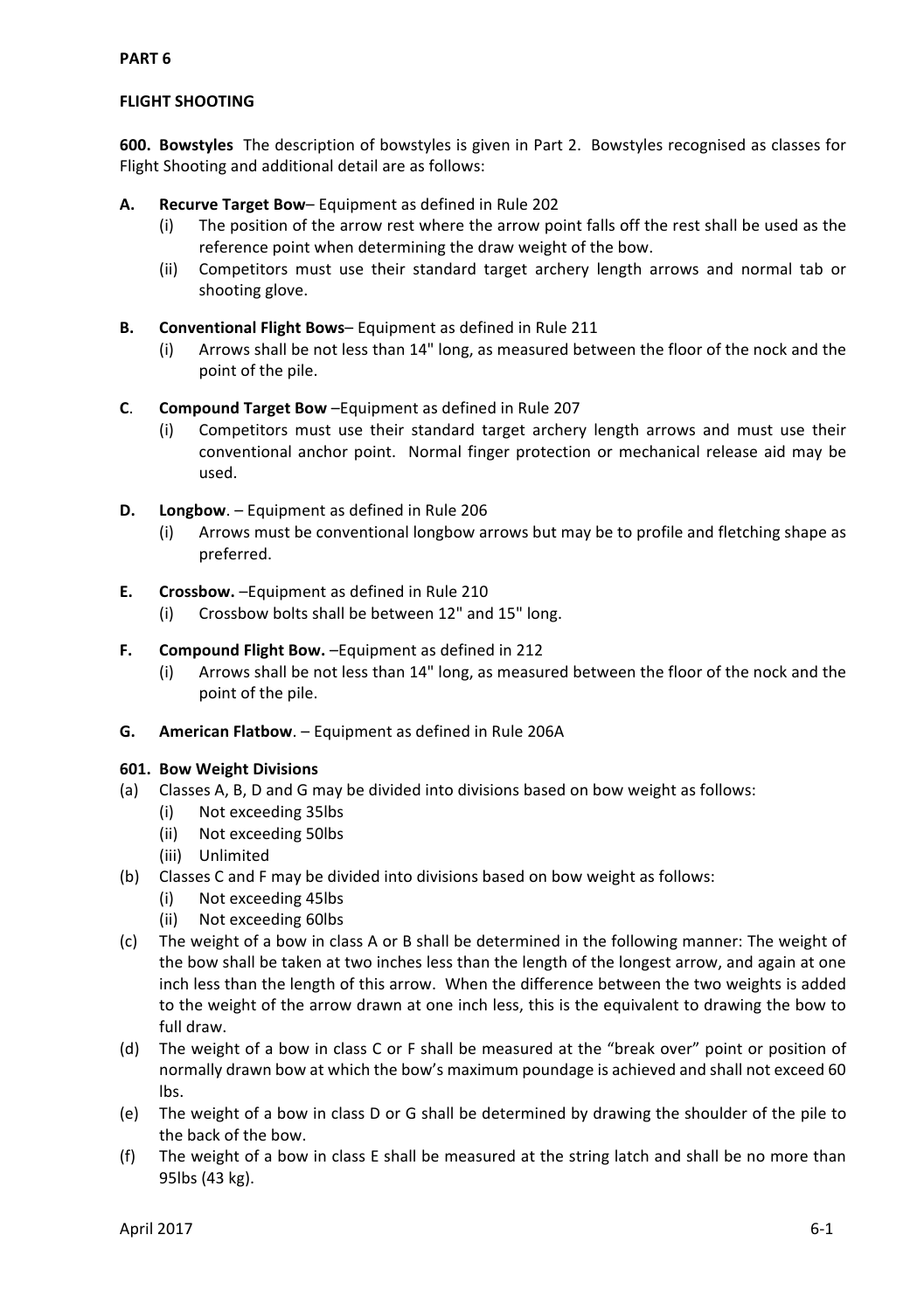## **602. Basis**

- (a) Hand bows only may be used and the bowhand must be unsupported.
- (b) Competition for all classes and weight divisions may take place simultaneously.
- (c) Archers may enter a maximum of 4 classes/weight divisions for which they are eligible.
- (d) Classes and weight divisions will not be in direct competition with other classes and weight divisions.
- (e) There may be ladies, gentlemen, junior ladies and junior gentlemen competitions in each class and weight division.
- (f) The classes and weight divisions being shot will be at the discretion of the organiser and are to be identified on the entry form.
- $(g)$  (i) Compound target bows and compound flight bows shall be weighed immediately prior to the competition. Variable poundage adjustment mechanisms shall be sealed by the Range Captain at the time of qualifying. Breakage of this seal without permission from the Range Captain shall constitute disqualification.
	- (ii) All other bows shall be weighed on an ad hoc basis during the shoot. At least 25% of the bows used will be weighed.
	- (iii) All class winners will have their bows re-weighed at the end of the competition. The Range Captain will endorse their reports certifying that this has taken place. Any archer may ask to have their bow weighed during the course of the tournament.

## **603. Range Layout**

- (a) The Range Line, at right angles to the shooting line, shall be clearly marked at 150 yards then at 50 yard intervals to at least 50 yards beyond the existing longest distance shot in the U.K. within the classes being shot.
- (b) Red warning flags shall be placed at each side of the range at 75 yards from the line of distance markers at a distance of 150 yards from the shooting line.
- (c) Organizers must arrange a venue such that they can ensure no one enters the range area whilst the event is in progress.

### **604. General**

- (a) In the event of breakage a substitute bow or limbs may be used providing the Range Captain confirms that the bow still complies with the class/weight division. Any substitute bow must be shot in the appropriate division.
- (b) Arrows must bear the following identification:
	- (i) Name or initials of contestant and a non-duplicated serial number affixed to the arrow shaft, and registered with the officials.
	- (ii) Stamp or code mark indication class, affixed by the officials.
- (c) The term mechanical as applied to bows and equipment shall be taken to mean any method that embodies a plurality of interacting parts, whether such are individual pieces or spring co-joined parts capable of cooperatively acting to effect bow string release by a separating movement of at least one such part relative to another.

#### **605. Shooting**

- (a) Competitors should be at least six feet apart, and must not advance their leading foot over the shooting line.
- (b) Each competitor may have one assistant or advisor, who must keep at least one yard behind the shooting line.
- (c) (i) At least one end of six arrows will be shot per bow class/division. Four ends will be the maximum arrows shot in a tournament.
	- (ii) If a competitor shoots more than six arrows at any one end, the longest shot arrows in excess of the six arrows allowed shall be disqualified.
	- (iii) No competitor shall be allowed to carry any arrows when moving forward of the shooting line.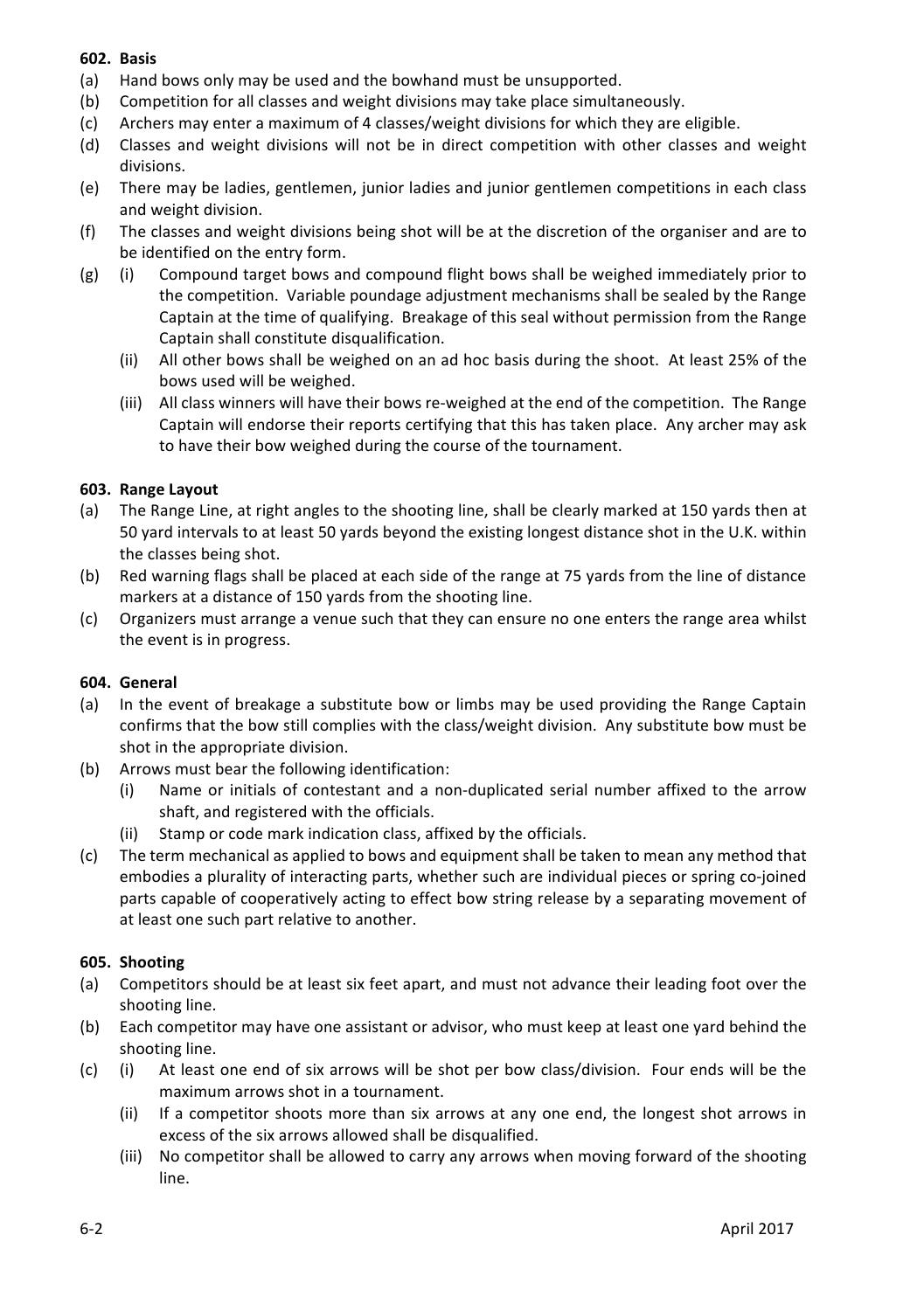- (iv) After all classes have shot the first end, competitors and officials will go forward in groups of at least 2 persons to find and mark the arrows. The group, acting together, will place a marker with a label attached bearing the name of the archer and class/weight division at the measuring point (see Rule 607) of the archer's furthest arrow. Arrows will then be withdrawn.
- (v) Succeeding ends may then be shot and the process of finding and marking arrows repeated. If necessary, markers will be adjusted.
- (vi) Lost arrows must be reported to the Range Captain and a record made of their identity before the next end is shot. If found during subsequent ends and showing no evidence of having been moved or disturbed, the arrow may be considered in the competition. No arrow may be measured after the Range Captain has declared the competition closed.
- (d) deleted

**606. Control of Shooting** There shall be a Range Captain in charge who may be assisted by assistant Range Captain/s. The grade of judge-in-charge (the Range Captain) required for each level of tournament and other relevant information is given at Appendix B. Their decision will be final. They will also be responsible for the safety of the event. Spectators must at all times, when shooting is in progress, be at least 10 yards behind the shooting line.

**607. Measurements** Measurement of distance shall be made with a steel tape, or other certified measure, along the range line. The distances shot shall be measured to that point on the range line at which a line at right angles to the range line passes the point where the arrow enters the ground. If the arrow is lying on the ground the line should pass through the pile end of the arrow.

**608. Dress** Although there are no specific dress regulations in Flight Shooting, it is recommended that all competitors, field party and officials, wear bright visible colours. Footwear that fully encloses the toes and front of the foot must be worn at all times when shooting.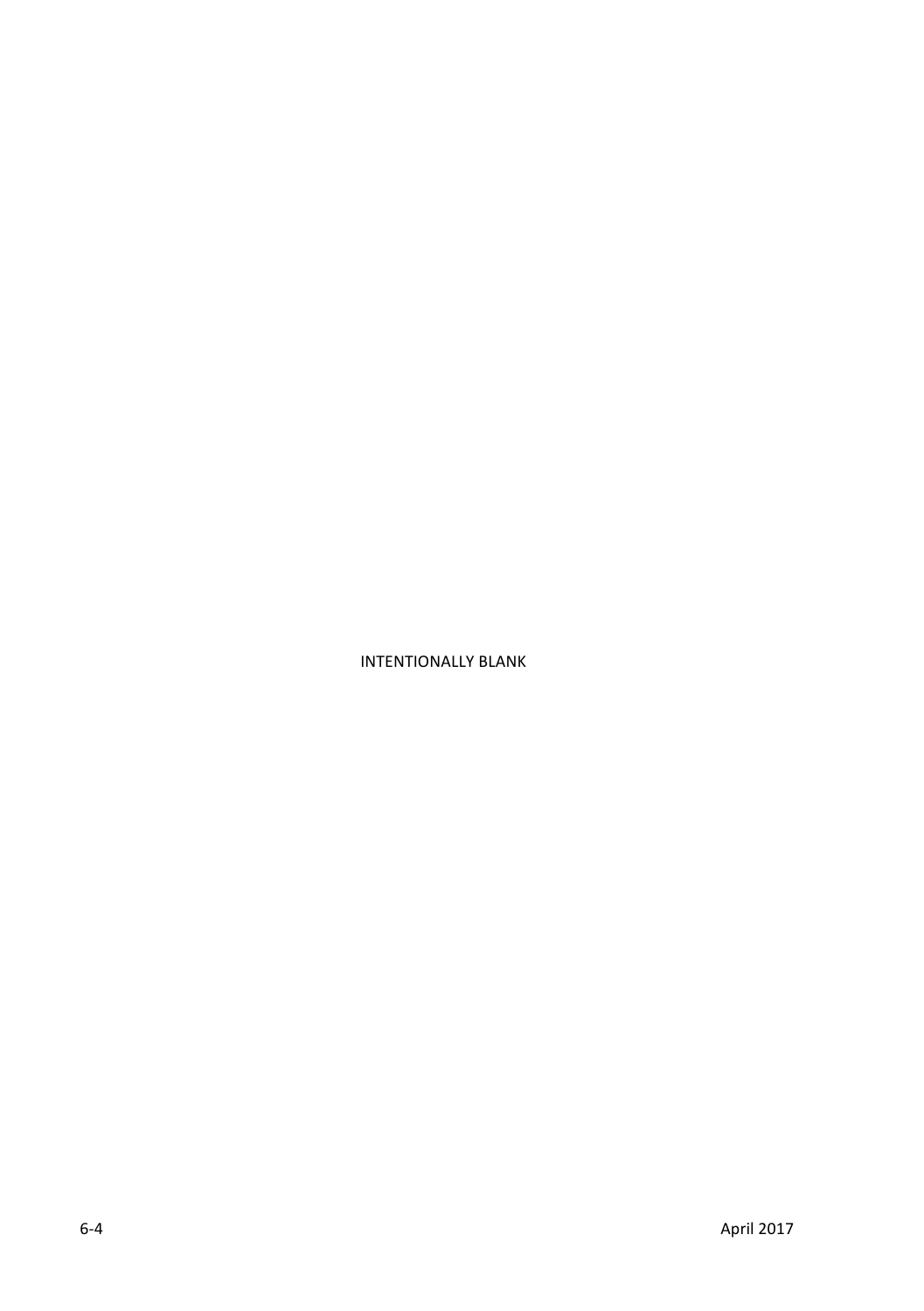## **CLOUT SHOOTING**

## **SECTION A – All Clout Events**

### **700. General Regulations**

- (a) Archery GB Rules of Shooting for Target Archery Outdoor shall apply except as enumerated in the following paragraphs.
- (b) Range safety shall follow the principles of Range Safety for Target Archery (Rule 302). For clout distances beyond 100 vards, the side safety should continue to extend from 20 vards at 100 vards, to 25 vards at 150 vards, and 30 vards at 180 vards, and remain at 30 vards thereafter. The overshoot distance for clout targets set beyond 100 vards will be 50 vards from the clout. The overshoot must be level ground. A diagram is at Appendix E
- (c) The Organiser, after considering general safety, archers' comfort and the duties of scorers, shall use his discretion as to the number of archers allocated to each target.
- (d) A Clout event may be shot on the same day and at the same venue as a Flight event without contravening Rule 304(j).
- (e) All archers must have received instruction in Clout shooting prior to competitions. To confirm this, each entry form must contain the following certificate to be signed by each archer before shooting commences:

I have received instruction in Clout shooting prior to this tournament.

Archer's signature. …………………………………………

- (f) The bow must be drawn in such a way that the angle the arrow makes with the horizontal must never be greater than that which it makes at the point of release/loose.
- (g) High Trajectory clout shooting is BANNED except for Longbows.



**701. Bowstyles** The description of bowstyles is given in Part 2. Bowstyles applicable to Clout Archery are as follows:

- (a) Recurve (Freestyle) Equipment as defined in Rule 202.
- (b) Recurve Barebow– Equipment as defined in Rule 204.
- $(c)$  Longbow Equipment as defined in Rule 206.
- (d) Compound Unlimited Equipment as defined Rule 207.
- (e) (deleted)
- (f) Crossbow  $-$  Equipment as defined in Rule 210.

## **SECTION B – Archery GBImperial Clout**

**702. Targets** The centre of the target shall be marked by a brightly coloured distinctive flag 12" square, set as close as practicable to ground level on a smooth vertical stick. The stick should not project above the flag.

## **703. Shooting**

- (a) Shooting may be either 'two way' or 'one way'.
- (b) Six sighter arrows shall be shot in each direction when shooting two ways.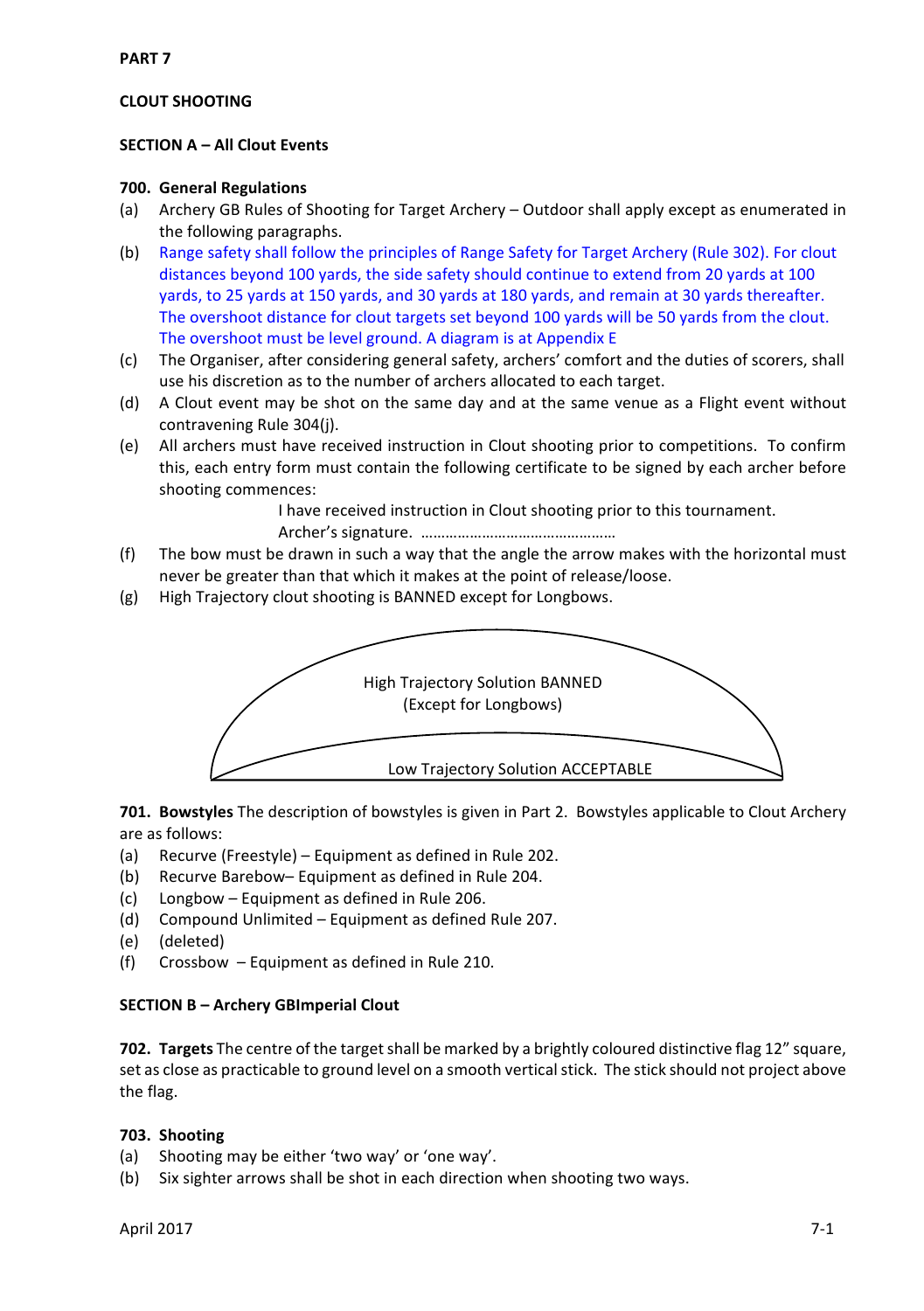## **704. Scoring**

Within a radius of

(a) Scores shall be determined according to the distance of arrows at point of entry in ground from centre of flag stick as follows:

| 18 inches |   | 5 points |
|-----------|---|----------|
| 3 feet    |   | 4points  |
| 6 feet    | - | 3 points |
| 9 feet    | - | 2 points |
| 12 feet   |   | 1 point  |

- (b) Rings of the above radii may be marked on the ground, the lines drawn being wholly within each circle.
- (c) Arrows which have hit and remain embedded in the Clout flag shall score 5 provided they are not embedded in a lower scoring ring whereupon they shall score according to the ring in which they are embedded.
- (d) An arrow lying loose on the ground shall be scored in accordance with the position of its point.
- (e) (i) Where it is not practical to draw lines on the ground, scores shall be determined with a nonstretch cord or tape looped round the centre stick and clearly marked to measure the various radii. Where this method of measuring is used an area should be marked on the ground (conveniently a square or circle) which will contain the whole of the Clout scoring zone and which for all purposes included in (f) be termed the Target Area.
	- (ii) The scorer should allow adequate time for all archers shooting to determine the position of the arrows in the said area before carrying out the following procedure.
	- (iii) The scorer shall carry the taut cord round at ground level and one assistant scorer following the cord at each 'colour' shall withdraw and carry all arrows from the 'colour' for which he is responsible.
	- (iv) The arrows shall then be placed in distinct groups on or stuck into the ground at the appropriate section of the scoring cord and competitors will call their scores in the usual manner, picking up their arrows as they do so.
- (f) No person other than the appointed scorers shall enter the target area until all arrows have been withdrawn and placed in their respective scoring groups. An arrow withdrawn by any other than an appointed scorer shall not be scored. The appointed scorers shall not take any arrows into the target area.
- (g) Resolution of Ties.
	- (i) Ties shall be resolved as follows:

| Award Based On | $1st$ Tie Break | 2 <sup>nd</sup> Tie Break |
|----------------|-----------------|---------------------------|
| Score          | <b>Hits</b>     | Clouts (5s)               |
| Hits           | Score           | Clouts (5s)               |
| Clouts (5s)    | Score           | Hits                      |

(ii) If all elements are the same, the archers shall be declared equal

#### **705. Round**

- (a) An Archery GBImperial Clout Round consists of 36 arrows.
- (b) The minimum distances that must be shot for UK Record purposes are as follows:

| Gentlemen                 | 9 score vards | $(180 \text{ vds})$ |
|---------------------------|---------------|---------------------|
| Ladies                    | 7 score yards | (140 yds)           |
| Junior Gentlemen under 18 | 7 score yards | (140 yds)           |
| Junior Gentlemen under 16 | 6 score vards | (120 yds)           |
| Junior Gentlemen under 14 | 5 score vards | (100 yds)           |
| Junior Gentlemen under 12 | 4 score vards | $(80 \text{ vds})$  |
| Junior Ladies under 18    | 6 score vards | (120 yds)           |
| Junior Ladies under 16    | 5 score vards | (100 yds)           |
| Junior Ladies under 14    | 4 score yards | (80 yds)            |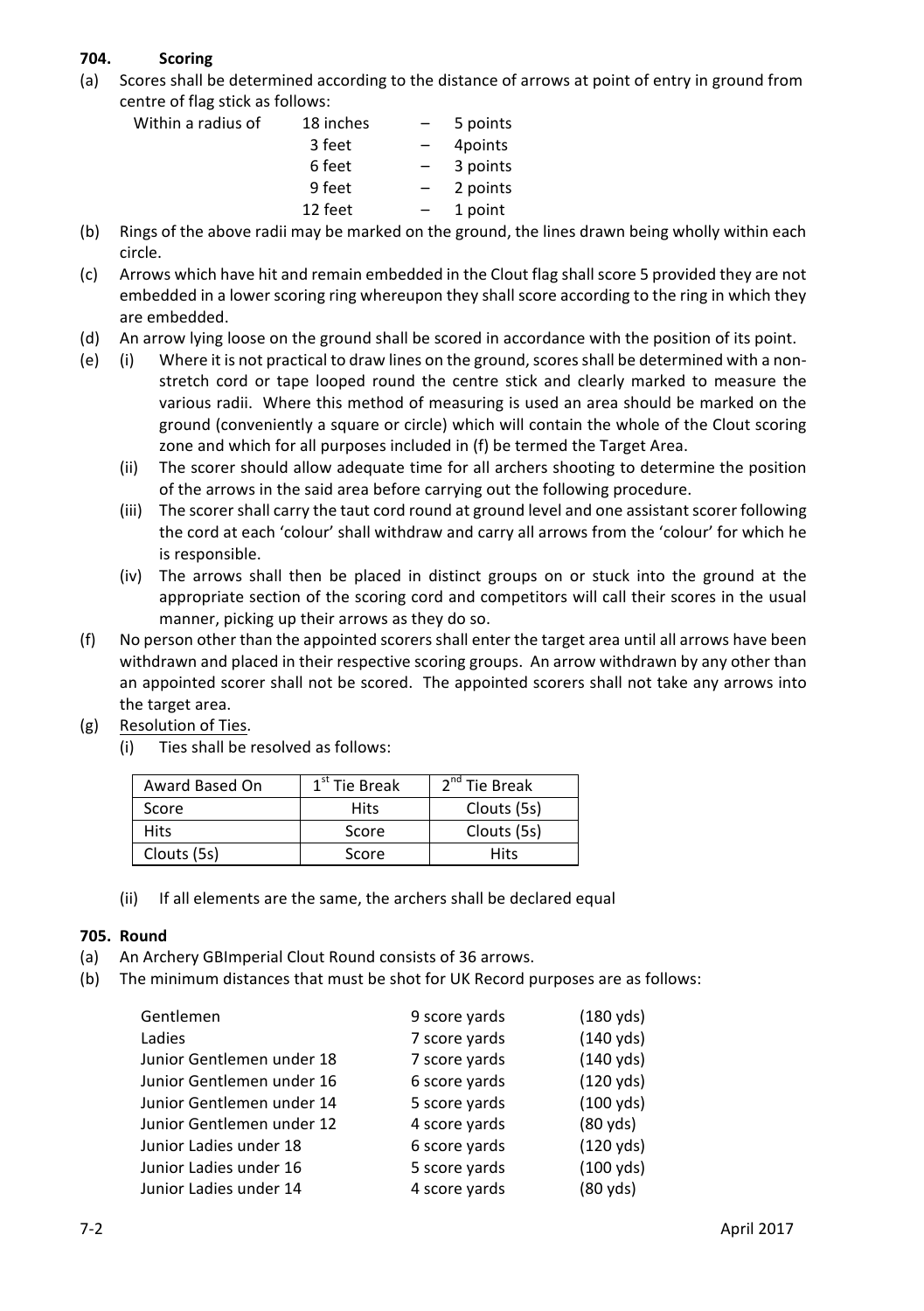- (c) UK records will be maintained for single and double rounds, both one way and two way, subject to the conditions shown in Rule 705(b) and provided that shooting is in accordance with the Archery GB shooting regimes specified in these Rules of Shooting.
- (d) A junior may hold a record in a distance of a higher age group.
- (e) Although the distances given above are normally shot, other distances may be shot at the Tournament Organiser's discretion and subject to there being no compromise in safety standards. Any other distances cannot be considered for UK Records or Six Clout Badges.

## **SECTION C – WA Clout and Archery GB Metric Clout**

**706. Introduction.** The WA Clout Round and the junior equivalent, the Archery GB Metric Clout. are conducted in the manner described in the WA Constitution & Rules for the WA Clout, to which reference should be made.

**707.** Archery GB Metric Clout. The Archery GB Metric Clout is shot one-way. The minimum distances for UK records are given in the following table. (The adult WA Clout distances are shown for information)

| Gender/Age                | Compound bows    | Non-Compound bows |  |
|---------------------------|------------------|-------------------|--|
| Gentlemen                 | 185m             | 165m              |  |
| Ladies                    | 165m             | 125m              |  |
| Junior Gentlemen under 18 | 165m             | 125m              |  |
| Junior Gentlemen under 16 | 125m             | 110 <sub>m</sub>  |  |
| Junior Gentlemen under 14 | 110 <sub>m</sub> | 90 <sub>m</sub>   |  |
| Junior Gentlemen under 12 | 90 <sub>m</sub>  | 75 <sub>m</sub>   |  |
| Junior Ladies under 18    | 125m             | 110 <sub>m</sub>  |  |
| Junior Ladies under 16    | 110 <sub>m</sub> | 90 <sub>m</sub>   |  |
| Junior Ladies under 14    | 90 <sub>m</sub>  | 75 <sub>m</sub>   |  |

**708. UK Records.** UK records will be maintained for single and double WA Clout and Archery GB Metric Clout rounds shot one way. Shooting may be in accordance with either the Archery GB shooting regimes specified in these Rules of Shooting or the WA shooting regimes.

- (a) deleted.
- (b) deleted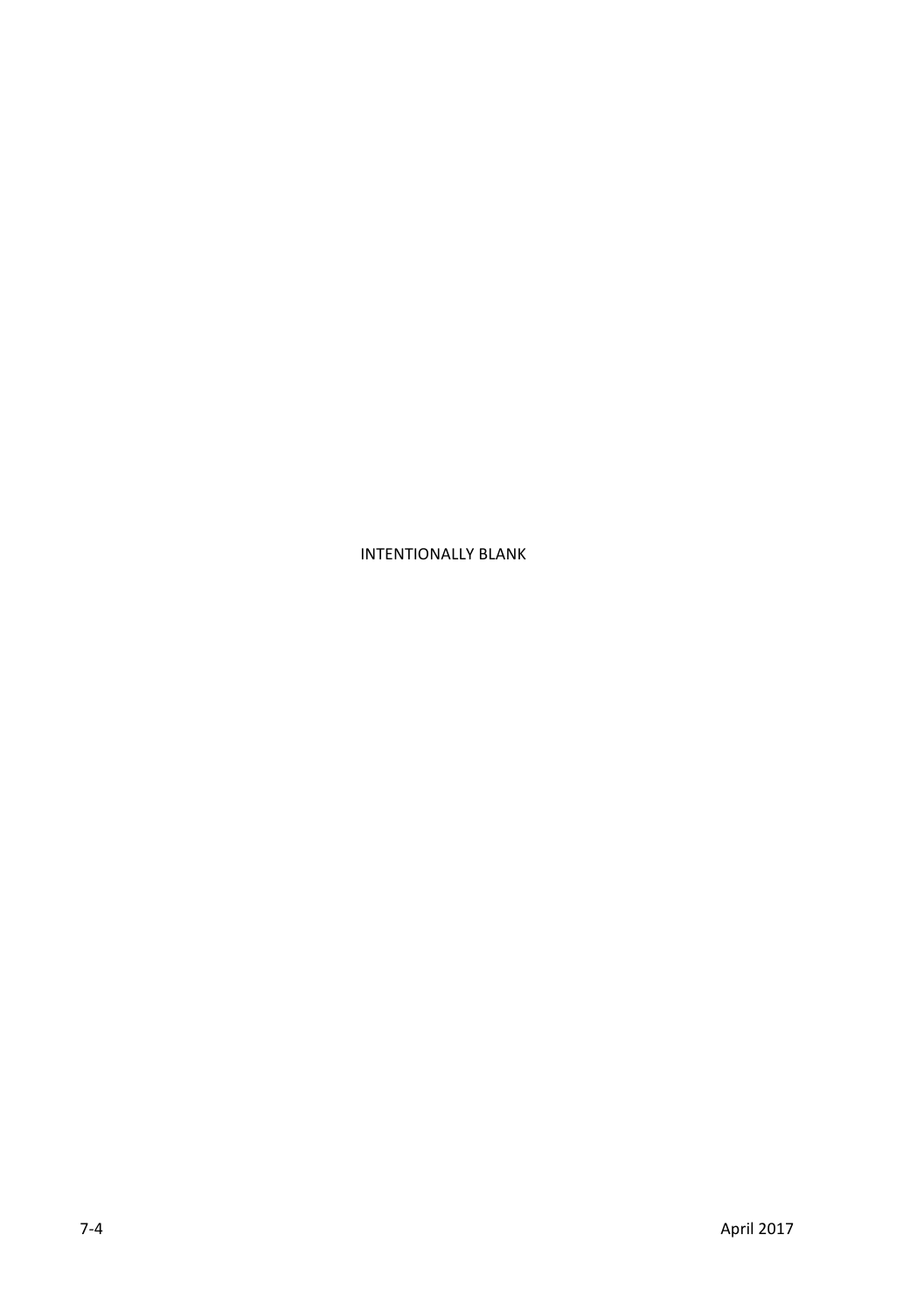## **CROSSBOW TARGET ROUNDS**

#### **800. Special Crossbow Target Rounds**

- (a) The following rounds, based on Archery GB Imperial Rounds given in Part 3, may be shot by crossbowmen:
	- (i) Crossbow Windsor Round shot on a  $60cm$  10-zone face scoring  $9.7.5.3.1$ . The Championship Round shall be a Double Windsor.
	- (ii) Crossbow American Round shot on a 60cm 10-zone face scoring 10,9,8,7,6,5,4,3,2,1.
	- (iii) Crossbow Western Round shot on an 80cm 10-zone face scoring 10.9.8.7.6.5.4.3.2.1.
- (b) All other aspects of these rounds and the way they are shot shall be in accordance with Archery GB Rules of Shooting for Target Archery - Outdoor.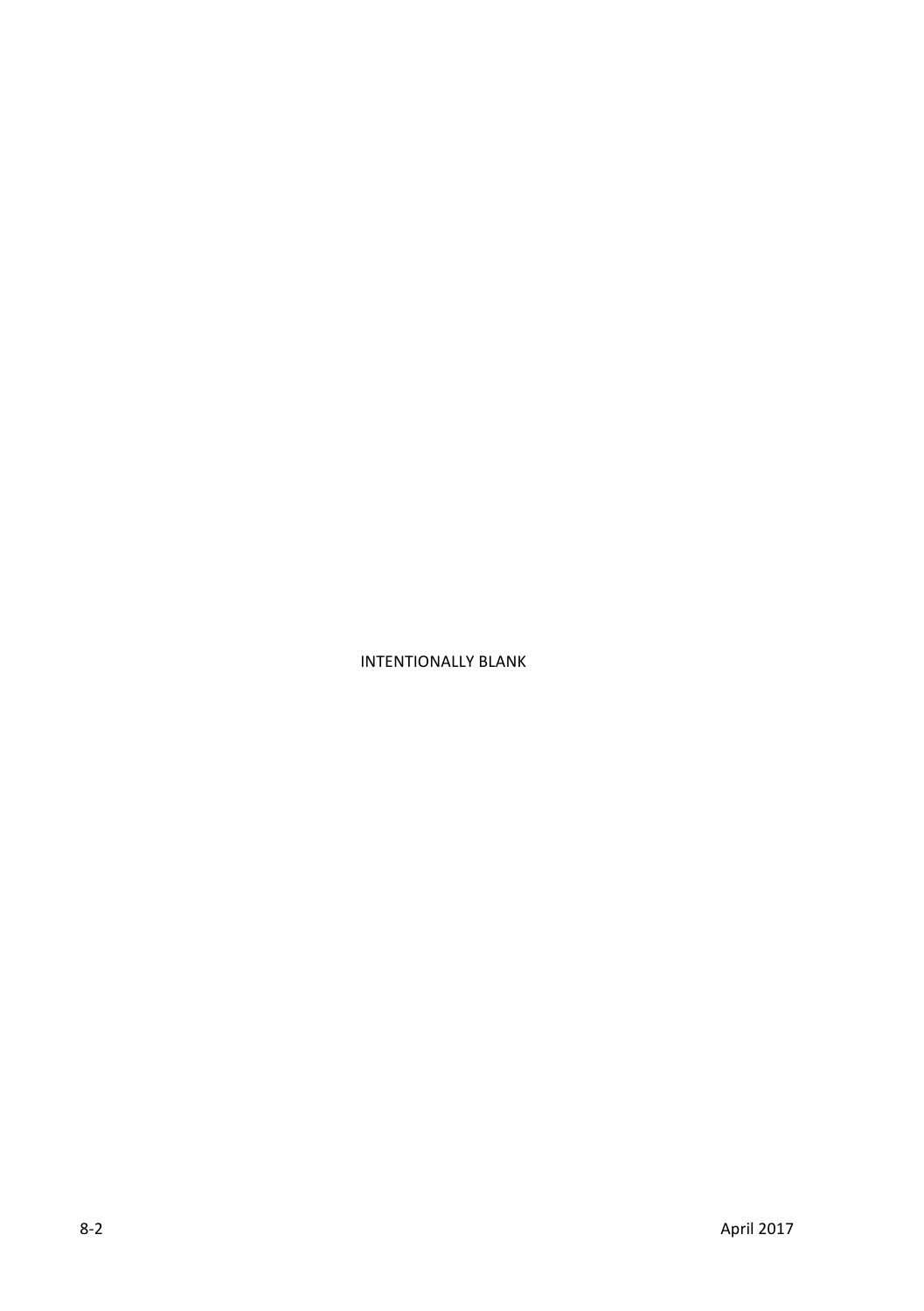## **TRADITIONAL LONGBOW TARGET ARCHERY**

**900. Introduction** In addition to participating in archery as described in other Parts of these Rules, longbow archers may practice traditional two-way longbow target shooting as described below.

**901. Regulations** Archery GB Rules of Shooting for Target Archery – Outdoor shall apply except as enumerated in the following paragraphs.

**902.** Bowstyle Longbows as described in Rule 206 shall be used, with the variation that a separate ground marker may be used for each direction.

**903.** Range Layout The range layout will be in accordance with Rule 301/302 with the following exceptions:

- (a) Two way shooting is allowed.
- (b) The minimum overshoot distance is 50 yards beyond the furthest targets.
- (c) When shooting two ways:
	- (i) Shooting lines may be moved and waiting lines omitted.
	- (ii) Where the public has access, a parallel side safety area shall be roped off between both overshoot safety lines, at a minimum distance of 25 yards out from the ends of both target lines.

**903A. Number of Archers on a Target** The maximum number of archers on a target shall be eight.

**904.** Shooting Procedure The organiser of a traditional two-way longbow tournament may opt either:

- (a) To follow these Rules of Shooting in all respects not detailed above.
- or
- (b) To conform to any of the following aspects of the British Long-Bow Society's rules in respect of:
	- (i) Sighters.
	- (ii) Composition and control of shooting ends.
	- (iii) Bouncer rule.
	- (iv) Use of binoculars.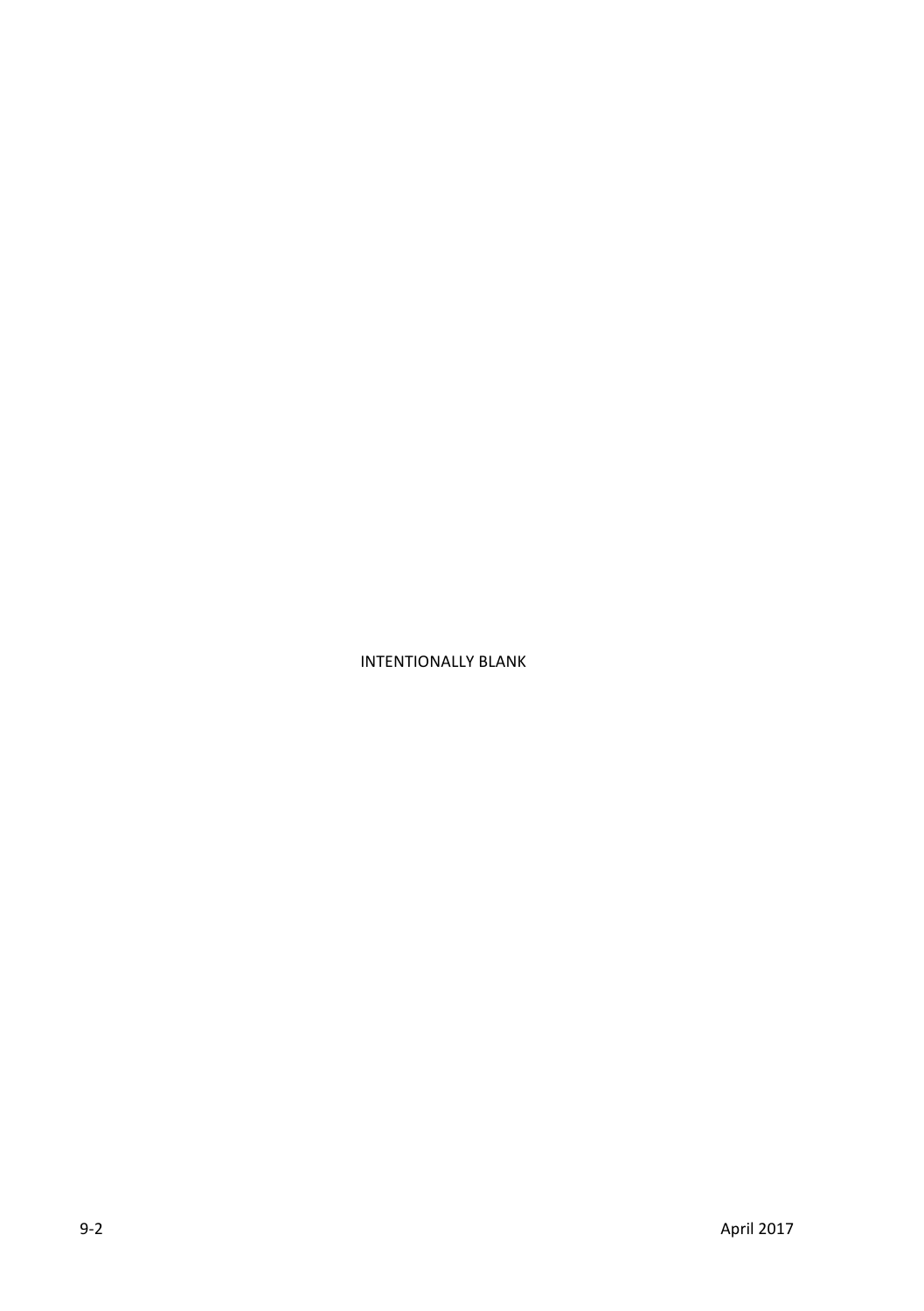## **OTHER FORMS OF ARCHERY**

## **A.** – **Popinjay Shooting**

#### **1000. Set-up for Popinjay**

- (a) The full complement of a Popinjay 'roost' shall consist of:
	- (i) One Cock Bird
	- (ii) Four Hens
	- (iii) Minimum of twenty four Chicks

Typical Popinjay 'roost' showing minimum complement.



- (b) Body size of all birds shall be  $1½"$  long and  $\frac{2}{4}$ " in diameter—only the plumage shall differ:
	- (i) That of the Cock Bird being most resplendent and  $10 12$ " high.
	- (ii) That of the Hen Birds being shorter  $6 8$ " high and less colourful.
	- (iii) That of the Chicks being shortest  $3 4$ " high.
- (c) (i) The Chicks shall be perched on spikes 6" long, not less than 4" apart, in three rows, the vertical height between rows being not less than 3 feet.
	- (ii) The Hen Birds shall be perched on spikes 18" above the top row and shall be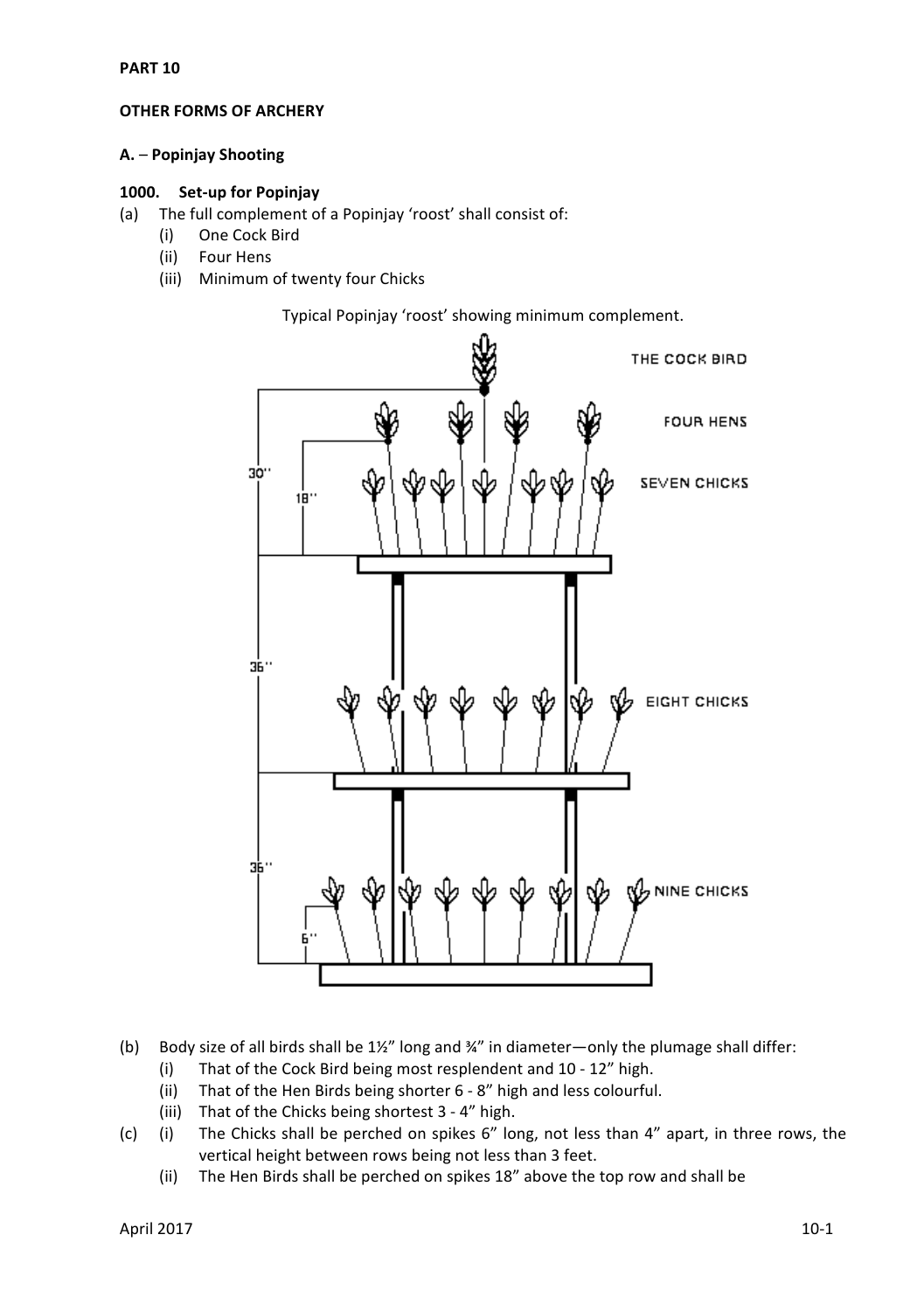spaced not less than 8" apart.

(iii) The Cock Bird shall be perched on a central spike not less than 30" above the top row.

- (d) The perches may be attached to, or hauled up a mast or wall to a height of 90 feet (measured to the Cock Bird). Arrangements must be made to ensure, that when in position the perches are firmly held against movement by wind.
- (e) All obstructions on and within the framework of perches must be softened with rubber or sponge rubber (or similar resilient material) to lessen the risk of arrow breakage.
- (f) No hard and fast shooting position is dictated, although it should be pointed out to all competitors that a near vertical, close to mast attitude will offer a better target to the archer. inasmuch as a greater number of birds will be in line of the arrow flight path.
- (g) Each and every part of the Popiniay Mast and Framework of Perches must be made to be safe from breakage and/or dislodgment by arrow or the elements.
- (h) Whenever possible shelter should be provided for competitors. A temporary structure approx  $7'6''$  high covered on top with  $\frac{1}{2}''$  wire mesh is sufficient for this purpose. If no shelter is available competitors waiting to shoot must be made to wait outside the arrow fall-out area.

**1001.** Arrows Only arrows with blunts <sup>34"</sup> to 1" in diameter shall be used.

### **1002. Shooting**

- (a) Archers will draw for order of shooting.
- (b) Only one archer shall shoot at a time.
- $(c)$  Archers must shoot in rotation  $-$  only one arrow being shot per end.
- (d) Disabled archers may shoot with the aid of a prop.

**1003. Mast Captain** A Mast Captain shall be appointed to ensure that shooting is conducted in a safe and proper manner. This person shall have the authority to terminate shooting, for instance in the event of inclement weather or technical breakdown of the mast apparatus, and shall have authority to dismiss any competitor shooting dangerously or considered to be incapable of shooting safely. Assistants to the Mast Captain may be found necessary.

#### **1004. Scoring**

(a) The scoring points for hits are:

| Cock Bird |                          | 5 points |
|-----------|--------------------------|----------|
| Hen Bird  | $\overline{\phantom{0}}$ | 3points  |
| Chick     |                          | 1 point  |

(b) Birds must be struck with the arrow and be dislodged and fall to the ground to score.

**1005. Round** Results may be determined by time limit or by a declared number of arrows.

**1006. Regulations for Tournaments** Popinjay Tournament Schedules shall bear the following information:

- (a) Whether competition is determined by time limit or by number of arrows shot per person.
- (b) Maximum number of archers that will be accepted.
- Note: The Archery GB Insurance Scheme does not cover for risks attendant on the erection and dismantling of Popinjay Masts.

## **B.** – Archery Golf

### **1020. Regulations**

- (a) Only one bow shall be used throughout a round. In case of breakage it may be replaced.
- (b) Any arrows may be used.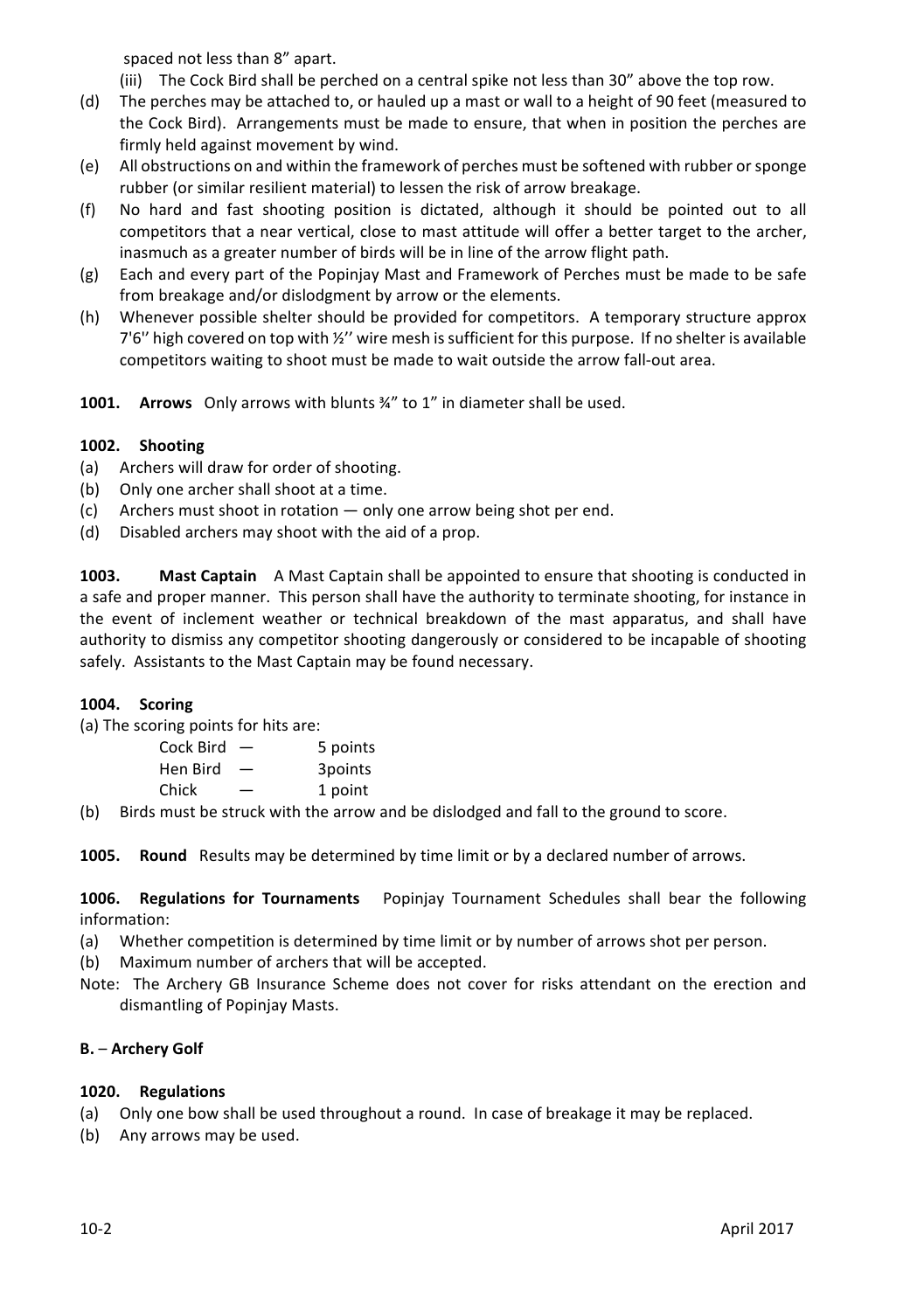- $(c)$  The archer shall 'hole out' by hitting a white cardboard disc  $4"$  in diameter, placed on the ground at least one yard within the edge of the green level with the hole.
- (d) An arrow landing off the fairway or in a bunker shall incur one extra stroke.
- (e) The archer must stand immediately behind where his arrow lands to shoot the next arrow.
- (f) A lost arrow incurs the normal penalty (as in golf) for stroke play but loses the hole in match play.
- $(g)$  The winner of the previous 'hole' takes the first shot for the next hole.
- (h) The current Golf Rules and local Course Regulations shall apply in all cases not covered by the foregoing rules.

**1021.** Range Safety Organisers must ensure the safety of competitors and spectators, in line with the safety rules for target archery Rule 302 for shots up to 100 yards and clout archery Rule 700 for shots above 100 vards.

## **C.** – **Archery Darts**

**1040. Regulations** The Rules of Shooting for Target Archery shall apply with the addition of the following specific rules for archery darts.

**1041. Target Faces** Archery Darts Faces 76.2cm (2' 6") in diameter shall be used.

**1042. Distance** The minimum shooting distance shall be 13.7m (15 yds).

## **1043. General Rules**

- (a) The Targets shall be set up so that the centre of the Bull is at the centre of a 122 cm minimum diameter boss 130cm from the ground.
- (b) An End shall consist of three arrows unless a game is finished in less.
- (c) The order of starting shall be determined by the toss of a coin.
- (d) Each match must start and finish on a Double (the narrow outer ring). The inner ring counts treble: the inner Bull counts 50; and the outer Bull 25.
- (e) A practice end of three arrows must be shot at the Bull.
- (f) The value of an arrow shall be determined by the position of the greater part of the shaft.
- $(g)$  Scoring shall be by the subtraction method, so that the score required for the completion of each game is always shown.
- (h) If the score required to complete the game is exceeded in the course of an End, then that End ceases, and no account is taken of the score obtained during that End.
- (j) Local variations to these General Rules for archery darts may be used.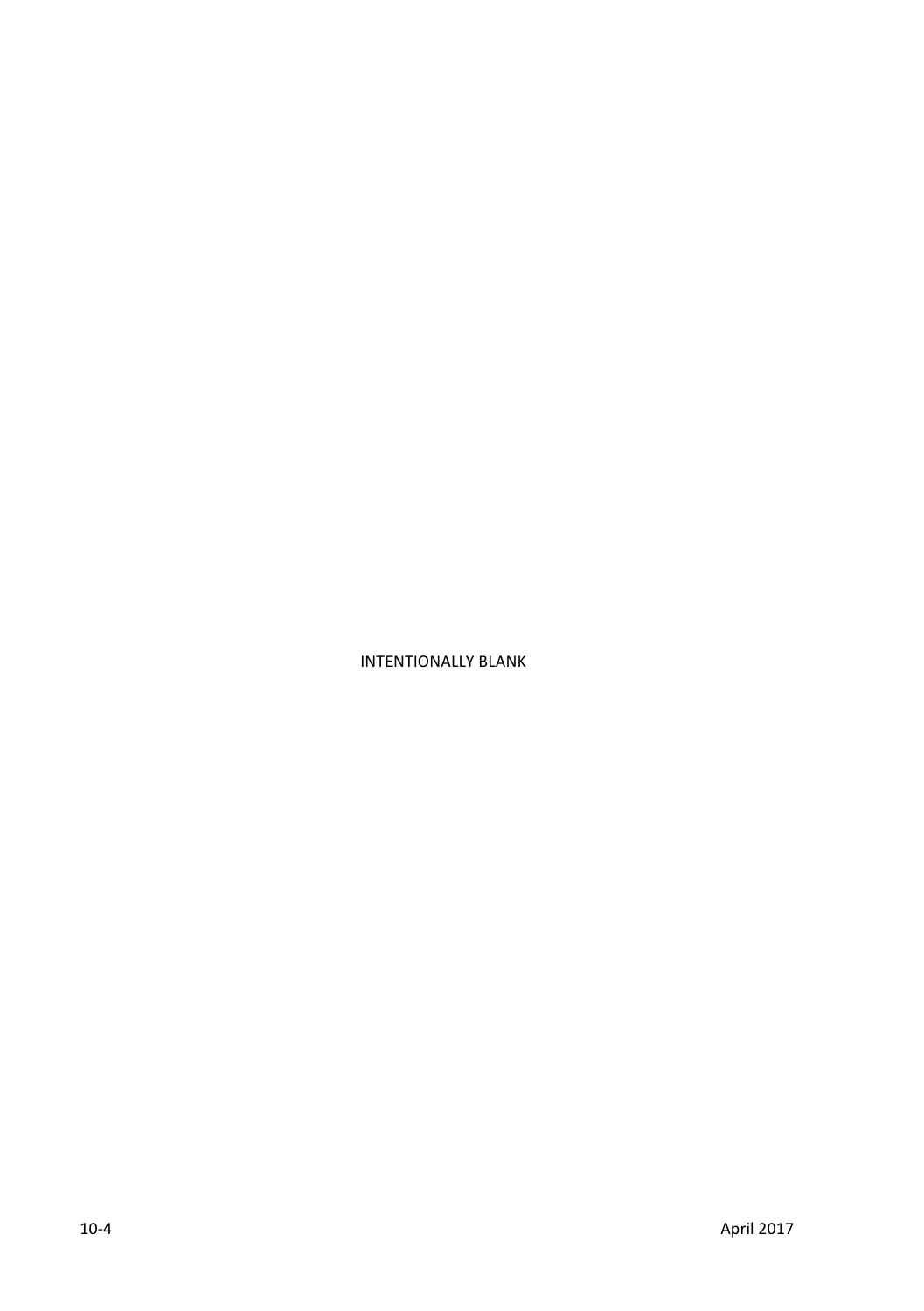## **RULES OF SHOOTING THAT CONCERN ARCHERS WITH A DISABILITY**

**1100 Policy.** Archers with disabilities should be in a position to participate and compete to the best of their ability. If they are unable to comply with a Rule of Shooting then they will be allowed dispensation from that Rule and any reasonable adjustments necessary will be made. Any variations must be related to the needs of the person concerned.

## **1101 Implementation.**

- (a) In Clubs and at non-UK Record Status Tournaments: archers may self-declare their disability and use any variation from our Rules of Shooting provided that it is safe. Evidence of disability should only be asked for in exceptional circumstances. Clubs shall allow such archers to access the club-based handicap and archer classification systems.
- (b) At UK Record Status Tournaments archers may also self-declare their disability. For automatic dispensation, the disability must be seen to make compliance with the rule impractical. (Note. Tournament Organisers should collect this information via the mandatory requirements of entry forms under SAP 3)
	- $(i)$  In cases where the disability is not obvious, then any documentation which demonstrates eligibility shall be accepted as evidence. E.g. a "Blue Badge". Some archery related documentation is listed below:
		- a. A WA para-archery Classification of any date which allowed or allows the archer to compete nationally or internationally.
		- b. A Not Eligible para-archery classification which permits the use of an assistive device.
		- c. An Archery GB dispensation card which permits an assistive device.
- (c) Any variation from the rule must not compromise the safety of others or that of the archer with disabilities.
- (d) Any variation from the rule must not give an advantage to the impaired archer over other archers. (E.g. using a mechanical release aid with a recurve bow)
- (e) In cases of doubt, dispute or complaint, the archer should be allowed to participate with the dispensation claimed and the matter referred to the Chairman of the Disabilities Committee as below. He/she may choose to collect additional evidence and any decision reached will be final.

**1102 Insurance.** Insurance cover will not be invalidated in the case of an archer with disabilities who is unable to comply with the Archery GB or WA Rules of Shooting, PROVIDING the person in charge of the shooting is satisfied that safety is not being compromised.

**1103 Guidance.** For advice whether any variation to the rules is allowable, the Chairman of the Disabilities Committee should be consulted. All written communication should be addressed to Membership Services marked for the "Attention of the Chairman of the Disabilities Committee" or email chairman.disabilities@archerygb.org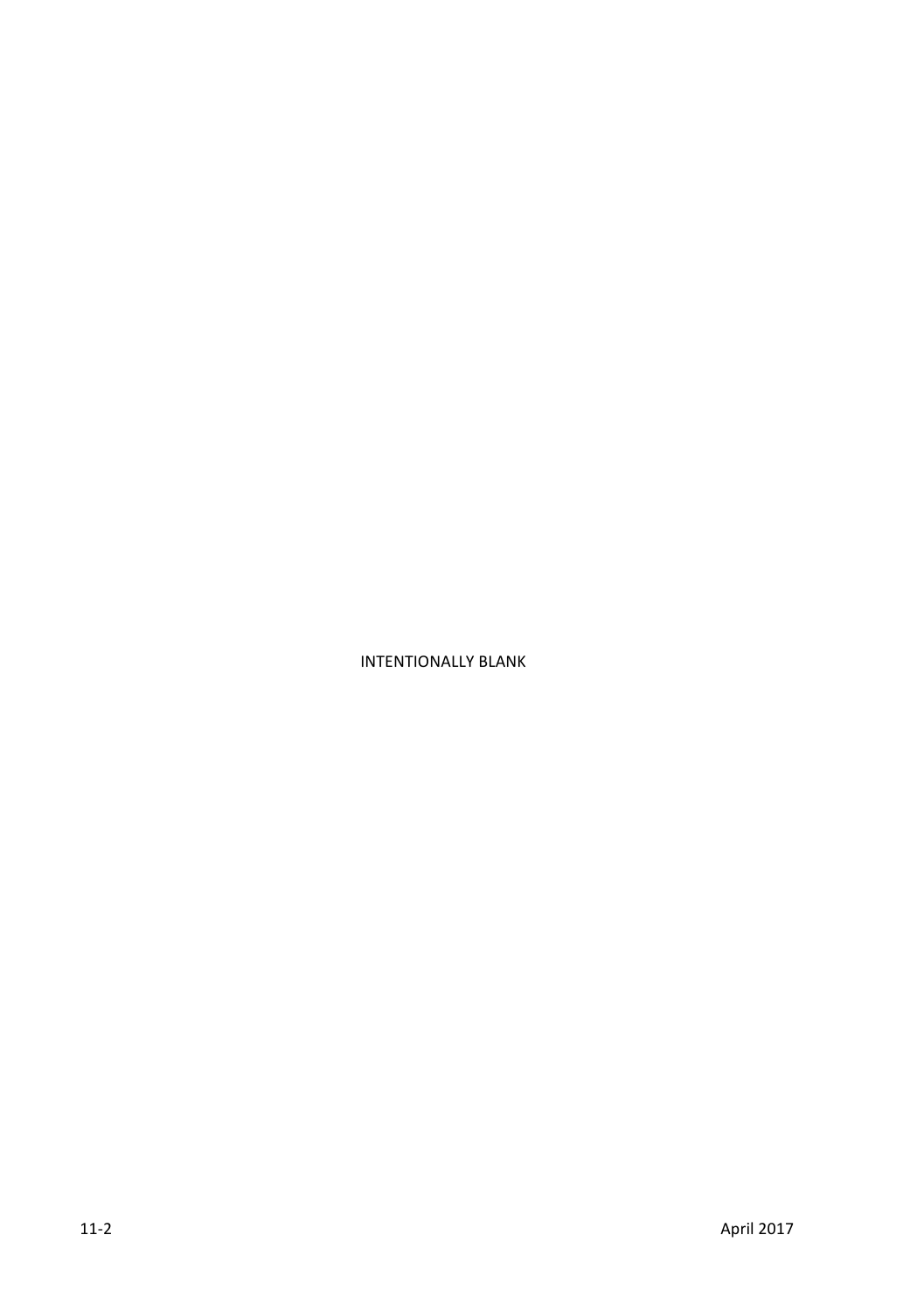### **RULES OF SHOOTING FOR VISUALLY IMPAIRED ARCHERS**

#### **1200. Introduction**

- (a) These rules have been prepared in consultation with British Blind Sport to enable Visually Impaired (VI) archers to shoot in full accordance with the Archery GB Rules of Shooting, and to take a more active part in the sport during practice, at club target days, competitions and tournaments.
- (b) These rules are aimed at integrating VI archers into the sport.
- (c) A VI Archer shall be defined as follows:
	- (i) The archer must be registered or registerable as blind or partially sighted (medical form BD8)
	- (ii) The archer must hold a recognised sight classification certificate. The classification will be done with best visual correction according to the most functional eve, without considering whether the archer is left or right handed.
	- (iii) There are more specific sight category divisions within disability events, which can be obtained on request from the Archery GB Disabilities Committee or BBS.

### **1201. Rules of Shooting** – **General**

(a) The Archery GB Rules of Shooting for Target Archery shall apply to VI archers except as enumerated in the following paragraphs.

### **1202. Shooting**

- (a) Except when the Burntwood metric round equivalent is being shot (Rule 1205) a VI archer may shoot a complete end (six arrows where appropriate) before returning from the shooting line. At a competition this allowance shall be at the discretion of the tournament organiser, after consultation with the Judge.
- (b) When possible, VI archers shall be permitted to shoot an end of sighting arrows at each change of distance (except when the Burntwood Round equivalent is being shot Rule 1205).
- (c) When VI archers shoot in one detail, a VI archer may be permitted to utilise the time allowed for sighting arrows, by shooting more sighting arrows, but must not hold up the shooting line.
- (d) A VI archer shall be permitted to have a person acting as a spotter who shall be allowed to stand between the waiting and the shooting lines. The spotter may only give their VI archers at the shooting line information as to the fall of each arrow (including a 'bouncer') and any necessary safety warnings, but no other advice. A spotter shall pass information to the archer in such a manner as to avoid disturbance to other archers on the shooting line.
- (e) Assistance in adjusting any sighting device may be given to a VI archer by a third party only during sighting ends and between shooting ends.
- (f) A spotter may be nominated as an assistant as provided in Rule  $306(r)$  who shall at all times be under the control and discipline of the Judge.
- (g) A VI archer shall only approach the target when accompanied by his/her spotter or with the express consent of the Judge. (Safety issue)
- (h) In the case of additional physical impairments, a wheelchair, perching stool or standard chair is allowed.

## **1203. Handicap and Classification Schemes**

(a) Any handicap or classification scheme in use by visually impaired archers shall, in general, conform to the procedures laid down for sighted archers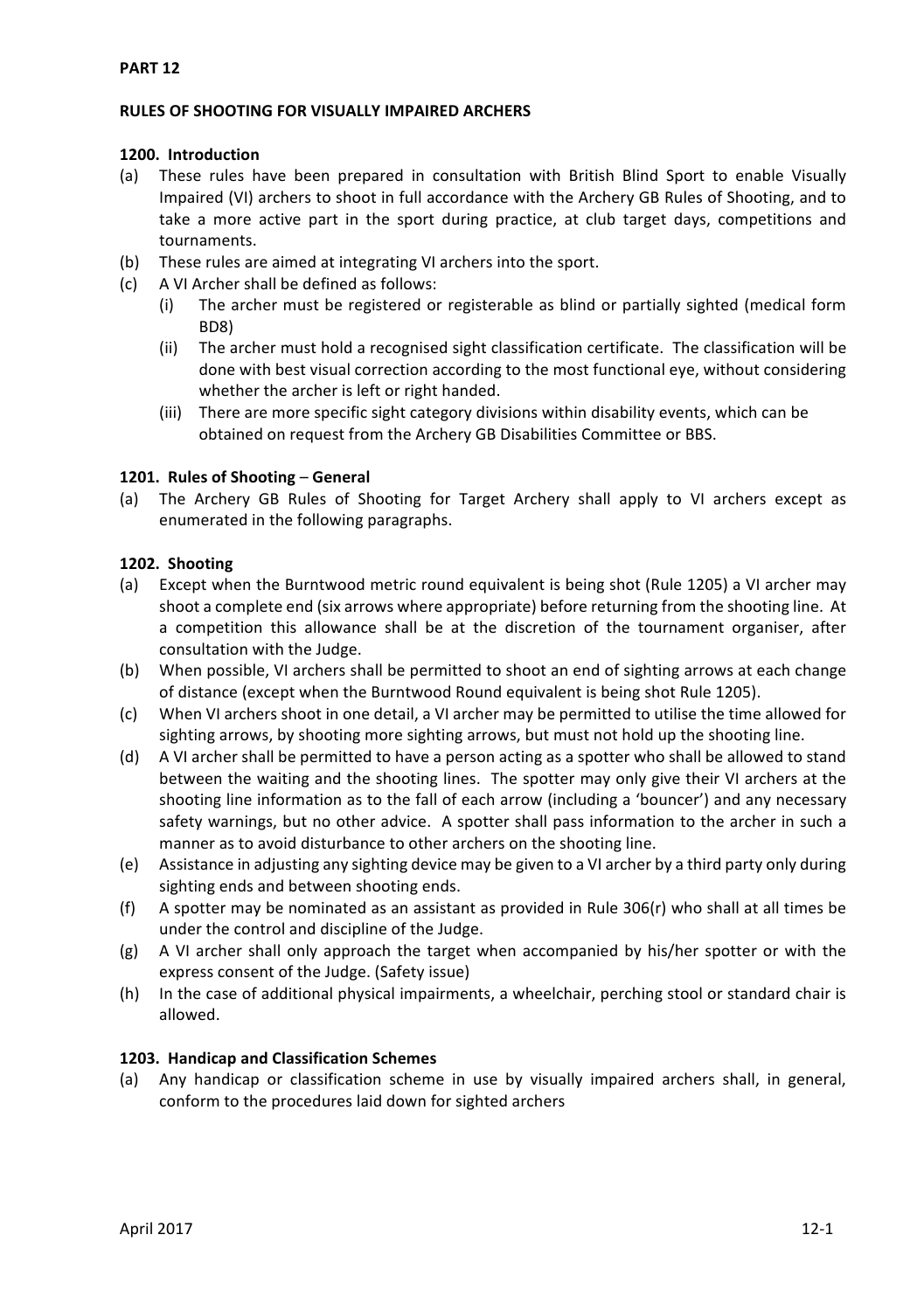- (b) If a visually impaired archer from time to time uses more than one type of sighting aid, a separate handicap/classification record sheet must be maintained for each sighting aid. When taking part in any handicap/classification competition the archer must use only the handicap/classification obtained with the type of sighting aid used in that competition.
- (c) For National Records on VI archery, the BBS records officer should be contacted and shall be responsible for the maintenance and administration of these records.

### 1204. Equipment

- (a) Equipment used by a VI archer must generally conform to the specification given in Part 2. In addition, a VI archer may use a tactile sighting device and foot location device provided that they satisfy the conditions laid down in the following sub-paragraphs.
- (b) A tactile sighting device must not act as a support to the bow, bow hand or arm (unless required by the archer's physical disability).
- (c) A tactile sighting device must be capable of being adjusted by the archer without moving from the shooting line.
- (d) The tactile sighting device may touch upon any part of the bow hand or arm but no part of it shall be further from the archer's body than the bow hand when the bow is fully drawn.
- (e) Where the tactile sighting device works in conjunction with a long-rod stabilizer, then Rule  $202(f)(ii)$  shall not apply, provided that no part of the device shall be more than six inches (15cm) forward of the archer's bow hand when the bow is fully drawn and the supporting equipment to which that device is attached stands on the ground on the opposite side of the bow to the arrow rest. In addition the device must be fitted with a bar so as to prevent the bow being lowered by more than three inches (7.5cm) at the time of release of an arrow.
- Note: The purpose of this rule is to prevent an arrow release from inadvertently striking any part of the sighting device. If the dimensions of a bow are such that the distance between the stabilizer and the arrow rest is less than 4 inches (10cm) as measured in the vertical plane, then the bar referred to above must be so positioned that the bow cannot be lowered by more than one inch (2.5cm) less than the distance between stabilizer and arrow rest.
- (f) The sighting device stand/foot location device must not represent an obstacle to other competitors.
- $(g)$  The total length of the foot location device shall be no more than 110cm (43 inches)
- (h) The total width of the tripod/foot location device shall be no more than 75cm (29.5 inches)
- (i) The maximum depth of the foot location device shall be no more than  $3cm$  (1.25 inches)
- (k) Generally, tactile sighting devices may only be used by VI archers who cannot use a bow sight or adapted bow sight. Exceptionally, where an archer who is registered blind wishes to shoot for an IPC performance score, a tactile aid may be used but the archer is to wear a blindfold which must be in place whilst the archer is in front of the waiting line.
- (I) A bow sight may be adapted to suit the residual vision of the archer and thus in this case Rule  $202(e)$  (i) shall not apply.
- (m) A bow sight may incorporate prisms, lens or other magnification device, enlarged sight ring/pin, and may provide for more than one sighting point. These adaptations may be made to all bow types used by a recognised VI archer (as defined in rules  $1200(c)$  (d) and (e)).
- (n) Equipment may include electronic sighting devices (otherwise prohibited by Part 2) utilising electro-magnetic radiations outside the visible wavelengths providing that they do not interfere with other archers on the shooting line or at the target. Such devices may be attached to the boss but not in the scoring area. Any signal generated must be unique to the individual and not distract other competitors.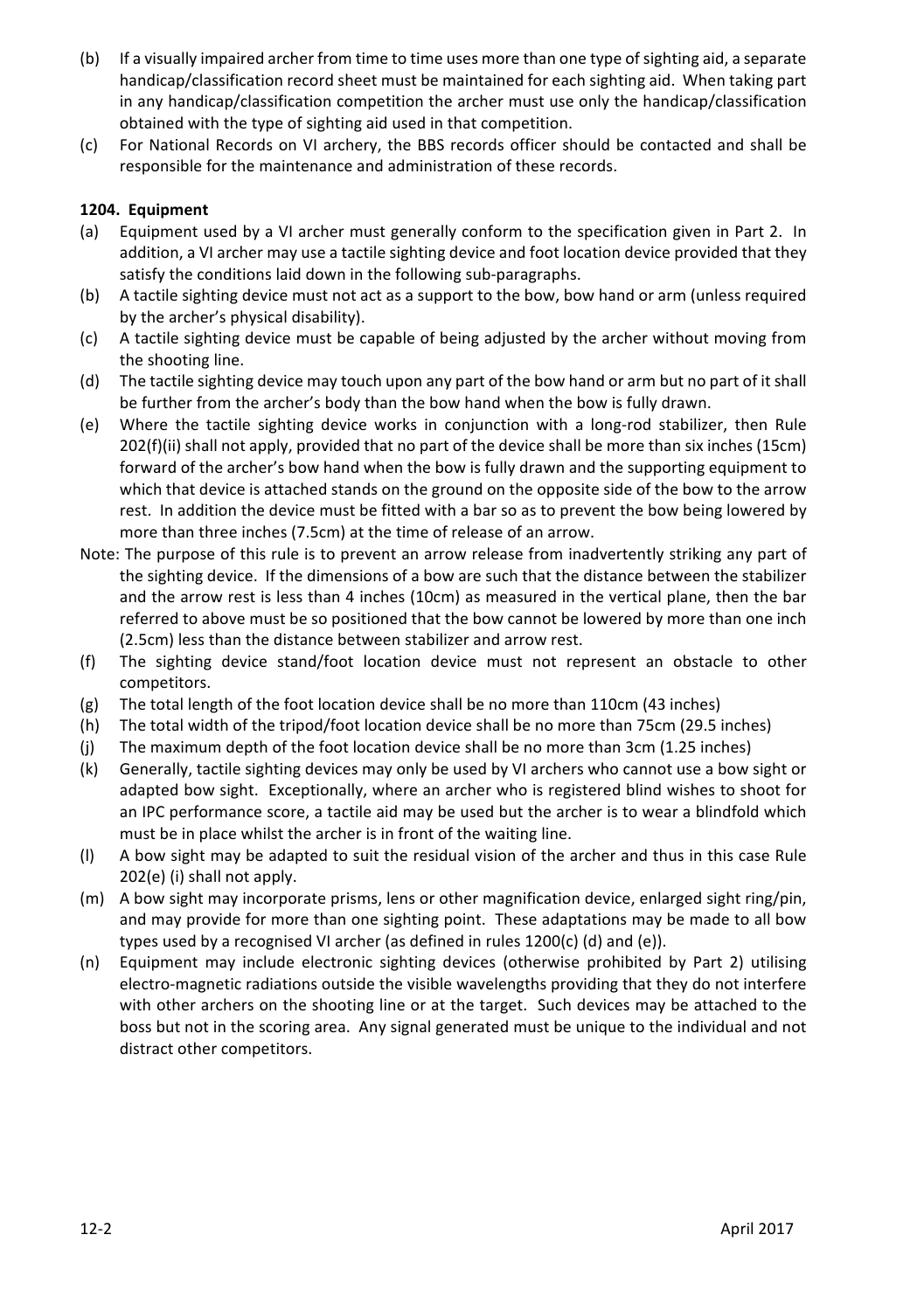## **1205. Rounds**

(a) The following table defines rounds akin to the Archery GB Imperial rounds and the WA VI rounds. The number of dozen arrows is shown under the given distance and face size.

| <b>VI Rounds</b>    |                                                   |                 |                 |                 |                 |                 |  |  |
|---------------------|---------------------------------------------------|-----------------|-----------------|-----------------|-----------------|-----------------|--|--|
|                     |                                                   | Indoor          | Outdoor         |                 |                 |                 |  |  |
| See Rule<br>1205(b) | <b>Distance</b>                                   | 18 <sub>m</sub> | 30 <sub>m</sub> | 30 <sub>m</sub> | 30 <sub>m</sub> | 30 <sub>m</sub> |  |  |
|                     | <b>Face Size</b>                                  | 60cm            | 40cm            | 60cm            | 80cm            | 122cm           |  |  |
| 5 Zone Scoring      |                                                   |                 |                 |                 |                 |                 |  |  |
|                     | Burntwood - York round                            |                 | 6               | 4               | $\overline{2}$  |                 |  |  |
|                     | Burntwood - Hereford/All<br><b>Bristol rounds</b> |                 |                 | 6               | 4               | 2               |  |  |
|                     | Burntwood - St George<br>round                    |                 | 3               | 3               | 3               |                 |  |  |
|                     | Burntwood - Albion/Windsor<br>rounds              |                 |                 | 3               | 3               | 3               |  |  |
|                     | Burntwood - All Western<br>rounds                 |                 |                 | 4               | 4               |                 |  |  |
|                     | Burntwood - All National<br>rounds                |                 |                 | 4               | $\overline{2}$  |                 |  |  |
|                     | Burntwood - All Warwick<br>rounds                 |                 |                 | $\overline{2}$  | $\overline{2}$  |                 |  |  |
|                     | Burntwood - American round                        |                 |                 | $2\frac{1}{2}$  | $2\frac{1}{2}$  | $2\frac{1}{2}$  |  |  |
|                     | Burntwood - St. Nicholas<br>round                 |                 |                 |                 | 4               | 3               |  |  |
| 10 Zone Scoring     |                                                   |                 |                 |                 |                 |                 |  |  |
| X                   | WA VI Outdoor (1440)                              |                 |                 | 3               | $3 + 3$         | 3               |  |  |
| X                   | <b>WA 30m</b>                                     |                 |                 |                 | 6               |                 |  |  |
|                     | WA VI Olympic                                     |                 |                 |                 | sets            |                 |  |  |
| X                   | WA VI Indoor                                      | 5               |                 |                 |                 |                 |  |  |
|                     | WA VI Indoor match                                | sets            |                 |                 |                 |                 |  |  |

Junior archers shoot the Burntwood rounds at a distance of 15m

(b) Records. Single round records may be claimed for rounds designated by an X in column 1 of the table in Rule 1205(a) above and for the Portsmouth round as described in Part 4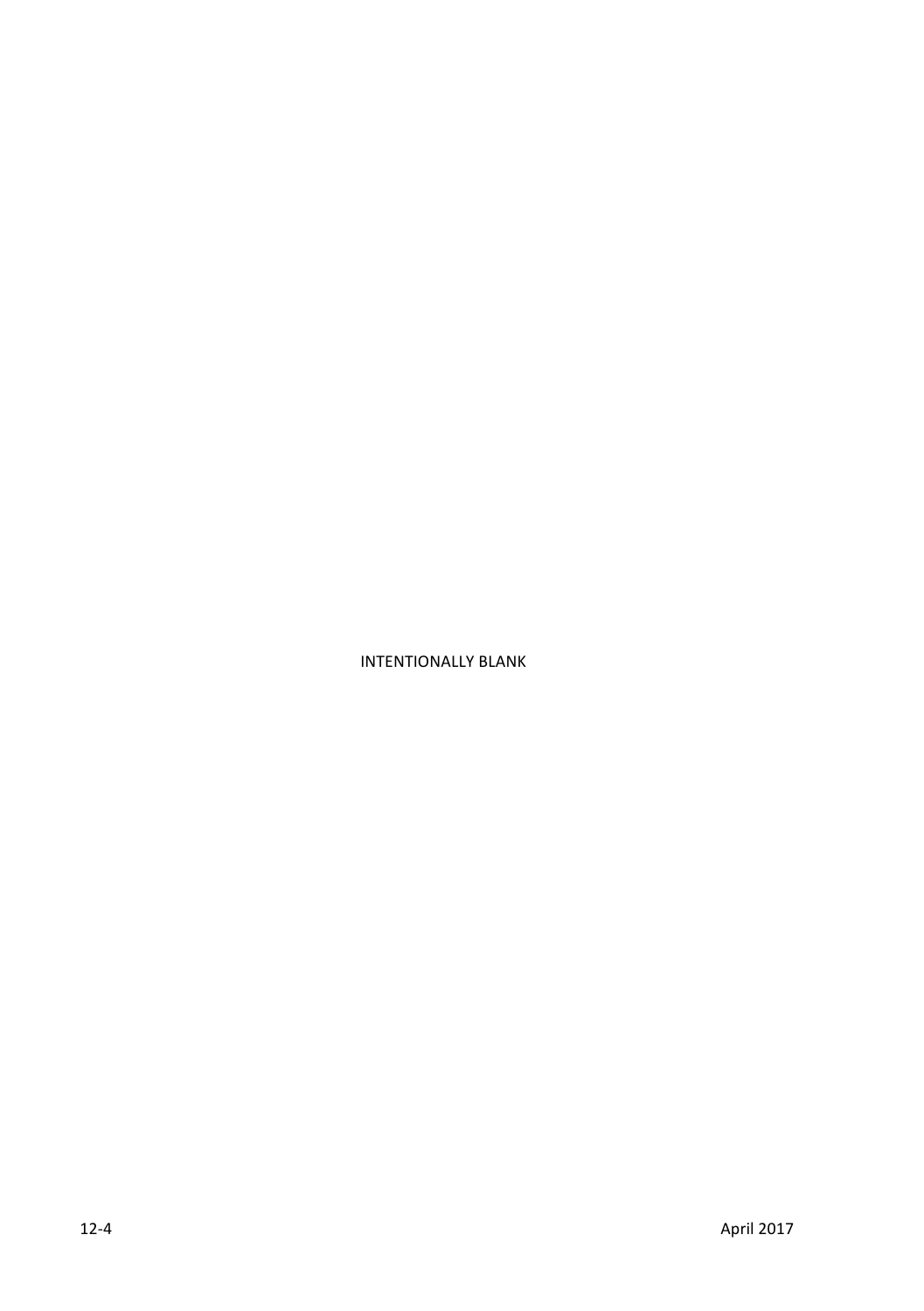#### **APPFNDIX A**

### **APPROVED SCORING SYSTEMS**

1. The approved scoring systems are given below. However, none of these systems absolve all the archers, and in particular the Target Captain, from their responsibilities to ensure that all score recording is done correctly.

### **PART 1**

- 2. At Record Status tournaments one of the following scoring systems must be used:
- (a) Non-competing scorers to record scores.
- (b) Double score boards whereby two archers on the target record all the scores and if there is a discrepancy between the two boards the lower score is adopted.
- (c) Separate score boards for each archer exchanged between the archers so that no archer is recording their own score.
- (d) Single score board passed round by the archers so that each archer records one other archers score who then has the chance to check the correct recording of their own score before recording the next archers score (The Redruth system.).

## **PART 2.**

- 3. At non-Record Status tournaments and club target days, the scoring systems shown at Part 1 are recommended. In addition, the following scoring system is permitted:
- (a) Archers will identify and call the score of their own arrows with the Target Lieutenant confirming the archers' accuracy. The Target Captain will record the scores and will confirm the accuracy of the Lieutenant's call of his arrow values, and the Lieutenant will record the Captain's score and confirm the accuracy of his call of the arrow value.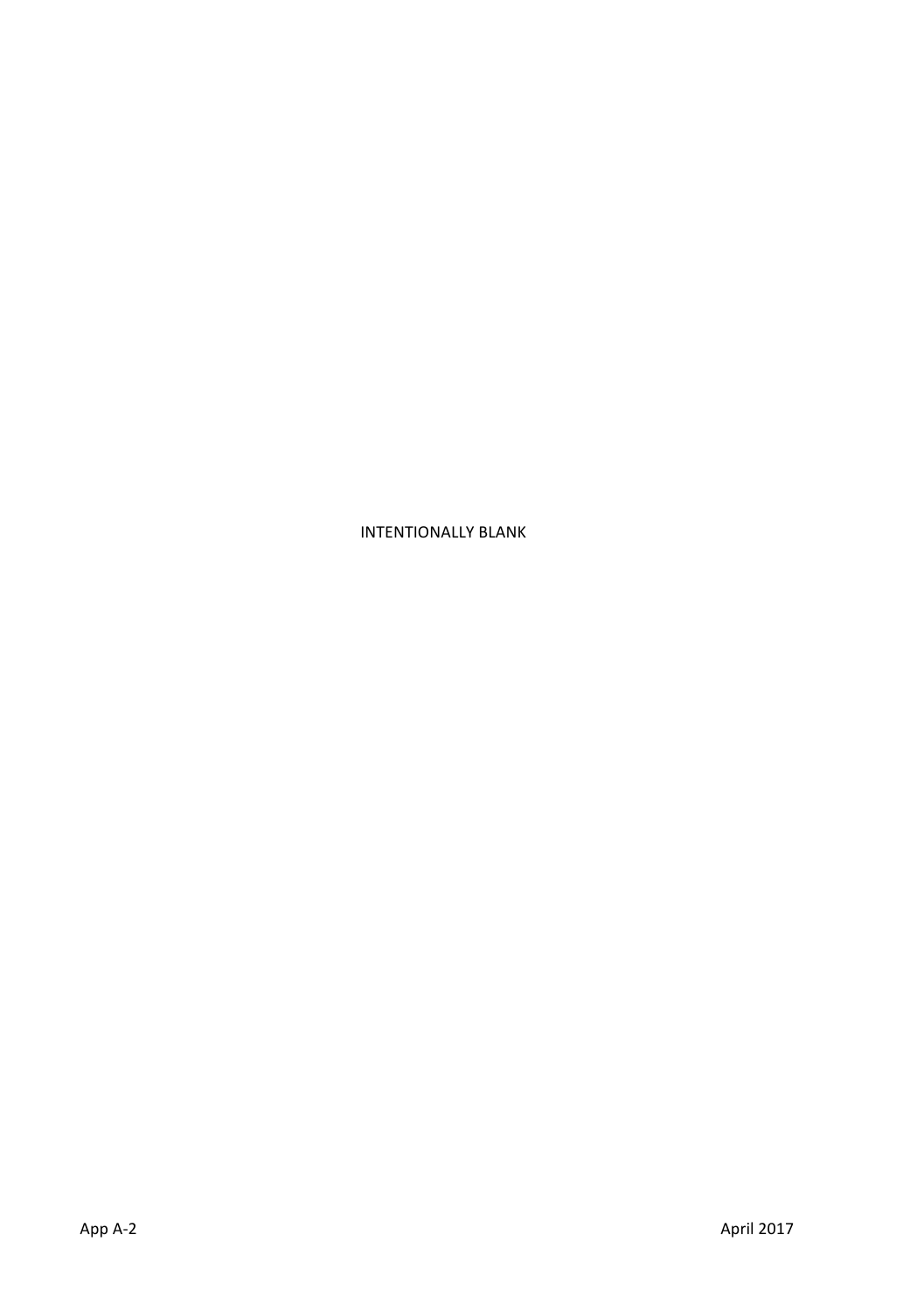#### **APPFNDIX B**

#### **MINIMUM STANDARD FOR JUDGE IN CHARGE**

1.

(a) In order to preserve the integrity of tournaments and the performances achieved, the minimum standard for the judge-in-charge of a tournament shall normally be as follows:

|      | <b>Tournament Type</b>                                                                                                     | Minimum Standard of Judge        |
|------|----------------------------------------------------------------------------------------------------------------------------|----------------------------------|
| (i)  | <b>National Tournaments</b>                                                                                                | National Judge                   |
| (ii) | World Record/WA Award Status Tournaments that National Judge<br>include a Head-to-Head                                     |                                  |
|      | (iii) UK record status tournaments, and World Record/<br>WA Award Status Tournaments that do not include<br>a Head-to-Head | National Judge or Regional Judge |
|      | (iv) Non-record status Regional Tournaments                                                                                | Regional Judge                   |
| (v)  | Non-Record Status County Tournaments                                                                                       | County Judge                     |
|      | (vi) Non-Record Status Club Tournaments and club<br>target day tournaments                                                 | County Judge or Field Captain    |

(b) Judges in charge of tournaments must have experience of the discipline.

(c) Exceptionally, dispensation may be sought from the Archery GB Judges sub-Committee where there is difficulty in obtaining the relevant qualified Judge-in-charge.

2. At record status tournaments Archery GB officials are to be recognised Archery GB judges; this includes director of shooting, where required. At world record status/WA award status events judges may be from other WA member associations.

3. The number of judges at a record status tournament should be commensurate with the number of targets. The recommended minimum number of judges is a judge-in-charge, a director of shooting (where required), plus:

(a) UK record status and World Record status/WA award target tournaments: one judge for each 10 targets.

- (b) UK record status clout tournaments: one judge for each 3 targets.
- (c) All record status field shoots: one judge for each 8 targets.
- (d) All record status flight tournaments one judge.

Candidate judges are in addition to these minimum numbers.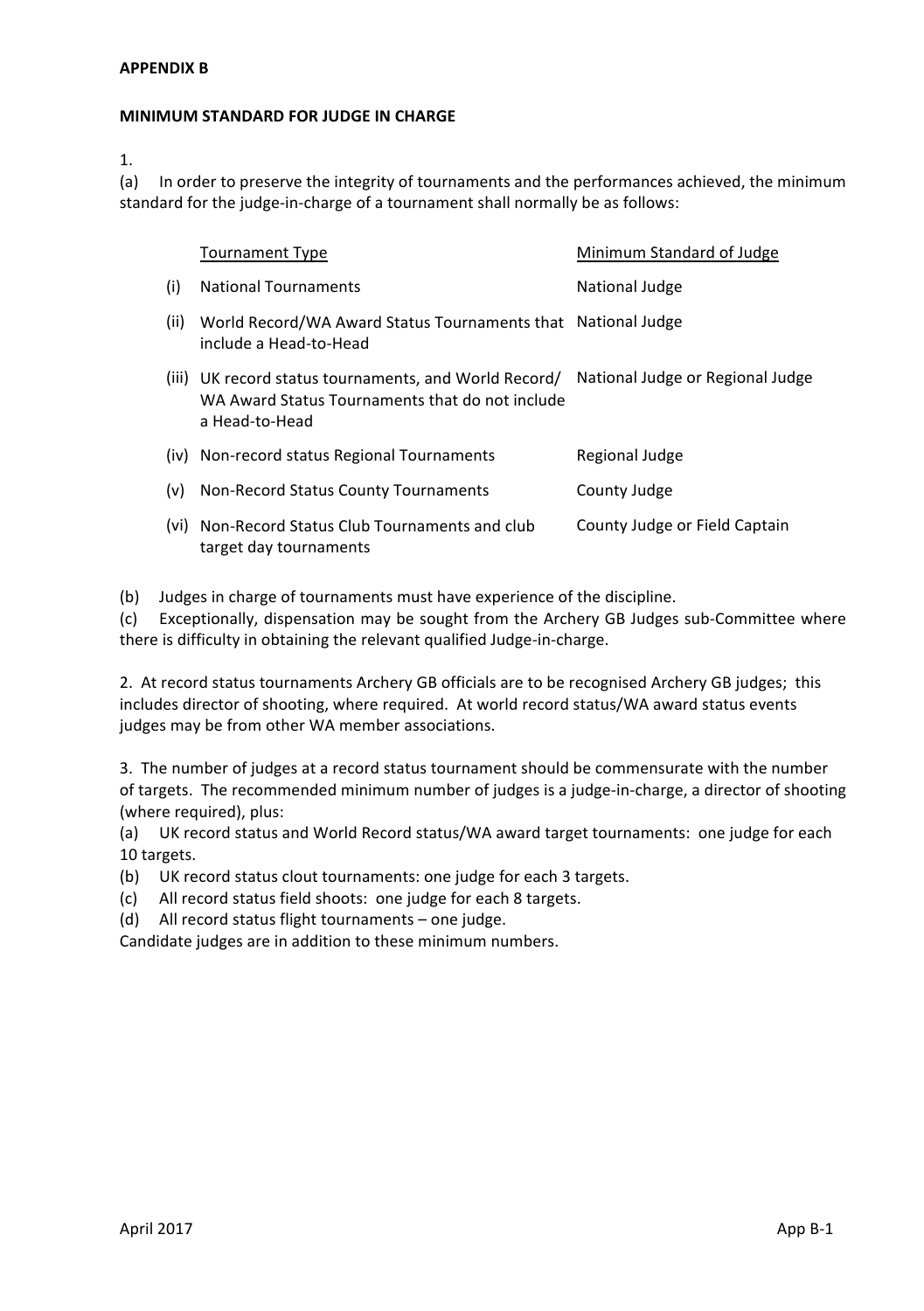# INTENTIONALY BLANK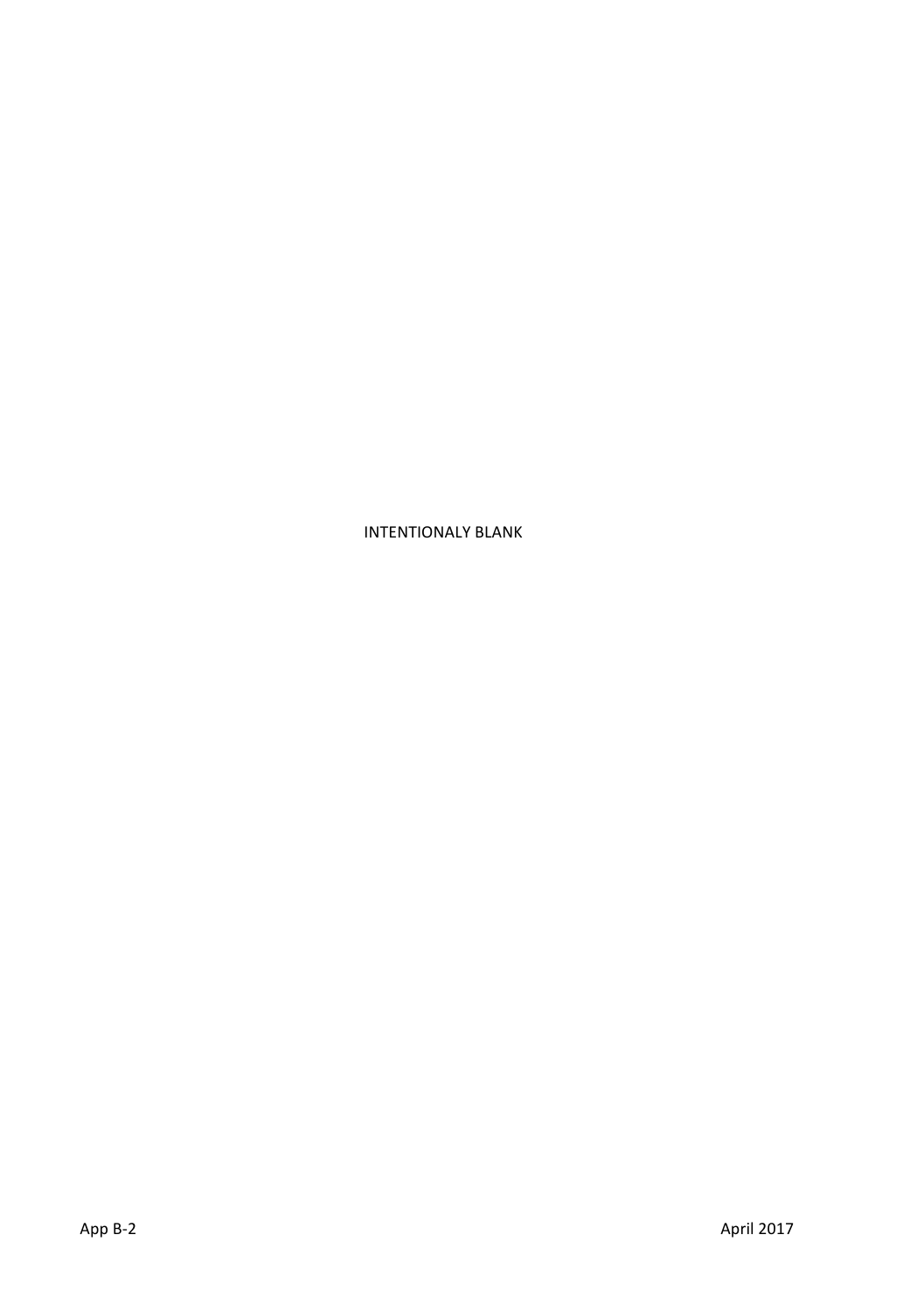## **TARGET ARCHERY OUTDOOR – RANGE LAYOUT**

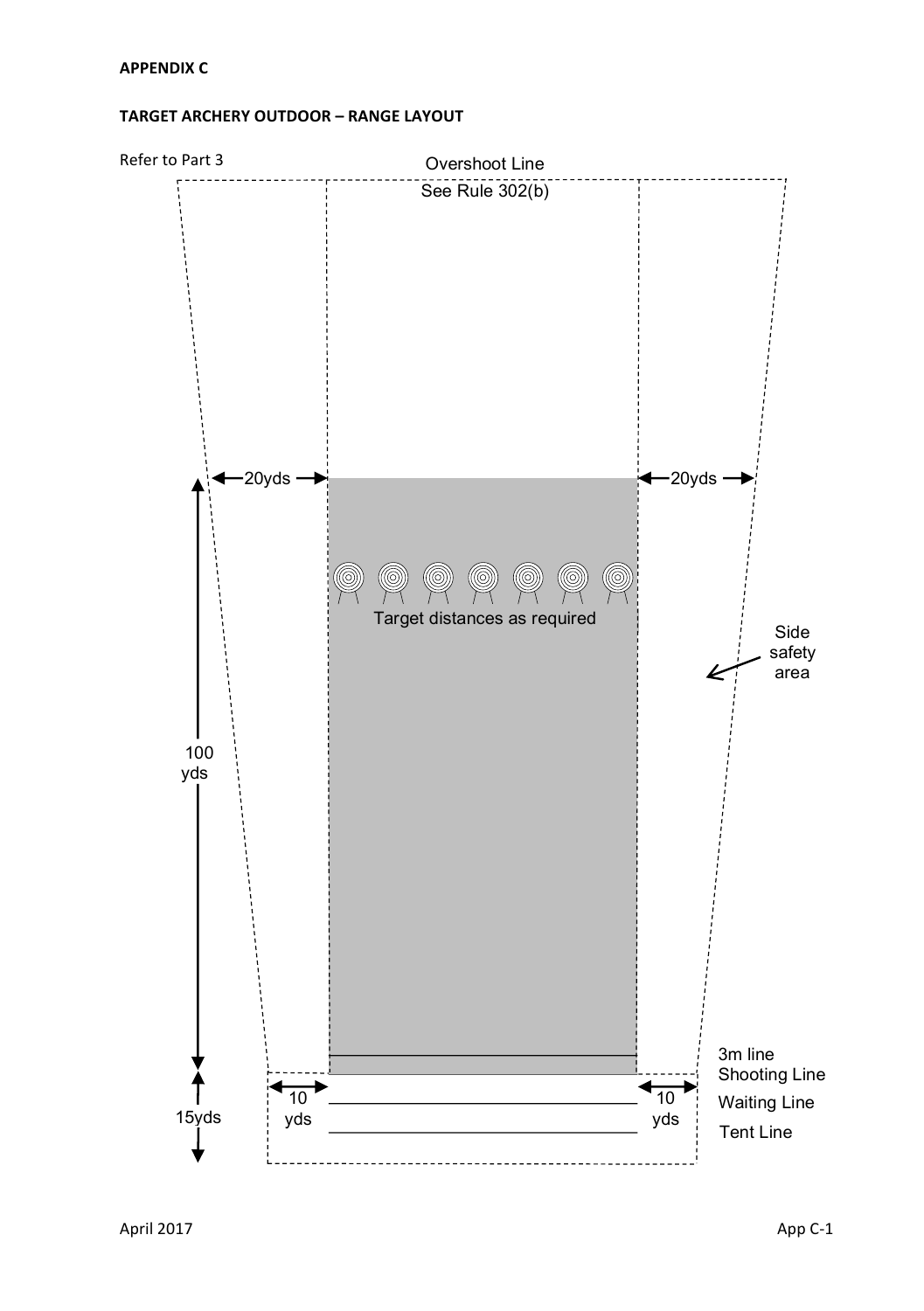## **Appendix D TARGET ARCHERY OUTDOOR – INDEPENDANT RANGE LAYOUT**

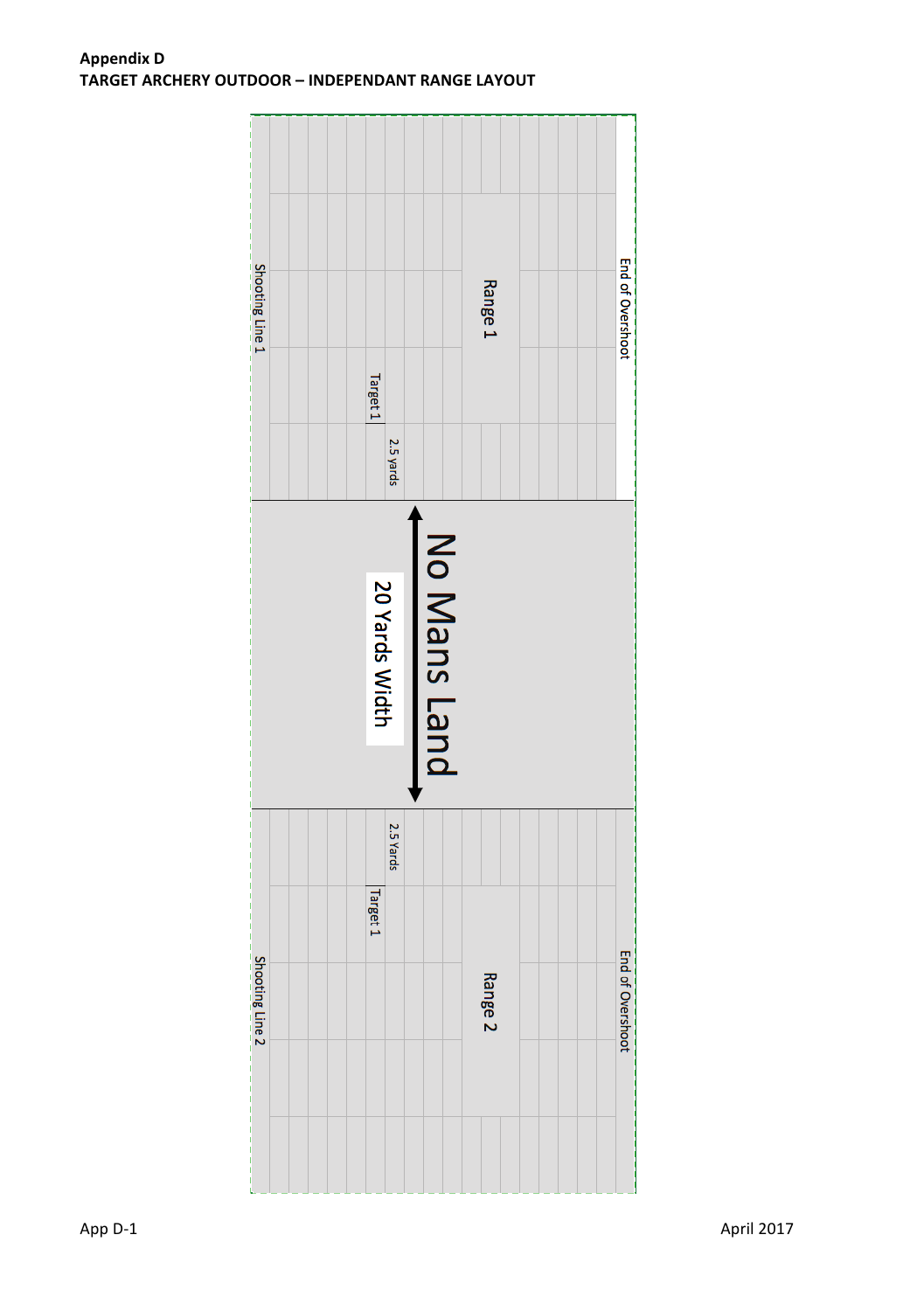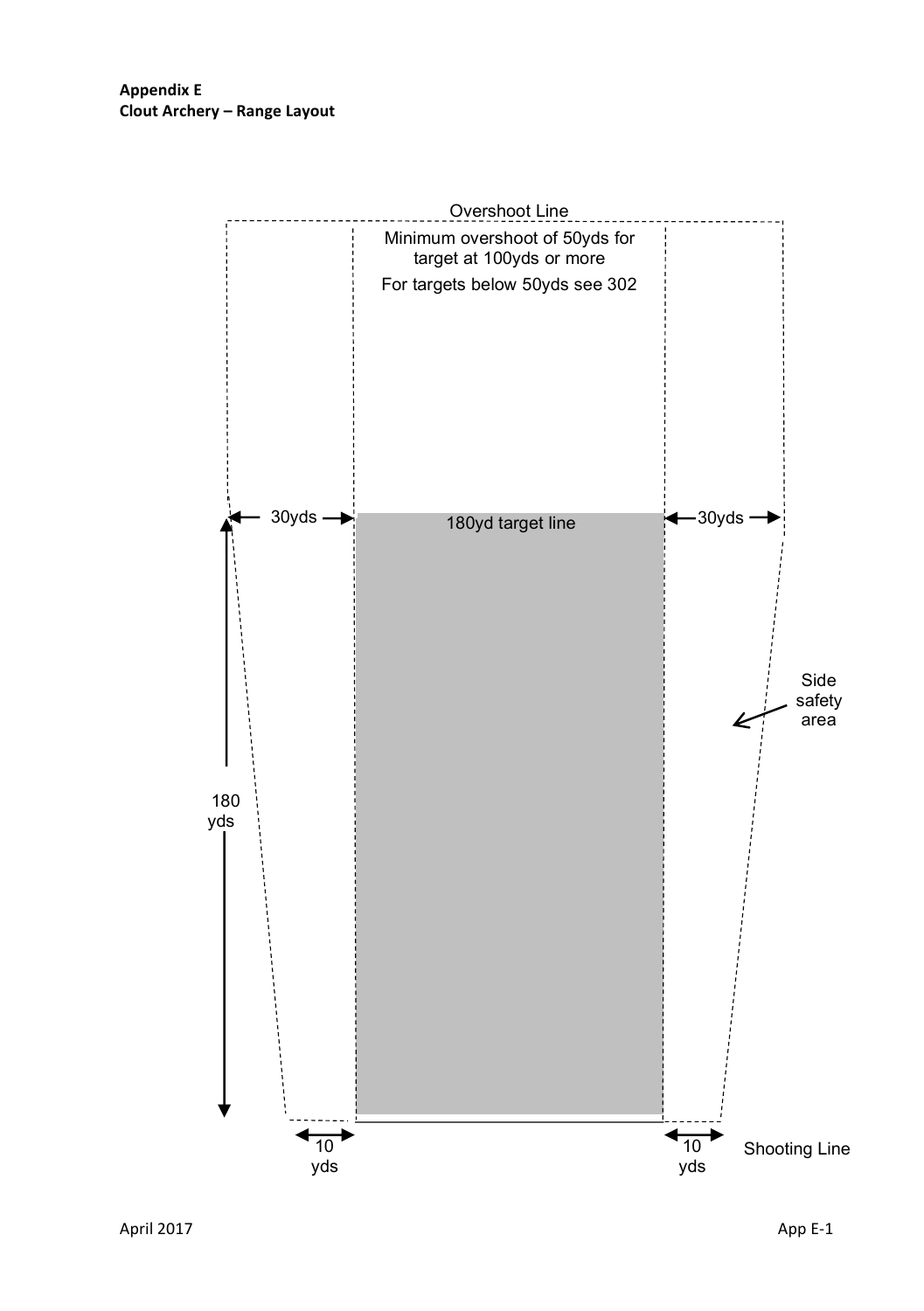### **INDEX**

To maintain continuity with previous editions of these Rules, this index contains references to the separate publication Shooting Administrative Procedures

**Abbreviations** app = appendix  $p = paragram$ SAP = Shooting Administrative Procedure 1st class classification claim SAP7 p3 2nd class classification claim SAP7 p3 3 metre line 301(g)(ii) 3rd class classification claim SAP7 p3 50m round 308(a) 6-clout badge SAP6 p4 6-gold badge SAP6 p1 60m round 308(a) 70m round 308(a) 900 round 308(a) accessories 201(b) accessories, field 502(k)&(l) advertising on clothing 307(d) age groups clout 705(b) crossbow 104(c) field 500(b) target 308(b) Albion round 308(a) amendments page ii American round 308(a) crossbow 800(a)(ii) angle measuring, flight 607 arbalist, 1st & 2nd class SAP7 p9 archers number per target clout 700(c) field 504(b) field 504(f) target  $304(d)$ target 304(h) archers solitary  $103(b)$ ,  $304(c)$ archers waiting to shoot field 504(d)&(f) target 304(h) archery darts 1040 Archery GB arrow award SAP6 p3 Archery GB challenge trophies page v archery golf 1020 arrow award seeArchery GB arrow award or WA arrow badge arrow badge seeWA arrow badge arrow spotting  $201(a)$ , 502(l) arrowhead round 508 arrows bodkin  $201(c)$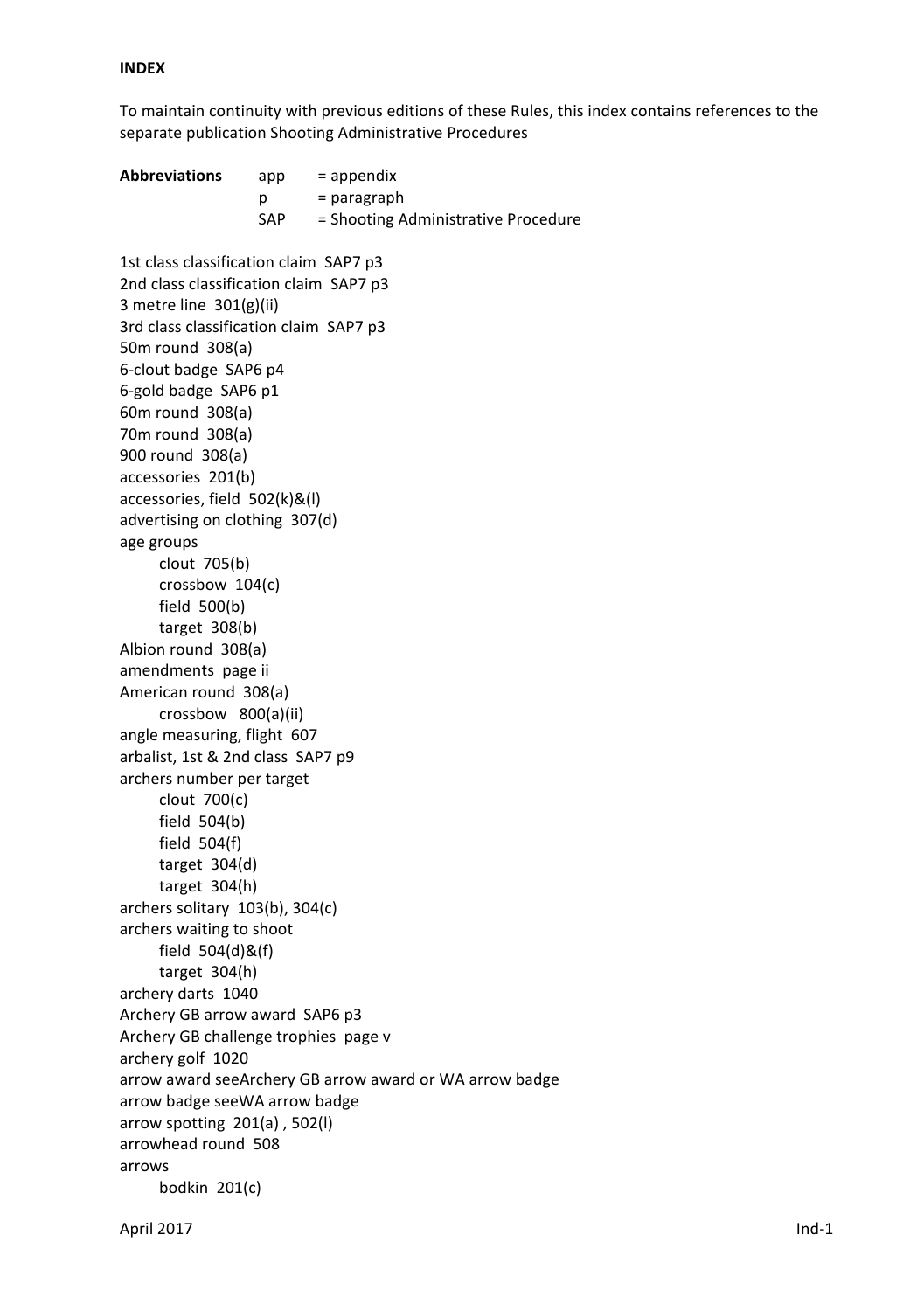broad -head 201(c) edged  $201(c)$ popinjay 1001 silver spoon 201(c) unshot 304(a) with compound bows  $207(g)$ with longbows 206(d) with recurve bows 202(g) with recurve traditional bows 205(a) assembly 305(c), 503(b)(iii) assistants, flight 605(b) big game round 512 big game round faces 504(c) binoculars 201(a), 502(l), 904(b)(iv) birds 1000(a) BL-BS rules 904(b) bolts  $210(e)$ bouncers 306(h) 504(h) bows, weighing of flight bows  $602(g)$ bowstyles part 3 American Flatbow 206A clout 701 compound barebow 209 compound limited 208 compound unlimited 207 crossbow 210 field 502 flight 600 flight bow compound 212 flight bow, conventional 211 flight weight divisions 601 longbow 206 recurve (freestyle) 202 recurve barebow 204 recurve traditional 205 target 303 WA standard bow 203 Bray rounds 405(a) Bristol rounds 308(a) British Target Championships SAP4 p4 Burntwoodrounds 1205 chicks 1000(a) -(c) classification scheme all disciplines SAP7 claims SAP7 p3&4 crossbow SAP7 p9 field SAP7 p7 flight SAP7 p8 juniors SAP7 p2 regulations SAP7 p1 target indoor SAP7 p6 target outdoor SAP7 p5 visually impaired 1203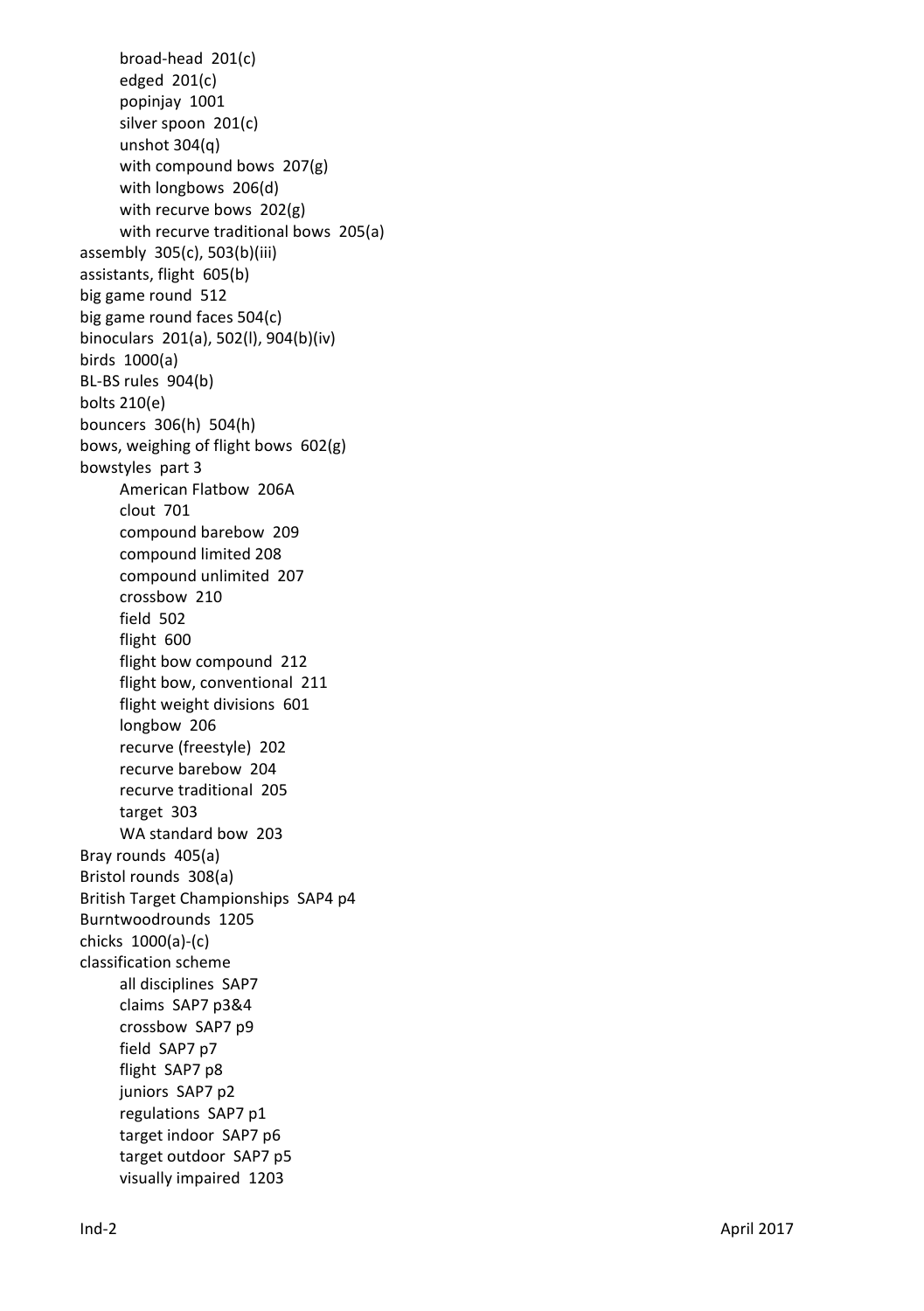closed meeting 315 clout rounds 705 range layout - app E club target days 313 cock bird 1000(a) -(c) competition between bowstyles 213 compound match round 308(a) course layout 501 crossbow age limit 104(c) and the law 210(l) competition with other bows 213(b) field targets 501(e) rounds 800 safety 104 direction indicators 501(a) dispensation, disabled archer 1100 disputes  $305(b) 503(b)(v)$ disqualification 305(e) distance records 308(b)(iv) distance tolerances field - see description of round 507-515 target indoor 402(d) target outdoor 301(e) doping control SAP2 double rounds  $308(b)$ (iii), 405(b)(ii) dress regulations field  $504(n)$ flight 608 target 307 drugs SAP2 ends composition flight  $605(c)$ target 304(e), 403(a) visually -impaired archer 1202(b) loss of 104(m)&(r) timing target indoor 403(d) target outdoor 304(f) equipment part 2 field 504(l) flight  $604(a)$ target 305(m)&(n) field 504(l) flight  $604(a)$ target  $304(n)$ equipment inspections 305(h) equipment, visually impaired archer 1204 etiquette pv European records SAP5 p 2 faces field 506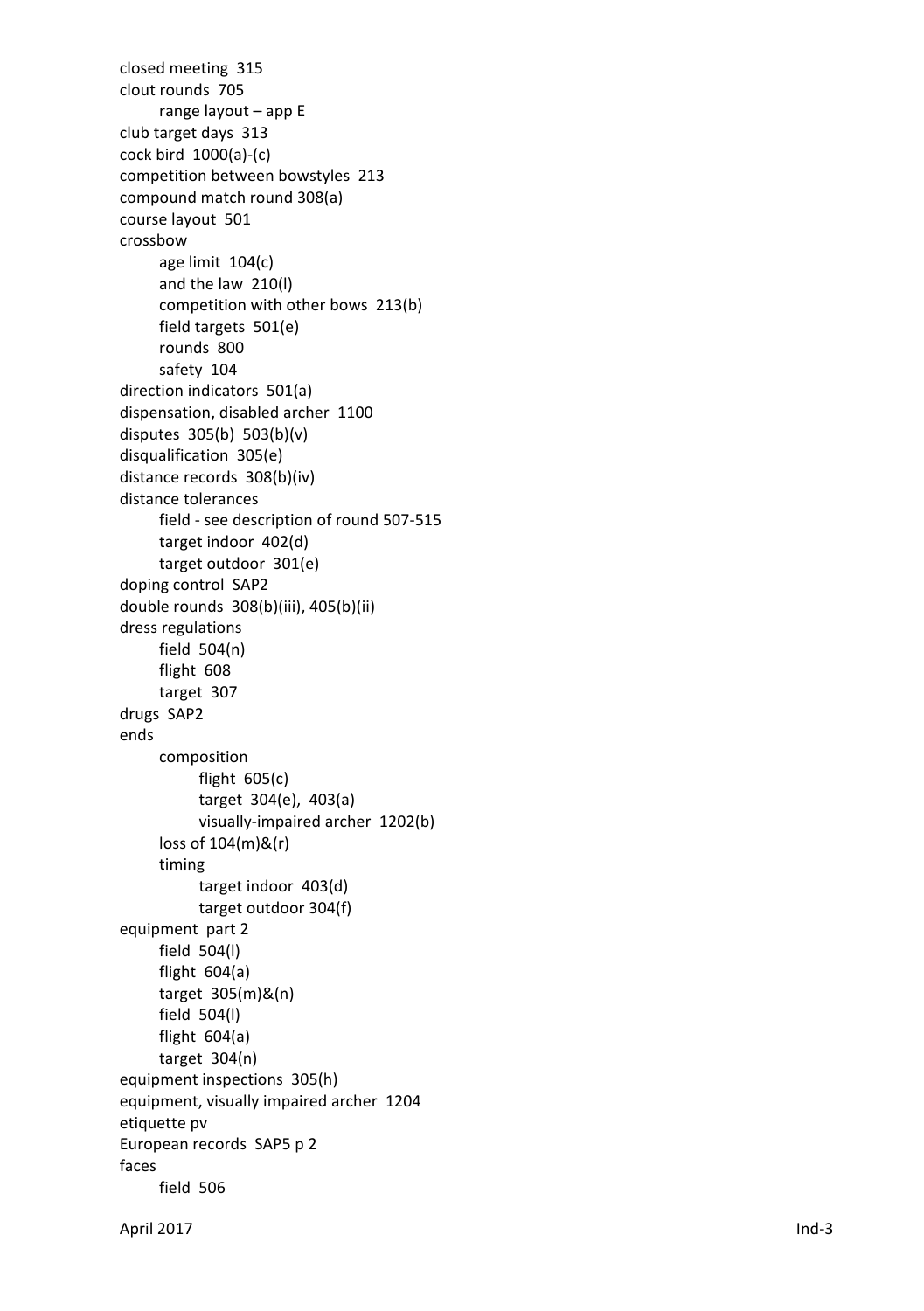multiple 401(c) target 300, 401 Vegas  $409(b)$ Worcester 408(b) fast 102(c), 305(o) field captain 305(a) field glasses 201(a)(i) first class classification claim SAP7 p3 FITA - see WA flags  $301(d)$ flags, flight range 603 foot markers 201(b) forester round faces 506(b) foresters round 510 four-shot foresters round 511 gender references pv gold prizes 305(d) grand master bowman claims SAP7 p7 Grand National Archery Meeting SAP4 p3 ground marker 206(c), 902 handicap improvement medal SAP6 p6 handicap scheme target see separate publication visually impaired 1203 hanging arrows 306(o) hen bird 1000(a)-(c) Hereford round 308(a) insurance SAP1 intervals  $305(g)$ independent ranges 302(e) independent range layout app d judge appointment 305(a), 503(a), app B judge duties field 503(b) target 305 judges standards for tournaments app B junior master bowman SAP7 juniors, supervision 103(c) lady paramount duties 316(b) late arrivals 304(r) line cutting arrows  $306(e)$ , 505(f) local rounds 312, 406 516 long metric rounds 308(a), 304(e) loudspeakers 305(j) mast captain 1003 mast height 1000(d) master arbalist SAP7 p9 master bowman claims SAP7 p4 drug statement SAP2 Match round Indoor 405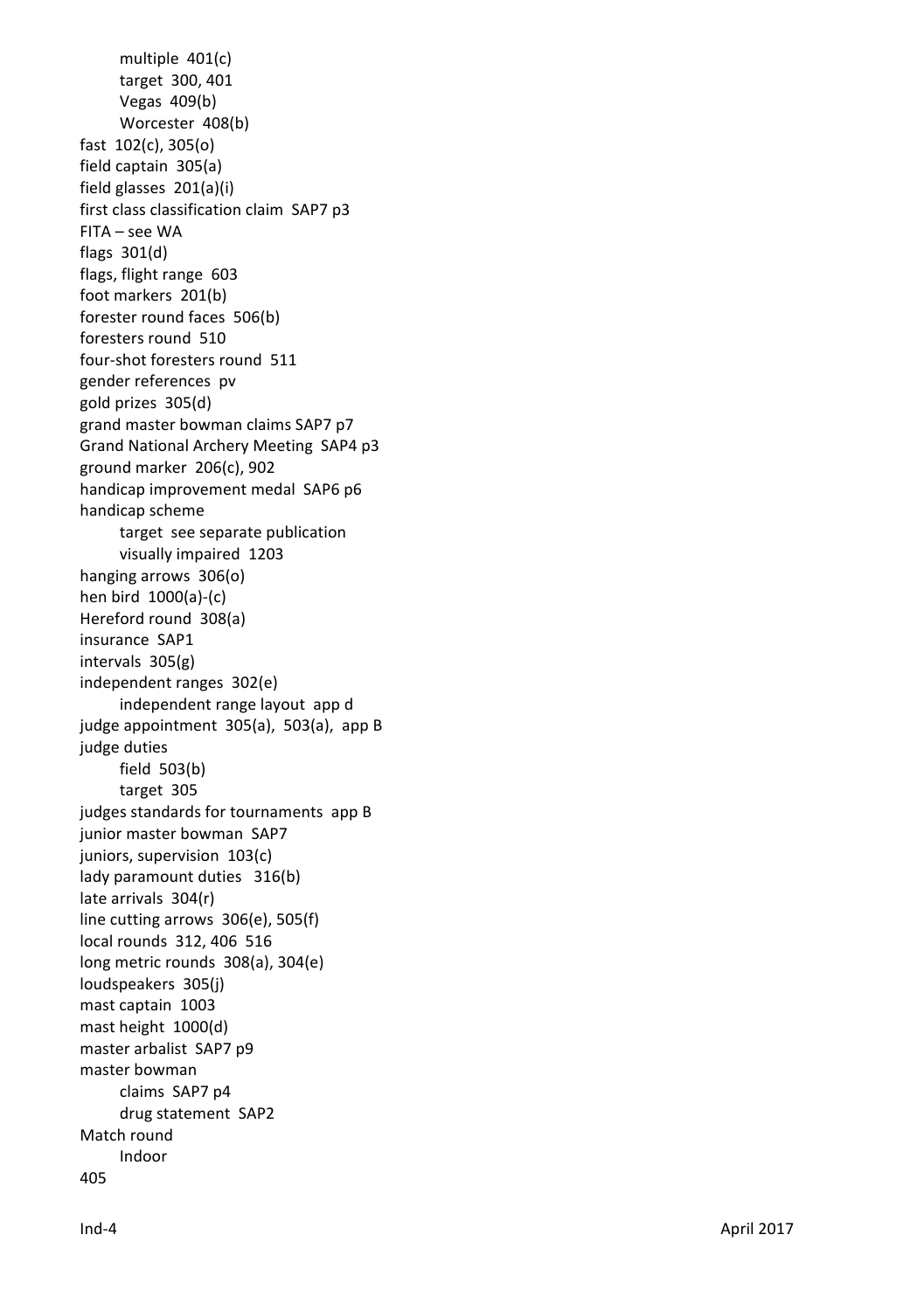Outdoor 308 VI 1205 measurements, flight 607 metric conversions pi metric rounds 308(a) standards 311 miss, recording 306(a)(iv) national animal round 513 national animal round faces 506(d) national records SAP5 clout 705(c)-(e), 707, SAP5 p7 field SAP5 p5 flight SAP5 p6 target indoor 405(b) target indoor 405(b)(iii) target outdoor  $308(b)(iv)&(v)$ national records qualifying tournaments SAP4 p1 national rounds 308(a) national tournaments SAP4 open meetings 314 overshoot areas 302(b) pass through arrows field 504(h) target indoor  $404(c)$ target outdoor 306(j) penalty excess arrows field  $505(g)$ target  $304(p)$ , 404(b) time limit field  $504(k)$ target  $304(g)$ photographers 305(j) pistol crossbows 210(k) popinjay 1000 Portsmouth round 405(a) practice 304(j) prizes 316(a), 500(c) public access 103(a) public liability insurance SAP1 public see spectators range captain 606 range finders 502(k)(iii) range layout flight 603 longbow 903 target 301 range line 603(a) range safety archery golf 1021  $clout$   $700(b)$ flight  $603(c)$ target 302 , 403A, App C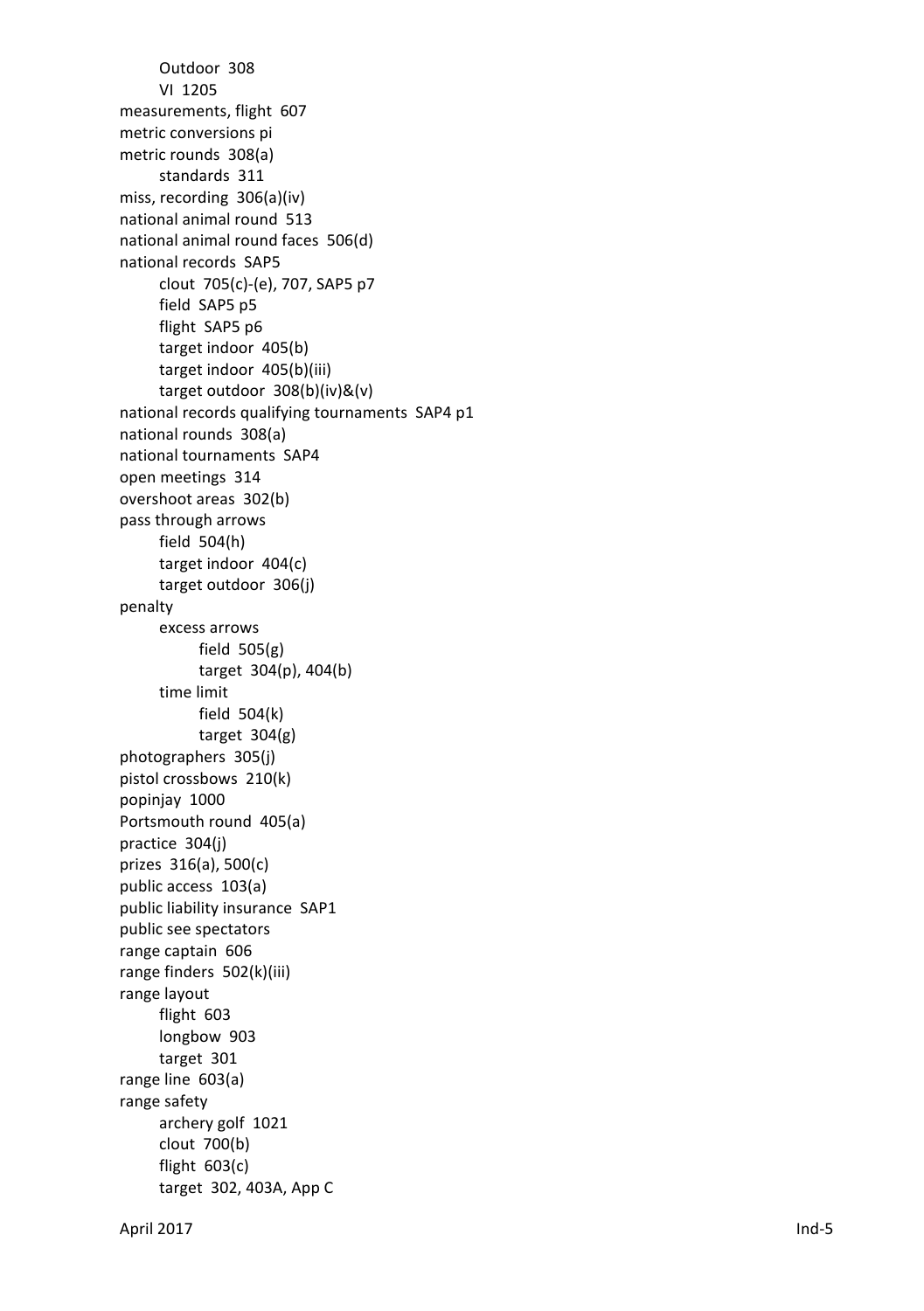rebounded arrows 306(h) 504(h) records claims europeanrecords SAP5 p2 initiation SAP5 p1 national records SAP5 p3 world records SAP5 p2 records, qualifying rounds clout 705 target indoor 405(a) target outdoor 308(a) refreshment areas 301(k) results abandoned tournaments 306(t) retirement 304(s) roost 1000(a) rose awards SAP6 p2 rose awards qualifying tournaments SAP3 p2 rounds clout 705, 706 field 506-515 local 312 target indoor 405 target outdoor 308 rounds for handicap and classification  $308(c)$ , 405(a) rules of shooting interpretation  $305(b)$ ,  $503(b)(v)$ rules of shooting, changes pii safety lines 302(c) safety, bow part 1 safety, crossbow 104 scorer field  $505(a)$ target  $306(d)$ scoring alteration of scores field  $505(b)$ target  $306(g)$ approved scoring systems app A arrow in another arrow  $306(1)$ , 505 $(k)(i)$ in boss  $306(b)$ position 306(e), 505(f) rebound from another arrow  $306(n)$ ,  $505(k)(ii)$ assistants 306(r) delegation 306(q) excess arrows field  $505(g)$ flight  $605(c)(ii)$ target  $305(p)$ , 404(b) identification of arrows 306(b) judges role 306(f) line-cutters  $306(e)$ , 505(f) points 306(a), 404(a) popinjay 1004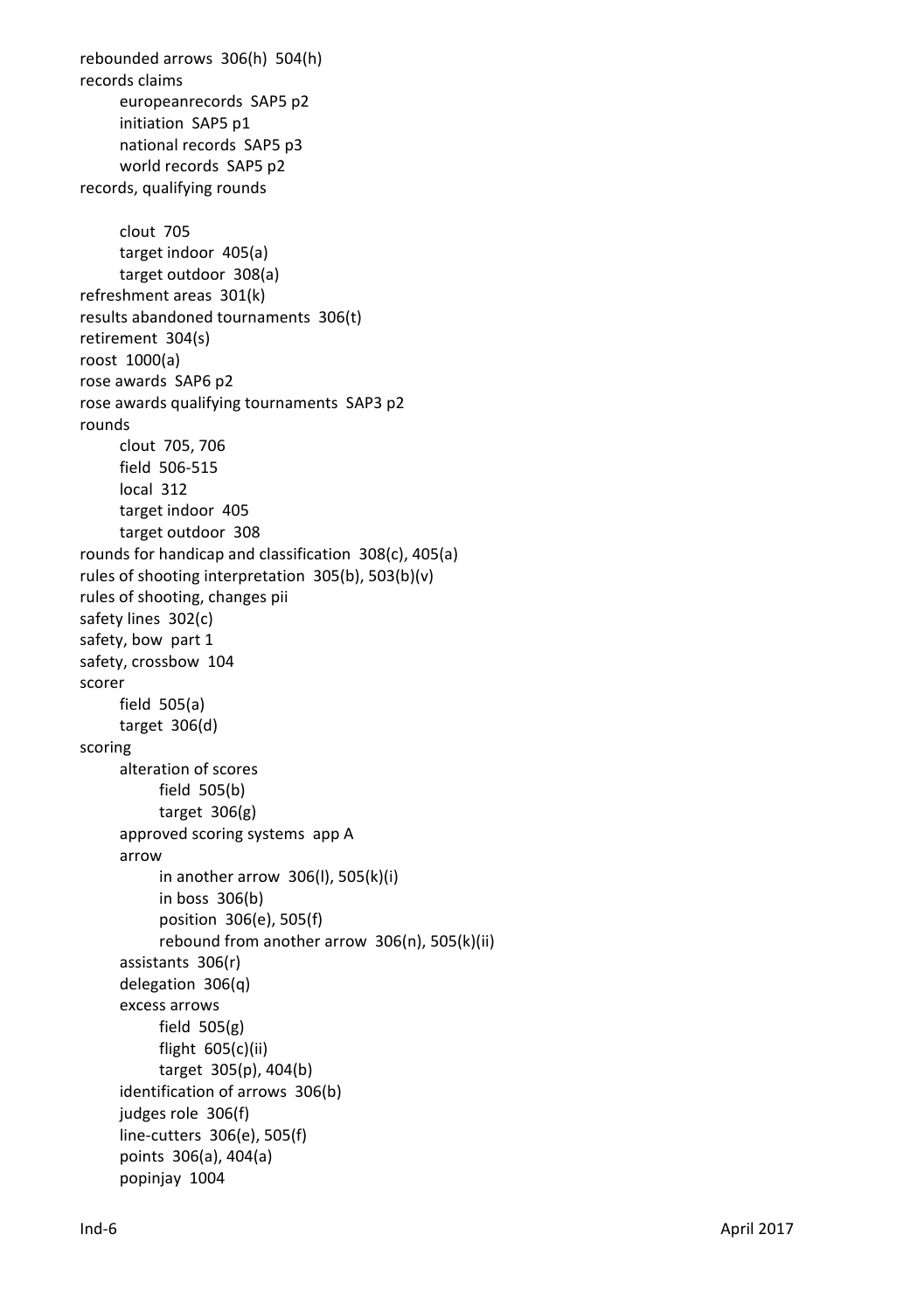ties see ties second class classification claim SAP7 p3 shooting alone  $103(b)$ alone at tournaments 304(c) groups 504(b) -(d) lanes  $301(g)(i)$  $line 301(e)$ marks 301(f) order 304(b) position field  $504(g)$ flight  $605(a)$ popinjay 1000(f) target 304 posts  $501(c)$ ,  $504(g)$ suspension 305(g)(ii) shooting time limits field 504(k)(ii) target indoor 403(d) target outdoor 304(f) short metric rounds 308(a), 304(e) sighters  $clout$   $703(b)$ target indoor 403(b) target outdoor 304(i) six clout badge SAP6 p4 six gold badge SAP6 p1 solo shooting 103(b) spacing competitors, flight 605(a) spectators 301(j) 501(b) spotter 1202(d) St George round 308(a) St Nicholas round 308(a) Stafford round 405(a) stop pegs  $501(c)$ target captain designation field archery 504(b) target archery 304(b)(i) duties field archery 504(c) target archery 304(b)(i) target faces see faces target lieutenant designation 304(b)(i) duties app A p3 targets clout 702 faulty  $305(f)$ flags  $301(d)$ height 301(a), 402(b) inclination 301(a), 402(a) 501(f)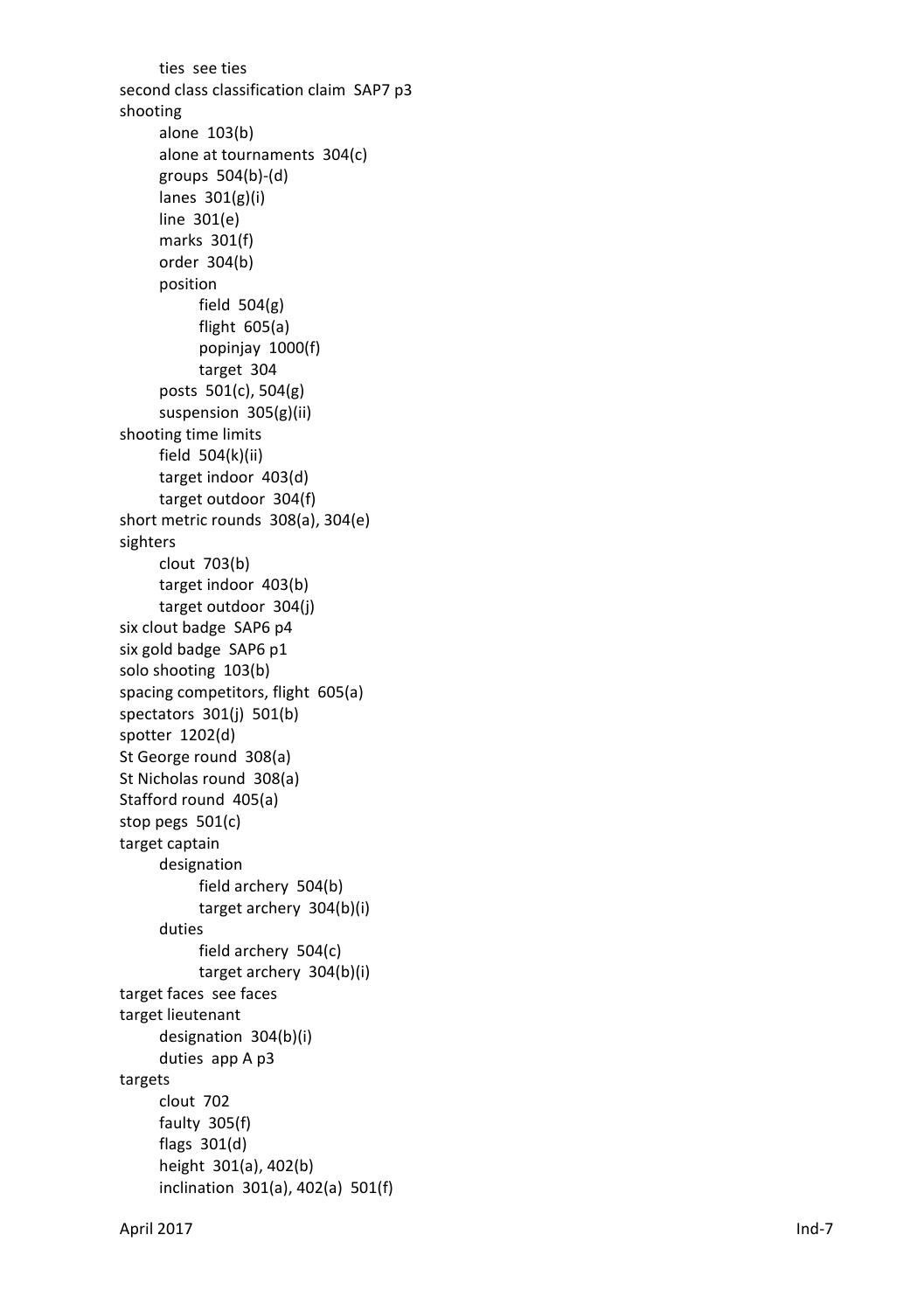numbering  $301(d)$   $501(c)$ spacing 301(b), 402(c) tassel awards SAP3 p5 telescopes 201(a)(i) tents  $301(i)$ third class classification claim SAP7 p3 ties clout 704 field 505(l), 507(h) target  $306(s)$ time limits field 504(k)(ii) penalties field 504(k)(i)&(iii) target indoor 403(d)(vi) target outdoor 304(f)(iv) target indoor 403(d) target outdoor 304(f) tournaments drawing of bow 102(a) tournaments intervals  $305(g)(i)$ trade areas 301(k) trajectory, clout  $700(g)$ transport of crossbows 210(l) trophies pv two -way shooting  $clout$   $703(a)$ longbow 903 UK Masters tournament SAP4 p5 UK records SAP5 clout 705(c)-(e), 708, SAP5 p7 field SAP5 p5 flight SAP5 p6 target indoor 405(b) target indoor 405(b)(iii) target outdoor 308(b)(iv)&(v) unshotarrows  $304(q)$ , 504(j) Vegas round 405(a) conduct of round 409 visual aids 201(a) field 502(k) &(l) Visually Impaired 1200 WA - Archery GB relationship pv arrrowbadge SAP6 p8 arrrowheadbadge SAP6 p10 award status qualifying tournaments SAP3 p3 rounds WA 1440 ladies and gents 308(a) WA 18m 405(a) WA 25m 405(a) WA 3-D animal WA 50m 308(a) WA 60m 308(a) WA 70m 308(a)